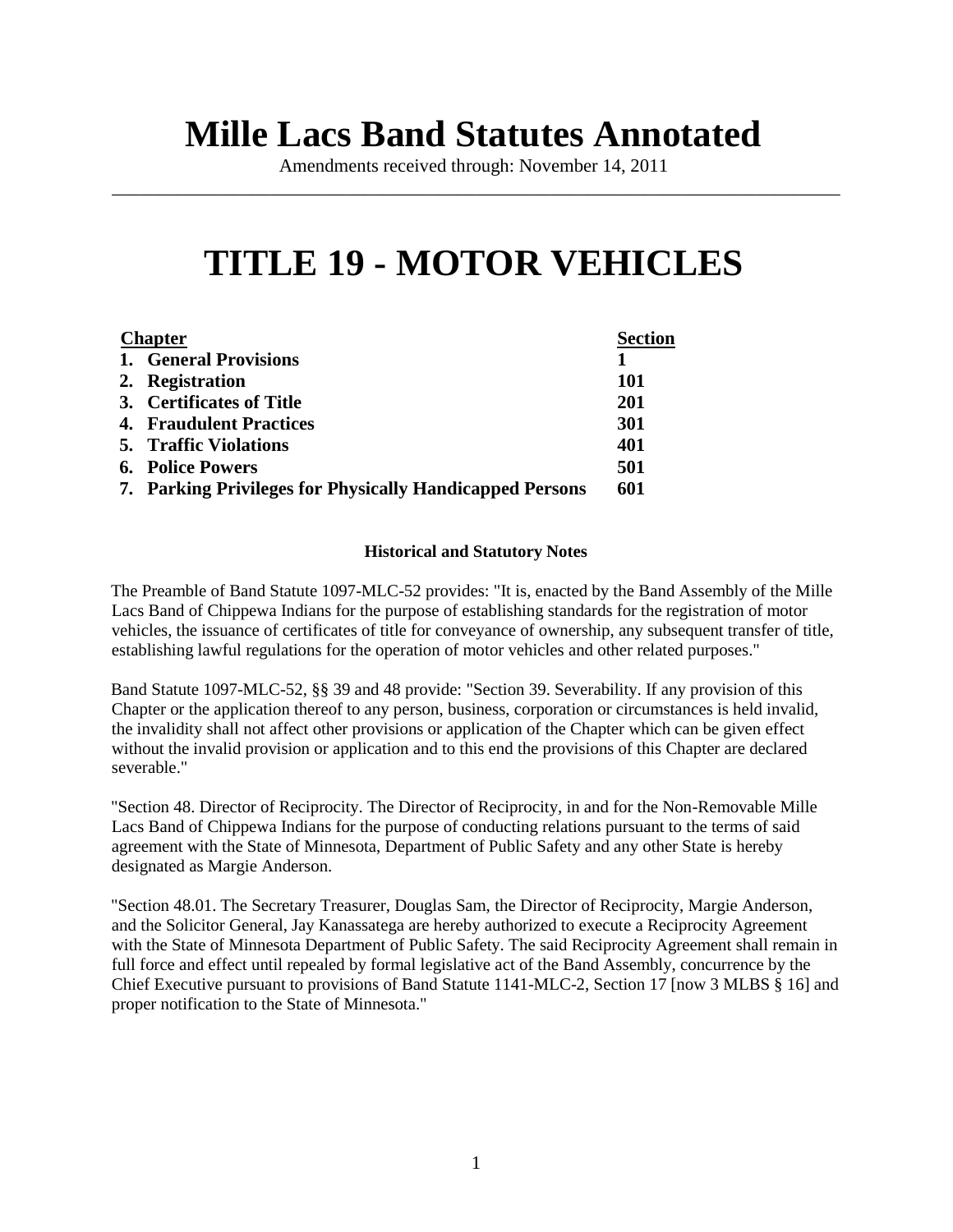# **CHAPTER 1**

# **GENERAL PROVISIONS**

### **Section**

- **1. Findings and Determinations.**
- **2. Definitions.**
- **3. Reservation of Right.**
- **4. Administrative Expenses.**
- **5. Revenue Distribution.**
- **6. American Association of Motor Vehicle Administrators: Policy Positions.**
- **7. Powers and Duties of Secretary.**
- **8. Cancellation of Title or Registration.**
- **9. Deputy Registrar of Motor Vehicles.**
- **10. Removal of Deputy Registrar of Motor Vehicles.**
- **11. Court of Central Jurisdiction.**
- **12. Limited Waiver of Sovereign Immunity.**
- **13. Solicitor General Obligations.**
- **14. State and Territorial Motor Vehicle Statutes and Judicial Proceedings; Full Faith and Credit.**
- **15. State and Territorial Non-Judicial Motor Vehicle Records; Full Faith and Credit.**
- **16. Motor Vehicle Registration Forms.**
- **17. Applicability of 24 MLBS § 3301 et seq., Remedies for Creditors, and 18 MLBS § 301, Uniform Commercial Code.**

### **Historical and Statutory Notes**

The Title of Band Ordinance 34-12 is "An Ordinance amending Title 19 of the Mille Lacs Band Statutes Annotated entitled Motor Vehicles to amend Section 9 (Deputy Registrar of Motor Vehicles) in order to create a regular full-time Legislative employee position."

The Preamble of Band Ordinance 34-12 provides: "It is enacted by the Band Assembly of the Mille Lacs Band of Ojibwe for purposes of converting the position of Deputy Registrar of Motor Vehicles from an independent contractor to a regular full-time Legislative employee position."

### **§ 1. Findings and Determinations.**

(a) The Band Assembly hereby finds that the registration of motor vehicles and the imposition of motor vehicle excise taxes for the privilege of using a motor vehicle on lands subject to the jurisdiction of the Non-Removable Mille Lacs Band of Chippewa Indians owned by enrolled members, who reside on said lands, is consistent with the statutory authority of Indian tribes across the United States of America which has been recognized by the United States Supreme Court in *Washington v. Confederated Tribes,* 447 U.S. 134 (1980).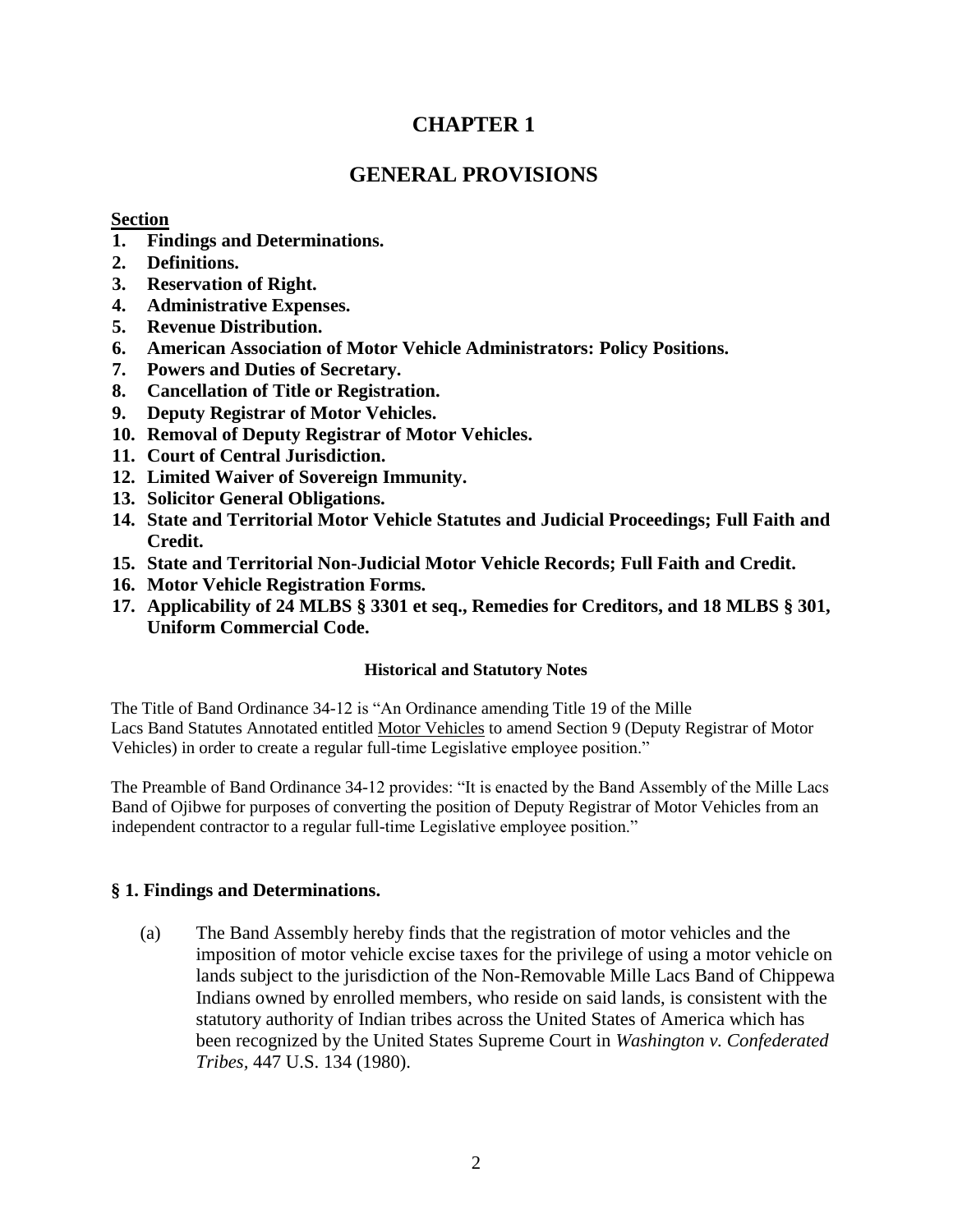- (b) The Band Assembly hereby finds that the agreement relating to the refundment of sales and use tax and motor vehicle excise taxes which purports to grant continuing authority to the State of Minnesota to collect taxes from members of any constituent Bands of the Non-Removable Mille Lacs Band of Chippewa Indians pursuant to 25 U.S.C. 1322 and 1326 was ultra vires, to each party; and, that the Solicitor General properly declared such agreement null and void.
- (c) The Band Assembly hereby declares that the intent and purpose of Title 19 of the Mille Lacs Band Statutes Annotated is to obtain and retain forever the sovereign rights of the people who comprise the constituent Bands of the Non-Removable Mille Lacs Band of Chippewa Indians to be free from all taxation imposed by the State of Minnesota and any of its political sub-divisions by the imposition of like taxes to support government services for the people and by the people, and the same shall be liberally construed to effect this purpose. Nothing herein shall be construed as a waiver of sovereign immunity by the Non-Removable Mille Lacs Band of Chippewa Indians in any court of competent jurisdiction with the exception of limited waivers to the Court of Central Jurisdiction authorized herewith.
- (d) The Band Assembly hereby finds and determines that the State of Minnesota has continued to collect motor vehicle excise taxes from enrolled members of the Non-Removable Mille Lacs Band of Chippewa Indians since December 14, 1974 in violation of the United States Supreme Court decision, *Bryan V. Itasca County,* 426 US 373 (1976).
- (e) The Band Assembly hereby finds and determines that the development and implementation of this motor vehicle licensing statute is sufficient to preempt Minnesota law and hereby respectfully requests reciprocity from the State of Minnesota in the same manner it offered other governing jurisdictions. The Solicitor General is hereby authorized and directed to implement this provision.

### **Source:**

Band Statute 1097-MLC-52, § 1.

### **§ 2. Definitions.**

In this title the following words and phrases have the designated meanings unless a different meaning is expressly provided or the context clearly indicates a different meaning:

- (a) **Court -** means the Court of Central Jurisdiction for the Mille Lacs Band of Chippewa Indians.
- (b) **Manufacturer -** means every person engaged in the business of constructing or assembling vehicles of a type for which a certificate of title is required hereunder.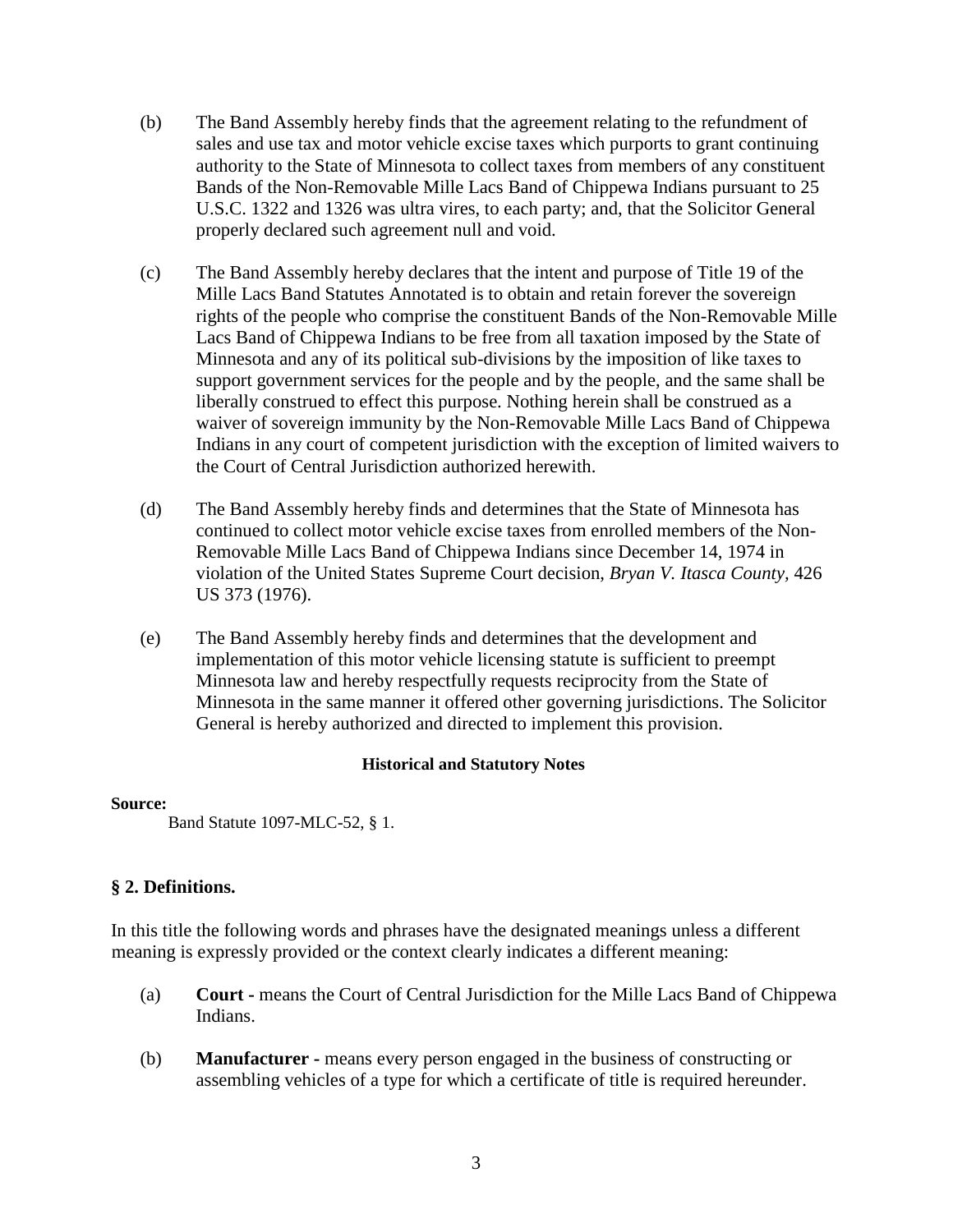- (c) **Manufacturer's or Importer's Certificate of Origin -** means a certificate over the authorized signature of the manufacturer or importer of a vehicle, describing and identifying the vehicle, giving the name and address of the person to whom the vehicle is first sold by the manufacturer or importer, and containing assignments, duly executed, assigning the same to an applicant for a certificate of title on the vehicle in the Non-Removable Mille Lacs Band of Chippewa Indians.
- (d) **Mille Lacs Band -** means the Non-Removable Mille Lacs Band of Chippewa Indians.
- (e) **Mille Lacs Reservation -** means all lands under the jurisdiction of the Mille Lacs Band of Chippewa Indians.
- (f) **Mobile Home -** means a vehicle designed to be towed as a single unit or in sections upon the highway by a motor vehicle and equipped and used or intended to be used, primarily for human habitation, with walls of rigid uncollapsible construction.
- (g) **Owner -** means a person, other than a secured party, having the property in or title to a vehicle. This term includes a person entitled to the use and possession of a vehicle subject to a security interest in another person, but excludes a lessee under a lease not intended as security. An Owner also means any person, firm, association, or corporation owning or renting a motor vehicle, or having the exclusive use thereof, under a lease or otherwise, for a period of greater than 30 days.
- (h) **Secretary -** means the Secretary of Treasury of the Mille Lacs Band of Chippewa Indians.
- (i) **Secured Party -** means a lender, seller or other person to whom accounts or chattel paper have been sold. When the holders of obligations issued under an indenture of trust, equipment trust agreement or the like are represented by a trustee or other person, the representative is the secured party having an interest in the vehicle.
- (j) **Vehicle -** means every device in, upon or by which any person or property is or may be transported or drawn upon a highway.
- (k) For the purposes of effectuating the terms of this title, any terms not defined herein shall have the meanings given to them in the statutes of the State of Minnesota, except when the context otherwise requires.

### **Source:**

Band Statute 1097-MLC-52, § 2.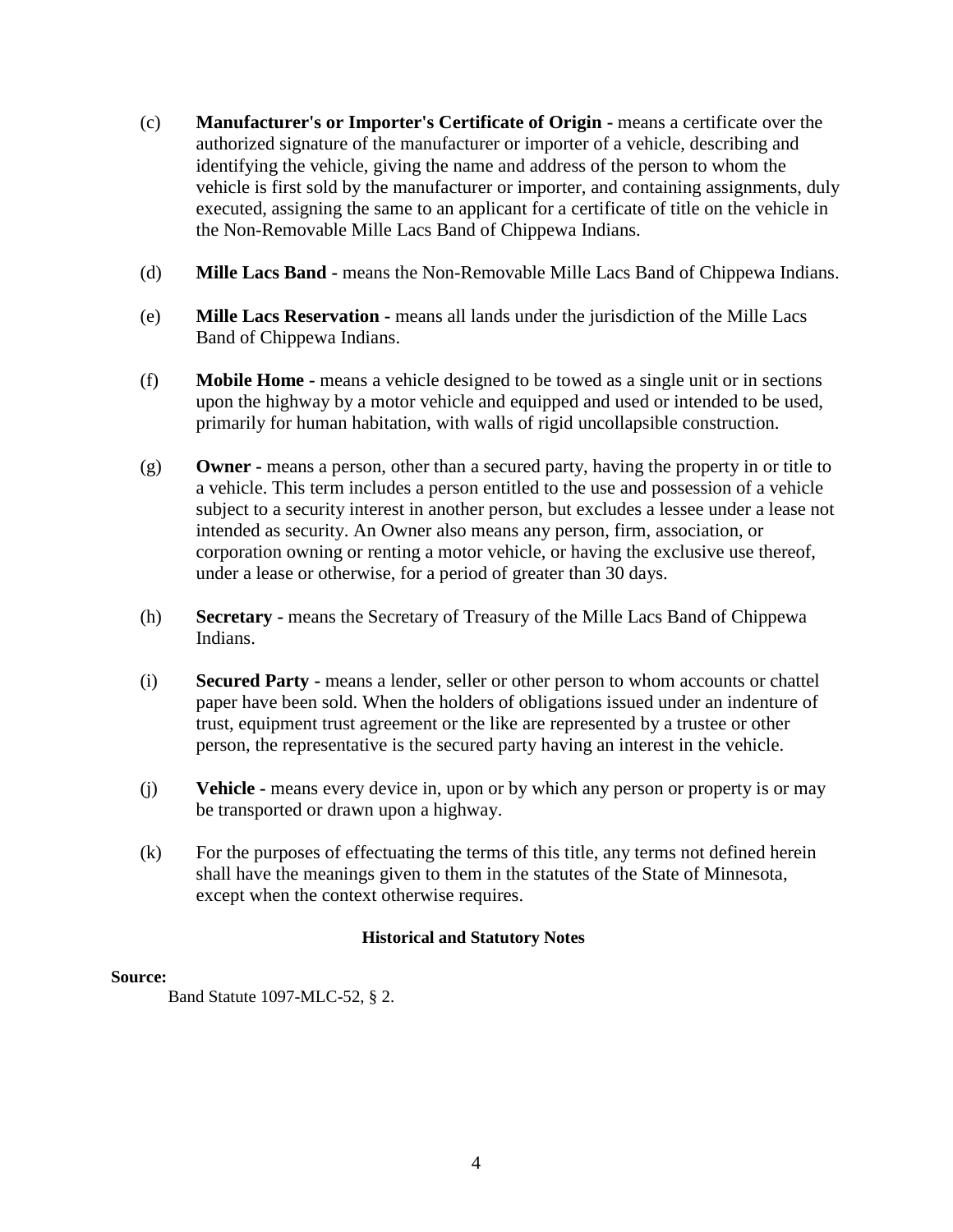### **§ 3. Reservation of Right.**

The Band Assembly hereby fully reserves the right to alter, amend, or increase or decrease taxes imposed herein, or repeal the several provisions of this title, and all rights and privileges granted or extended hereunder shall be subject to such reserved right.

### **Historical and Statutory Notes**

**Source:**

Band Statute 1097-MLC-52, § 41.

### **§ 4. Administrative Expenses.**

In no event shall the expenses of administration of the provisions of this title exceed thirty-five percent of the gross receipts of the taxes imposed herein.

### **Historical and Statutory Notes**

**Source:** 

Band Statute 1097-MLC-52, § 38.02.

### **§ 5. Revenue Distribution.**

All revenue derived from fees imposed by this title shall be deposited in a trust fund account in the name of Non-Removable Mille Lacs Band of Chippewa Indians-Motor Vehicle Revenue Account, which is herewith created and shall not be distributed except upon the adoption of special Revenue Resolution of the Band Assembly so directing disbursement.

### **Historical and Statutory Notes**

### **Source:**

Band Statute 1097-MLC-52, § 42.

### **§ 6. American Association of Motor Vehicle Administrators: Policy Positions.**

The Band Assembly hereby declares that the implementation of the provisions of this title shall be accomplished, as much as feasible, according to the policies promulgated by the American Association of Motor Vehicle Administrators, which are hereby incorporated by reference into this title.

### **Historical and Statutory Notes**

### **Source:**

Band Statute 1097-MLC-52, § 45.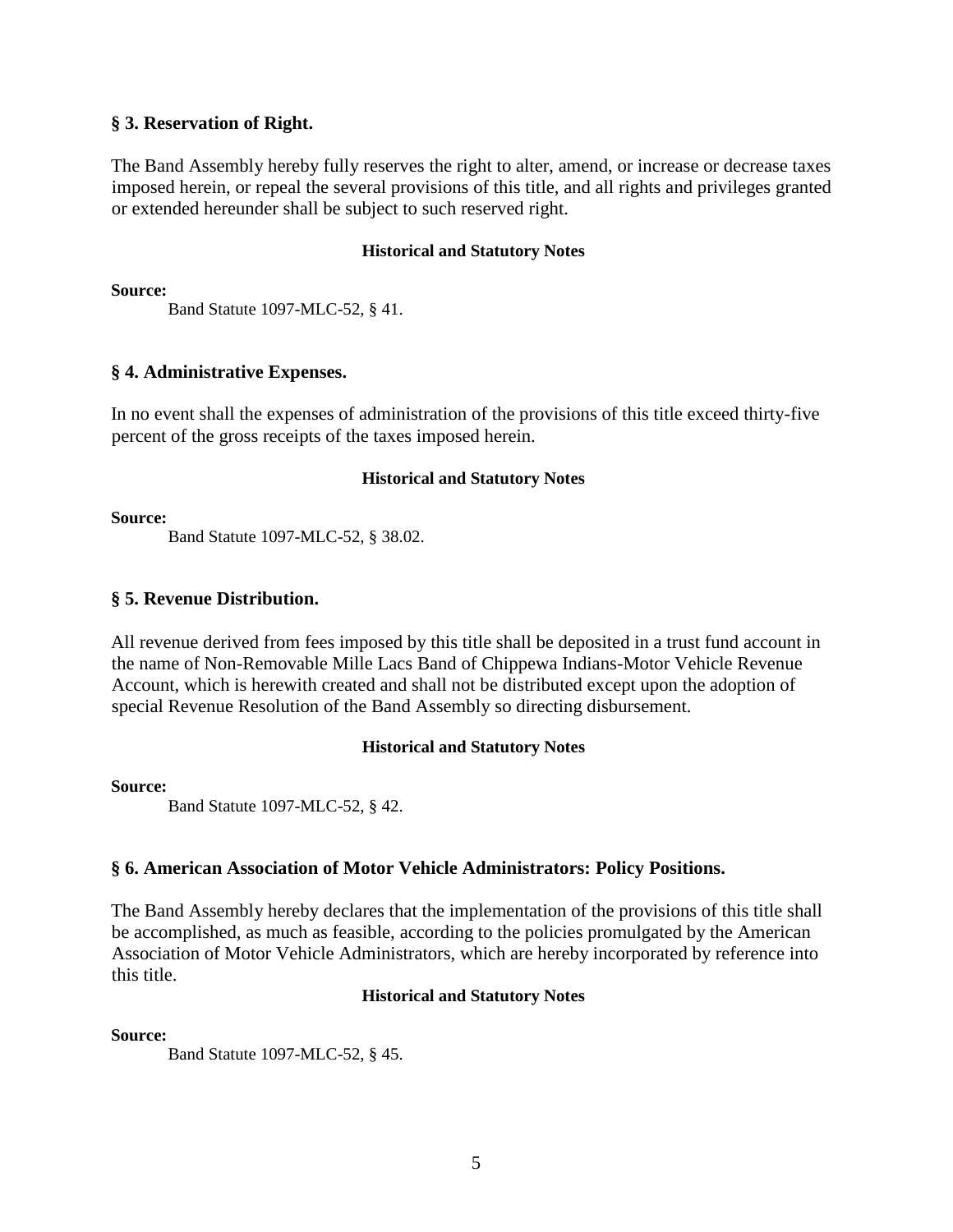### **§ 7. Powers and Duties of Secretary.**

The Secretary of Treasury shall enforce all provisions of this title. He may prescribe all rules and regulations consistent with the provisions of this title through the issuance of Secretarial Orders. He may call upon the Solicitor General or any Band law enforcement officer to aid him in the performance of his duties. He may appoint such employees of the Non-Removable Mille Lacs Band of Chippewa Indians as may be required to administer the provisions of this title.

### **Historical and Statutory Notes**

**Source:**

Band Statute 1097-MLC-52, § 38.01.

### **§ 8. Cancellation of Title or Registration.**

The Secretary shall cancel a title or registration whenever:

- (a) A transfer of title is set aside by the Court by order or judgment, or
- (b) It is subsequently discovered that the issuance or possession of a title or registration is prohibited by law.

### **Historical and Statutory Notes**

#### **Source:**

Band Statute 1097-MLC-52, § 34.

### **§ 9. Deputy Registrar of Motor Vehicles.**

- (a) The position of Deputy Registrar of Motor Vehicles shall be a regular, full-time Legislative employment position funded with Band Revenue. The Secretary-Treasurer shall hire and supervise the Deputy Registrar of Motor Vehicles after posting the position in accordance with the Band's normal hiring policy. Except as otherwise provided in 19 MLBS § 10, the Band's Personnel Policy and Procedures Manual adopted in accordance with 6 MLBS § 1 shall be applicable to the Deputy Registrar of Motor Vehicles.
- (b) The Deputy Registrar of Motor Vehicles shall collect fees of \$5.00 per vehicle registration and \$5.00 per issuance of certificate of title. These fees shall be in addition to the fees imposed by 19 MLBS § 109.

### **Historical and Statutory Notes**

### **Source:**

Band Statute 1097-MLC-52, § 46. Band Ordinance 34-12, § 1.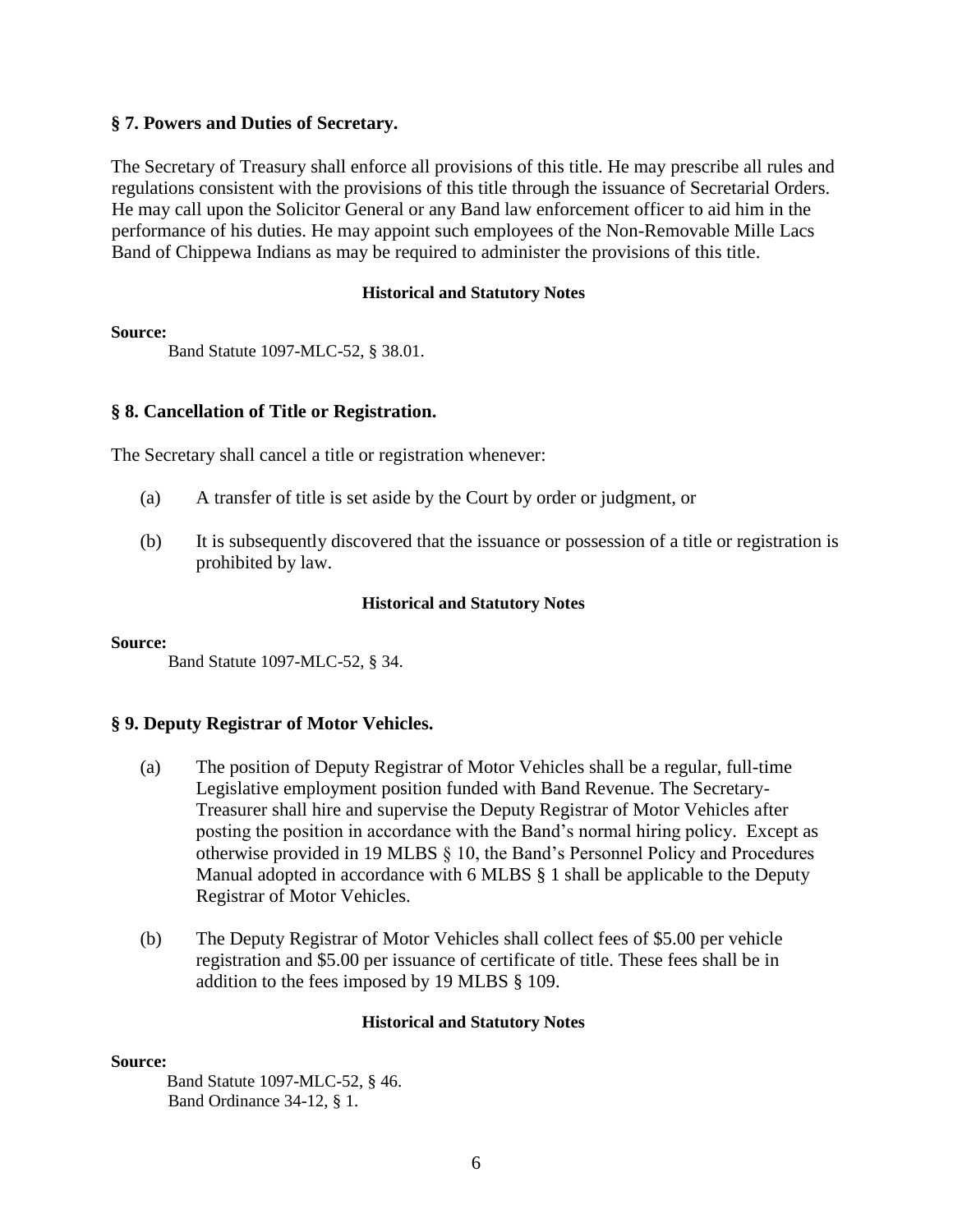### **§ 10. Removal of Deputy Registrar of Motor Vehicles.**

Any Deputy Registrar who shall act in a manner not consistent with the exercise of authority conferred in this title or pursuant to Secretarial Order may be suspended from further duty, for just cause, by the Secretary/Treasurer. Removal of the Deputy Registrar from office shall be initiated by the Secretary/Treasurer, subject to formal hearing and review by the Band Assembly, after provisions of due process rights. Under no circumstances shall any suspension exceed two weeks without hearing in the Band Assembly. The Secretary/Treasurer is authorized to temporarily appoint another Deputy Registrar in the event of inability or disability of the Deputy Registrar to perform the duties herein.

#### **Historical and Statutory Notes**

#### **Source:**

Band Statute 1097-MLC-52, § 47.

#### **Cross References**

Due process, *see* 1 MLBS § 8.

### **§ 11. Court of Central Jurisdiction.**

The Court of Central Jurisdiction is hereby granted subject matter jurisdiction for any cause of action which arises from this title. Nothing in this title shall be construed as a waiver of sovereign immunity of the Non-Removable Mille Lacs Band of Chippewa Indians in any state or federal court of competent jurisdiction. Associate Justices of the Court of Central Jurisdiction shall have original jurisdiction over all causes of action which arises from any provisions of this title. A Criminal Division is hereby created in the Court of Central Jurisdiction to hear causes of actions arising from this title. The Court of Central Jurisdiction is additionally authorized to adjudicate unwritten cultural law causes of action pursuant to rules and regulations promulgated by Court order.

### **Historical and Statutory Notes**

#### **Source:**

Band Statute 1097-MLC-52, § 38.

### **Cross References**

Subject matter jurisdiction, court of central Jurisdiction, *see* 5 MLBS § 111.

### **§ 12. Limited Waiver of Sovereign Immunity.**

The Band Assembly hereby waives sovereign immunity to be sued only in the Court of Central Jurisdiction in any seizure of property matter pursuant to provisions of this title. However, any such action shall only be directed against the Secretary of Treasury, in his/her official capacity in order to challenge any seizure action. Any and all seizure causes of action which arise pursuant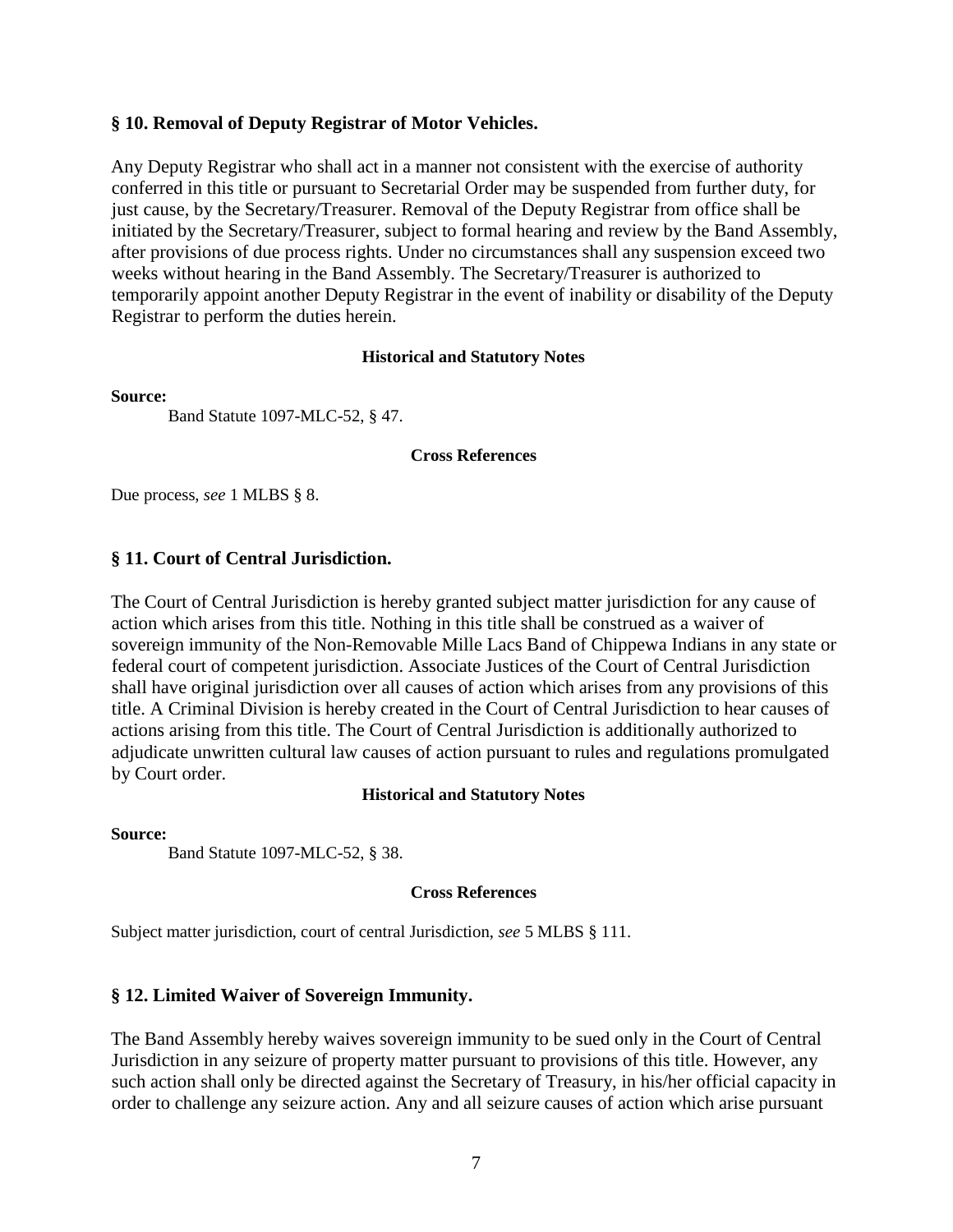to this title shall be limited to actions against the Secretary of Treasury in his/her official capacity for an order returning any seized goods. All other causes of action which arise pursuant to this title shall be limited in relief to declaratory or injunctive measures and no damages, monetary or otherwise, including but not limited to attorney fees shall be permitted.

#### **Historical and Statutory Notes**

**Source:** 

Band Statute 1097-MLC-52, § 40.

#### **Cross References**

Seizure and confiscation of certain substances and vehicles containing them, *see* 19 MLBS § 503. Unregistered or improperly registered vehicles, seizure and impoundment, *see* 19 MLBS § 105.

### **§ 13. Solicitor General Obligations.**

The Solicitor General shall represent the interests of the Non-Removable Mille Lacs Band of Chippewa Indians and the Secretary of Treasury in any matter arising from any provisions of this title before the Court of Central Jurisdiction.

#### **Historical and Statutory Notes**

**Source:** 

Band Statute 1097-MLC-52, § 43.

### **§ 14. State and Territorial Motor Vehicle Statutes and Judicial Proceedings; Full Faith and Credit.**

- (a) The Acts of the Legislature of any state, territory or possession of the United States or any federally recognized Indian Tribe, relating to any matter of motor vehicle titling or registration or the operation of motor vehicles on any public highway, road or street or copies thereof, shall be authenticated by affixing the seal of such state, territory or possession of the United States or any federally recognized Indian Tribe thereto
- (b) The Motor Vehicle records and any judicial motor vehicle proceedings of any court of any such state, territory or possession of the US or any recognized Indian Tribe, or copies thereof, shall be proved or admitted in the Court of Central Jurisdiction by the attestation of the Clerk and seal of the court annexed, if a seal exists, together with a certificate of a judge of the court that the said attestation is in proper form.
- (c) Such Acts, records and judicial proceedings or copies thereof, so authenticated shall have the same full faith and credit in the Court of Central Jurisdiction as they have by law or usage in the courts of such state, territory or possession of the United States or any federally recognized Indian Tribe from which they are taken provided that any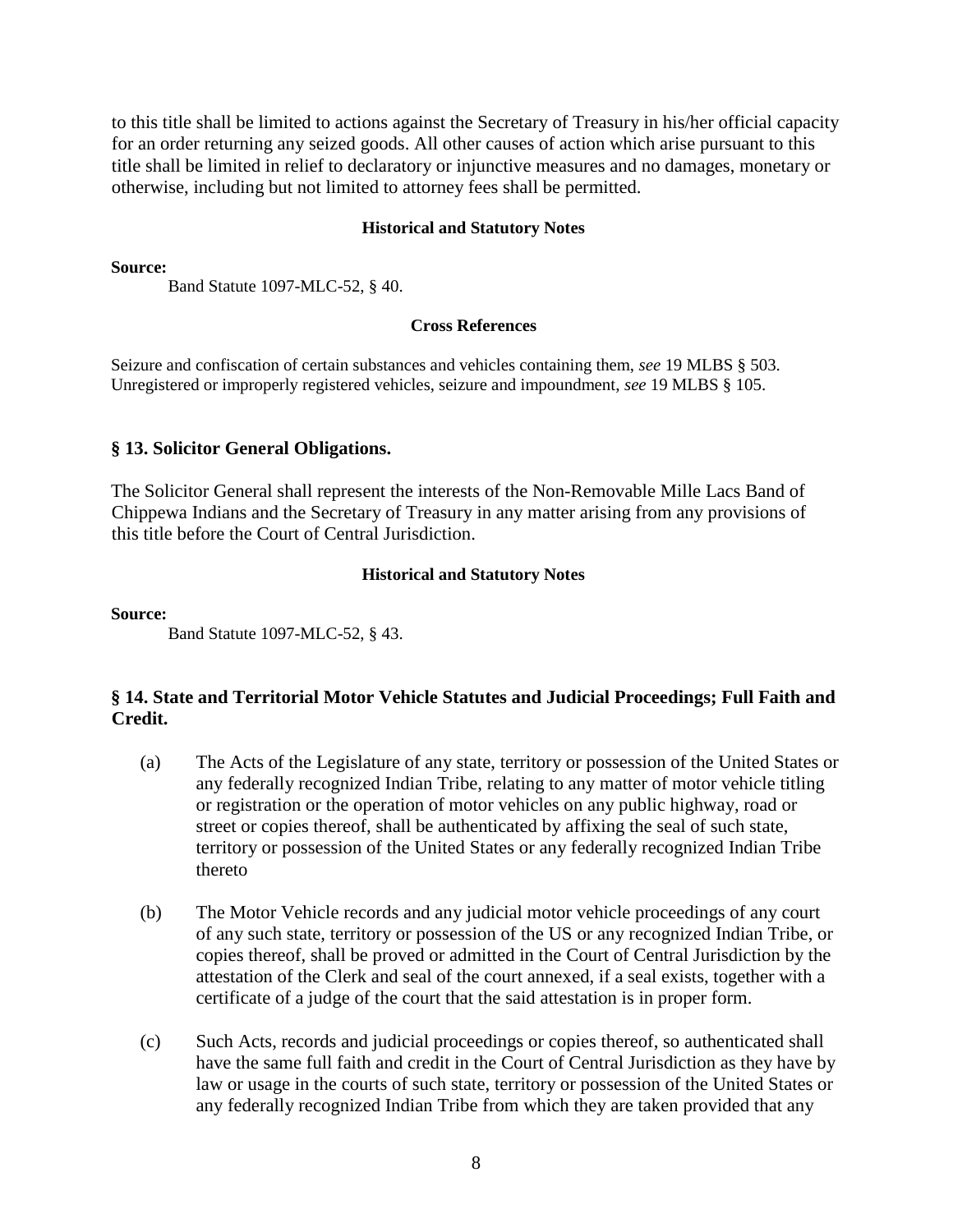such state, territory or possession of the United States or any federally recognized Indian Tribe has executed a motor vehicle reciprocity agreement with the Non-Removable Mille Lacs Band of Chippewa Indians.

### **Historical and Statutory Notes**

#### **Source:**

Band Statute 1097-MLC-52, § 50.

### **§ 15 State and Territorial Nonjudicial Motor Vehicle Records; Full Faith and Credit.**

- (a) All non-judicial motor vehicle records or books kept in any public office of any state, territory or possession of the United States or any federally recognized Indian Tribe, or copies thereof, shall be proved or admitted in the Court of Central Jurisdiction or any office of the Non-Removable Mille Lacs Band of Chippewa Indians by the attestation of the custodian of such records or books and the seal of his office annexed, if there be a seal, together with a certificate of a judge of a court of record of the county, parish, or district in which such office may be kept, or of the Governor, any duly appointed officer of the Governor or Secretary of State, the chancellor or keeper of the great seal of the state, territory or possession of the United States or any federally recognized Indian Tribe that the said attestation is in due form and by the proper offices.
- (b) If the certificate is given by a judge, it shall be further authenticated by the Clerk of Court, who shall certify, under his/her hand and the seal of his/her office that such judge is duly commissioned and qualified; or, if given by the Governor, executive appointee, secretary, chancellor or keeper of the great seal, it shall be under the great seal of the state, territory of possession of the United States or any federally recognized Indian Tribe in which it is made.
- (c) Such records or books or copies thereof, so authenticated shall have the same full faith and credit in the Court of Central Jurisdiction and every public office of the Non-Removable Mille Lacs Band of Chippewa Indians, as they have by law or usage in the courts or offices of the state, territory or possession of the United States or any federally recognized Indian Tribe from which they are taken provided that any such state, territory or possession of the United States or any federally recognized Indian Tribe has executed a motor vehicle reciprocity agreement with the Non-Removable Mille Lacs Band of Chippewa Indians.

### **Historical and Statutory Notes**

### **Source:**

Band Statute 1097-MLC-52, § 51.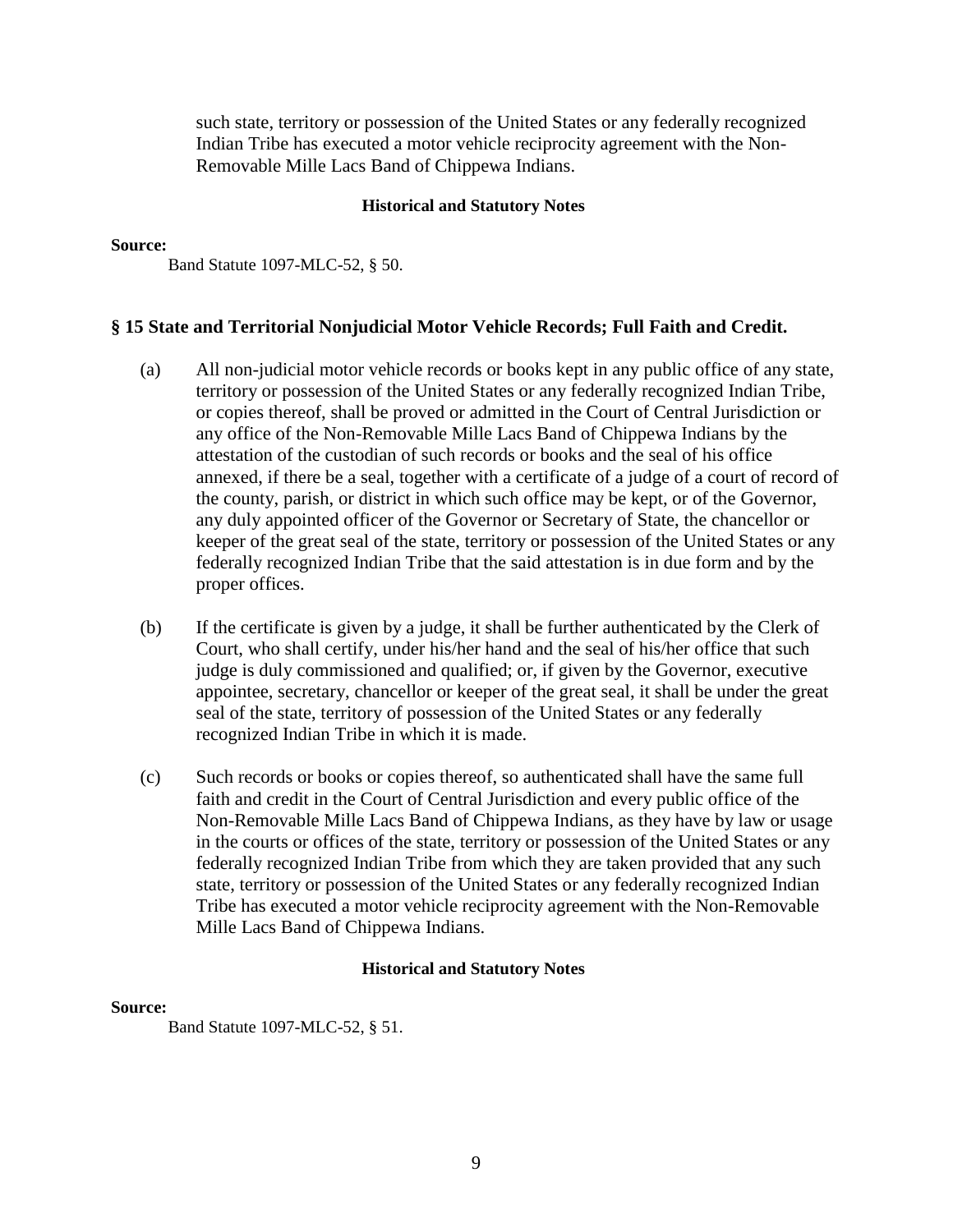### **§ 16. Motor Vehicle Registration Forms.**

The Deputy Registrar is hereby authorized and empowered to utilize any form presently in use by the Minnesota Department of Public Safety for any matter related to fulfilling the mandates of this Band Statute as an official form of the Mille Lacs Band of Chippewa Indians. Any such form so utilized, shall be modified by the Deputy Registrar wherever necessary to comply with applicable provisions of this title. All such forms bearing the name of the Minnesota Department of Public Safety or the logo of the said Department shall be treated as the official form of the Mille Lacs Band of Chippewa Indians for the purpose so designated in the title of the form.

### **Historical and Statutory Notes**

### **Source:**

Band Statute 1097-MLC-52, § 49.

### **§ 17. Applicability of 24 MLBS §3301 et seq., Remedies for Creditors, and 18 MLBS §301, Uniform Commercial Code.**

The provisions of 24 MLBS § 3301, Remedies for Creditors, and 18 MLBS § 301, Uniform Commercial Code of the State of Minnesota, are hereby declared as mandatory provisions of Band law available to lien holders for the recovery of a vehicle when the owner of record is in default of any security agreement entered into with a member of the Non-Removable Mille Lacs Band of Chippewa Indians who resides on land subject to the jurisdiction of the Band. Provisions for due process in the Court of Central Jurisdiction pursuant to 24 MLBS § 3301 are mandatory prior to any repossession action by any lien holder.

### **Historical and Statutory Notes**

### **Source:**

Band Statute 1097-MLC-52, § 44.

### **Cross References**

Security interests, certificates of title, see 19 MLBS § 271.

# **CHAPTER 2**

# **REGISTRATION**

| <b>Subchapter</b> |                        | <b>Section</b> |
|-------------------|------------------------|----------------|
|                   | 1. General Provisions  | 101            |
|                   | 2. Registration Plates | 141            |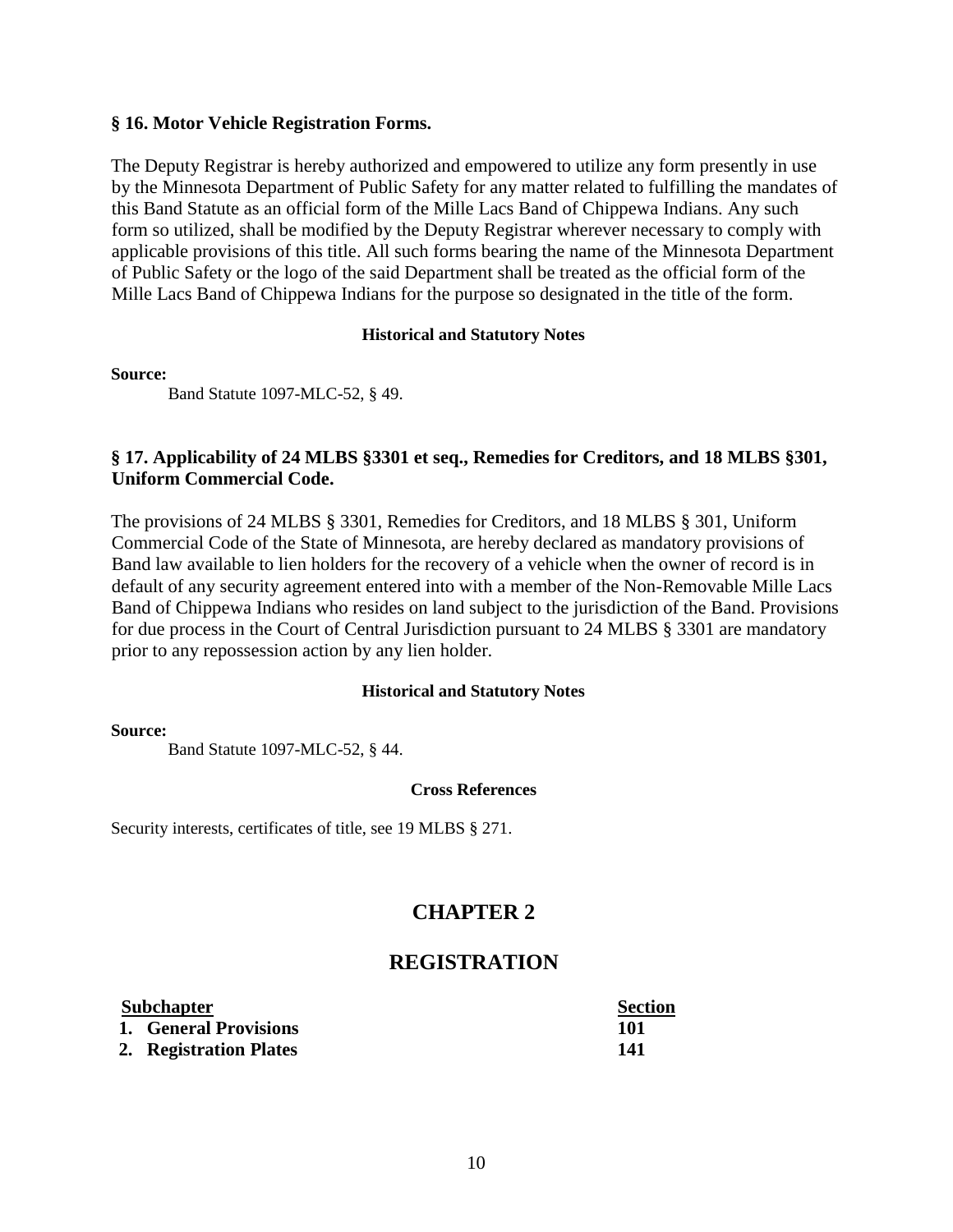# **SUBCHAPTER 1**

# **GENERAL PROVISIONS**

### **Section**

- **101. Operating Unregistered or Improperly Registered Vehicle.**
- **102. When Vehicles Exempt from Registration.**
- **103. Exemption of Nonresidents.**
- **104. Penalties.**
- **105. Seizure and Impoundment of Vehicles.**
- **106. Application for Registration.**
- **107. Grounds for Refusing Registration.**
- **108. Contents, Issuance and Display of Certificates of Registration; Issuance of Duplicate Certificate.**
- **109. Annual Registration Fees.**
- **110. When Fees Refundable.**
- **111. When Registration to be Suspended.**

### **§ 101. Operating Unregistered or Improperly Registered Vehicle.**

- (a) It is unlawful for any person to operate or for an owner to consent to being operated on any roads of the Mille Lacs Reservation or roads subject to the jurisdiction of the Band, any motor vehicle, trailer or semitrailer or any other vehicle for which a registration fee is specifically prescribed unless at the time of operation the vehicle in question either is registered with the Mille Lacs Reservation or is exempt from registration.
- (b) A vehicle may be operated by a private person after the date of purchase of such vehicle by such private person, or after the date such person moved to this Reservation or lands subject to the jurisdiction of the Band, once the person has obtained a temporary 21 days registration certificate from the Secretary. All temporary certificates shall be affixed to the interior rear window of the vehicle, on the driver's side of the car and in a position so as not to obstruct the rear-view of any driver. The Secretary shall issue no other temporary registration certificate upon the expiration of the first 21 days permit.
- (c) All vehicles subject to renewal of registration may be operated provided that application for reregistration has been made.

### **Historical and Statutory Notes**

### **Source:**

Band Statute 1097-MLC-52, § 3.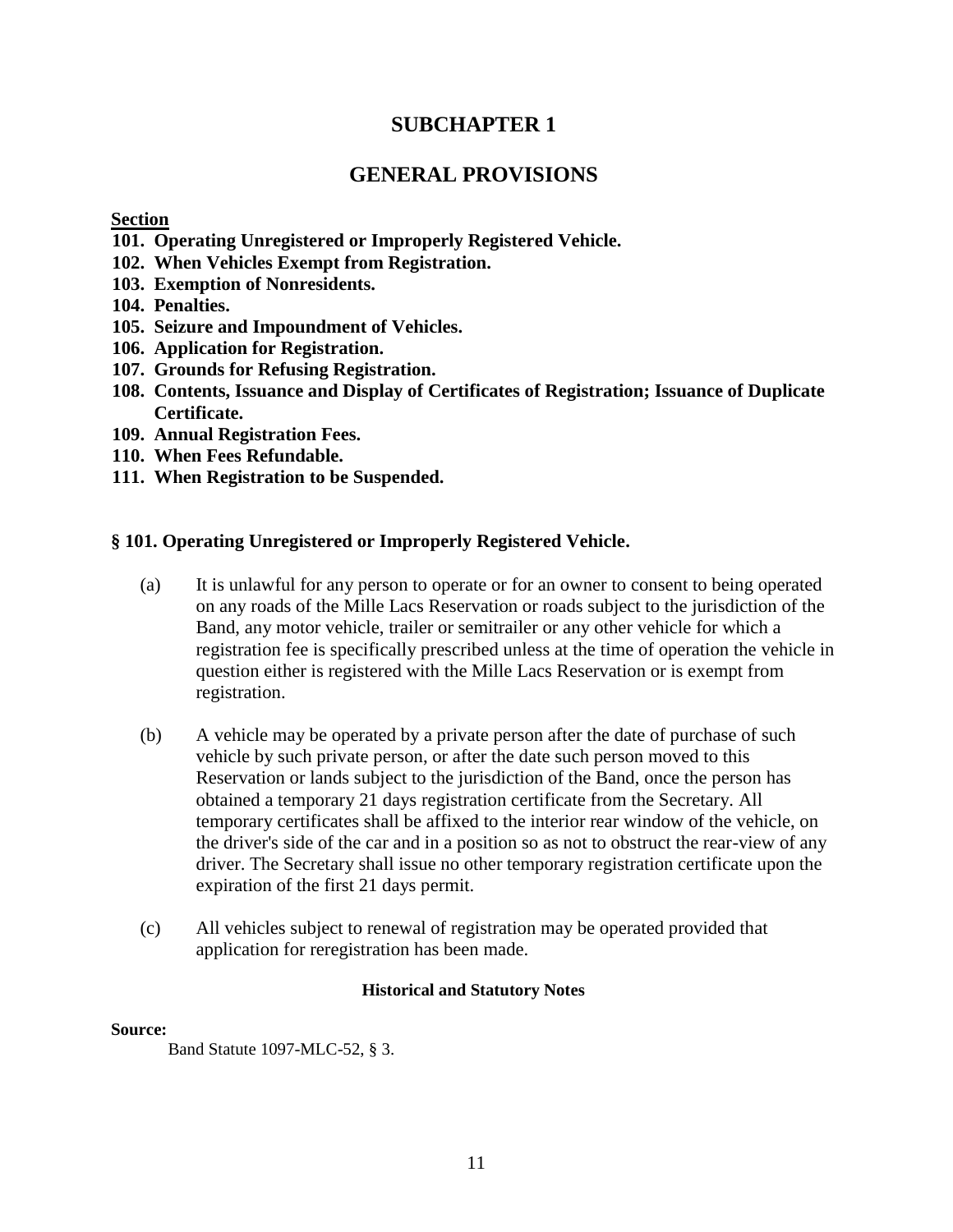### **§ 102. When Vehicles Exempt from Registration.**

A vehicle even though operated upon roads of this Reservation is exempt from registration when such vehicle:

- (a) Is operated in accordance with the provisions exempting nonresident or foreignregistered vehicles from registration; or
- (b) Is an implement of husbandry used exclusively in or incidental to agricultural operations; or
- (c) Is a trailer or semitrailer permanently equipped with a well-drilling outfit and used exclusively for such purposes; or
- (d) Is a forklift truck, a specially constructed road or truck tractor used for shunting trailers or semitrailers in terminal areas.
- (e) Is a trailer or semitrailer not operated in conjunction with a motor vehicle; or
- (f) Is a motor vehicle being towed; or
- (g) Is a piece of road machinery; or
- (h) Is a motor truck which is operated upon a highway only when directly crossing such highway; or
- (i) Is a motor vehicle last registered in another jurisdiction.

### **Historical and Statutory Notes**

### **Source:**

Band Statute 1097-MLC-52, § 4.

### **§ 103. Exemption of Nonresidents.**

- (a) Any vehicle which is registered in another jurisdiction is exempt from the laws of the Non-Removable Mille Lacs Band of Chippewa Indians providing for the registration of such vehicles if:
	- (1) The vehicle carried a registration plate indicating the registration in such other jurisdiction:
	- (2) The vehicle is owned by a nonresident of the Mille Lacs Reservation; and
	- (3) The jurisdiction in which the vehicle is registered allows such vehicles when registered in the Mille Lacs Reservation to be operated tax free upon its roads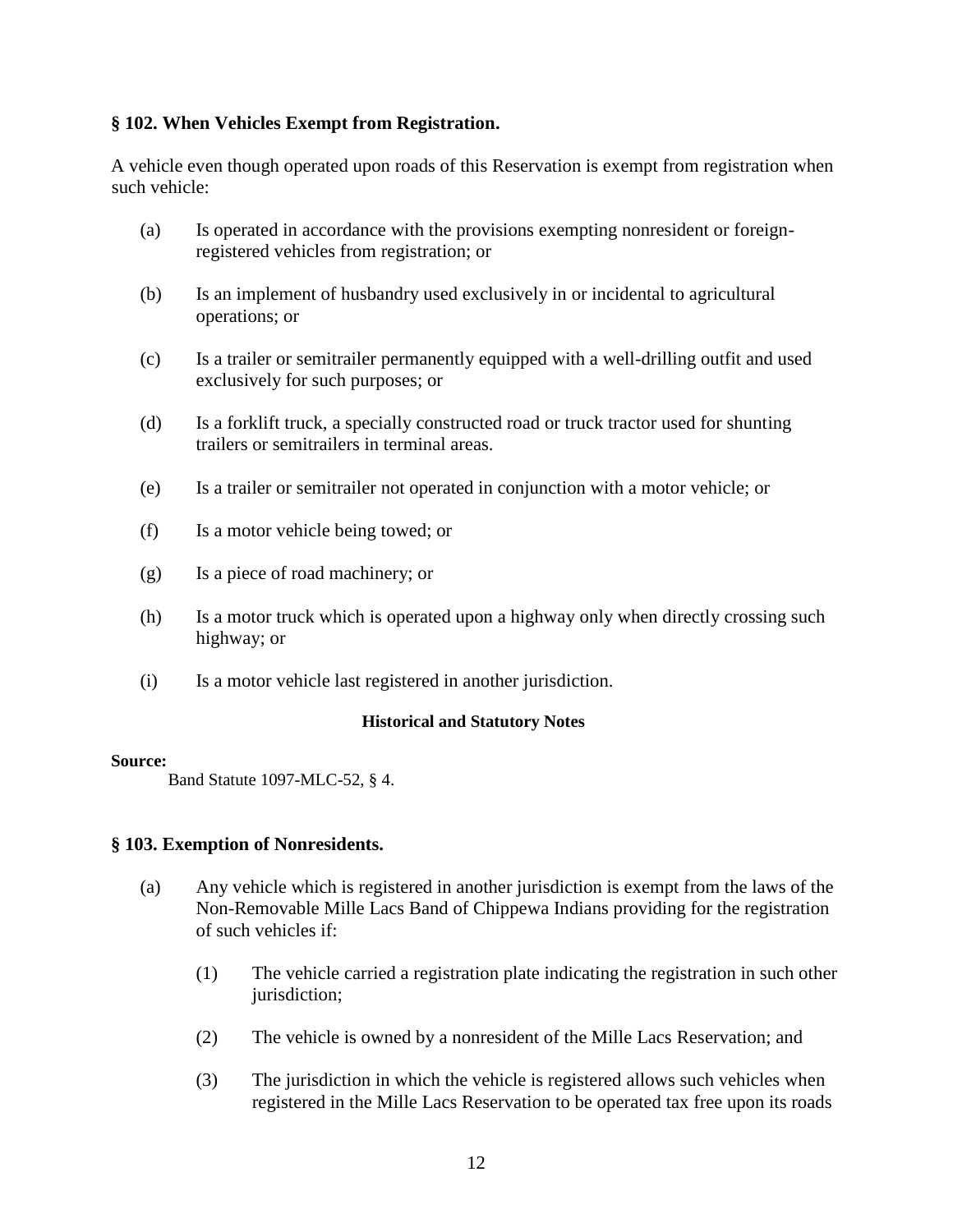under conditions substantially as favorable to residents of the Mille Lacs Band as to its own residents.

(b) If the owner of any such vehicle moves to the Mille Lacs Reservation or if the vehicle is purchased by a resident of the Mille Lacs Reservation the vehicle immediately becomes subject to the laws of the Mille Lacs Reservation providing for the registration of vehicles.

### **Historical and Statutory Notes**

### **Source:**

Band Statute 1097-MLC-52, § 13.

### **§ 104. Penalties.**

Any person violating 19 MLBS § 101(a) may be fined not more than \$50.00 or imprisoned not more than 30 days, or both. In addition to imposing the penalty, the Court shall order the offender to make application for registration or reregistration and to pay the fee thereof.

### **Historical and Statutory Notes**

### **Source:**

Band Statute 1097-MLC-52, § 3.03.

### **§ 105***.* **Seizure and Impoundment of Vehicles.**

If upon order of the Court of Central Jurisdiction to register or reregister a vehicle, the owner fails to comply, the Court shall have the power to order any Law Enforcement Officer of the Band to seize and impound any unregistered or unlawfully registered vehicle and to hold the same until such time as the owner complies with the provisions of this title. All costs incurred in the holding, under seizure by order of the Court shall be the responsibility of the owner of the vehicle. Any vehicle held, under seizure order of the Court, shall be sold at public auction to the highest bidder, including all costs incurred, after thirty (30) days from the date of seizure. The owner of the vehicle shall have the right to petition the Court to halt any public auction of the said vehicle at any time prior to the sale. The Secretary shall have the right to reject any and all bids received which are less than the appraised value of the vehicle. All proceeds derived from the sale of the vehicle, less all costs incurred by the Band, including Court fines and costs, shall become the property of the legal owner as defined in 19 MLBS  $\S$  2(g). If, in the event the sale does not realize sufficient proceeds to pay off any security interest, the owner prior to auction shall be obligated to the secured party for any balance remaining. The secured party shall have the right to be listed as a secured party on any other certificate of title for a vehicle registered in the Band and owned by the person prior to the auction.

Nothing herein shall limit the rights of any secured party in any vehicle registered within the Mille Lacs Band.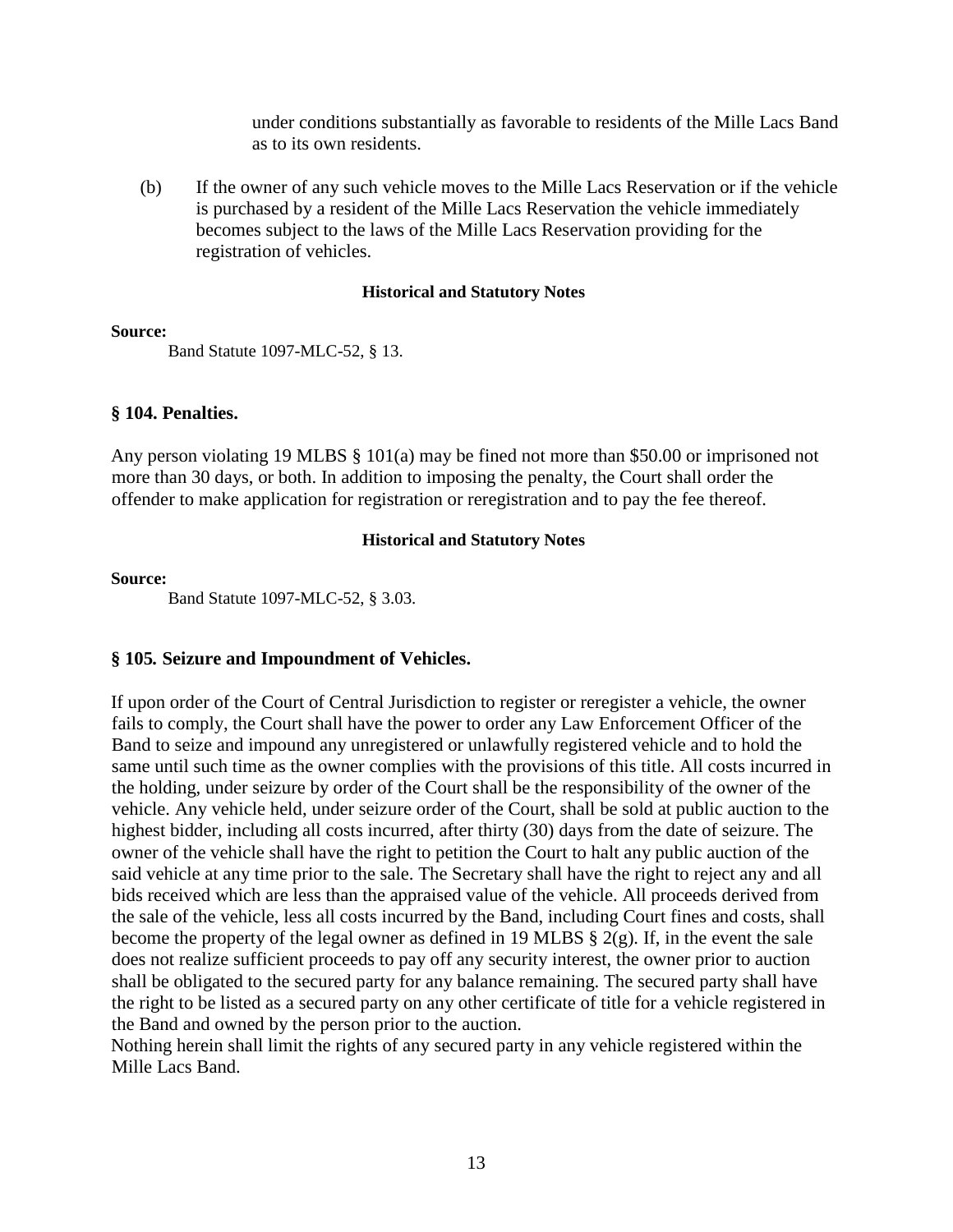#### **Source:**

Band Statute 1097-MLC-52, § 3.04.

### **Cross References**

Actions challenging seizure of property, *see* 19 MLBS § 13.

### **§ 106. Application for Registration.**

- (a) Application for original registration and for renewal of registration shall be made to the Secretary of Treasury of the Mille Lacs Band of Chippewa Indians upon forms prescribed by him and shall be accompanied by the required fee.
- (b) Applications for original registration of a vehicle shall contain the following information:
	- (1) The name of the owner.
	- (2) The address of the owner.
	- (3) A description of the vehicle, including make, model, identifying number and any other information which the Mille Lacs Band may reasonably require for proper identification of the vehicle.
	- (4) The District in which the vehicle is kept.
	- (5) Such further information as the Secretary may reasonably require to enable him to determine whether the vehicle is by law entitled to registration or to enable him to determine the proper registration fee for the vehicle.
	- (6) Proof of liability insurance. The Deputy Registrar shall conduct periodic insurance checks on any vehicles registered under the jurisdiction of the Band. Any said check shall be random in nature and occur 60 days after issuance of license plates.
- (c) Applications for removal of registration shall contain the information required in subsection (b) for applications or such parts thereof as the Secretary deems necessary to assure the proper registration of the vehicle.
- (d) If the applicant for a certificate of registration is under 18 years of age, the application shall be accompanied by a statement made and signed by the person or guardian having custody of the applicant, stating that the applicant has the consent of such person or guardian to register such vehicle in the applicant's name. The signature on such statement shall not impute any liability for the negligence or misconduct of the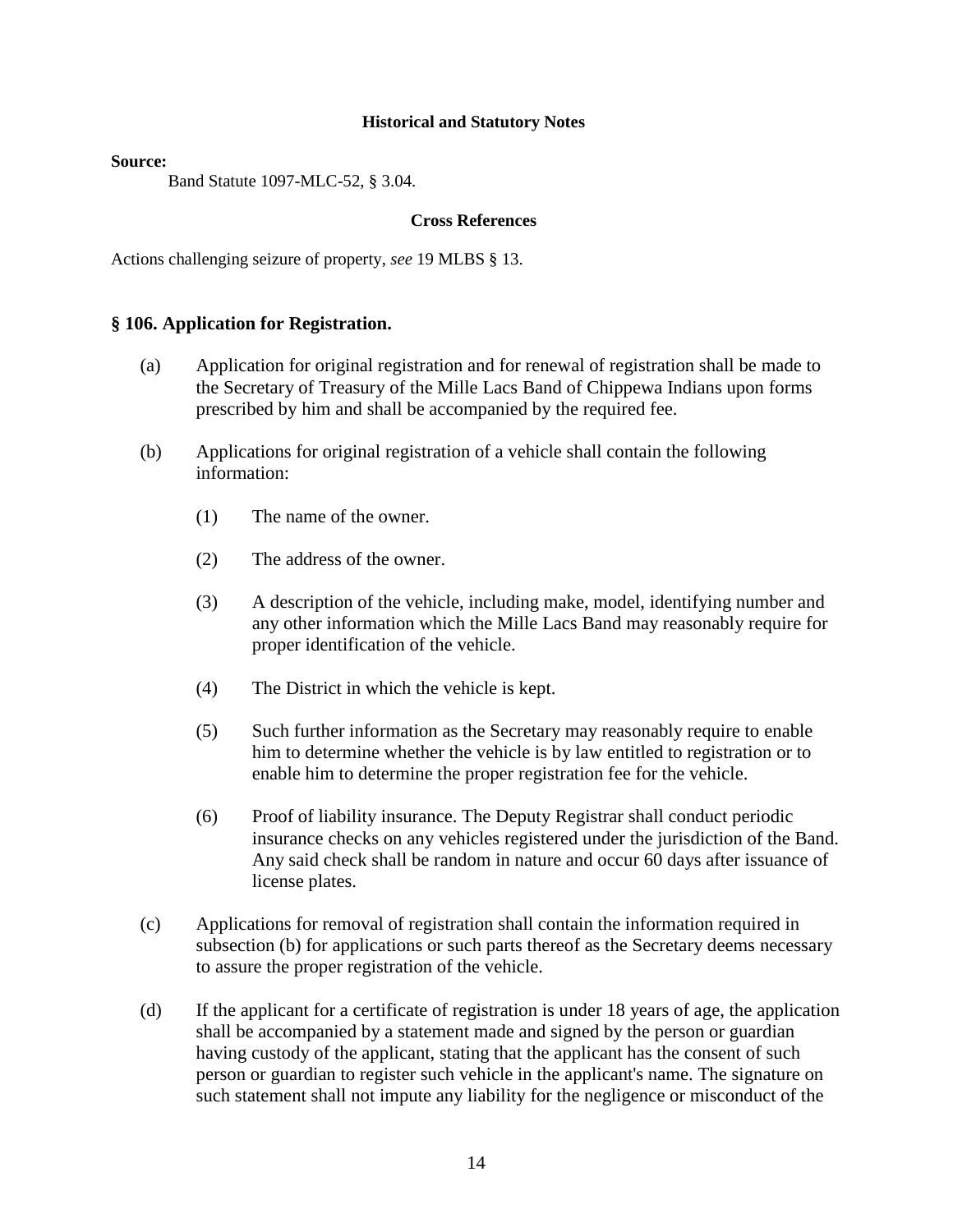applicant while operating such motor vehicle on the highways. Any person who violates this subsection may be fined not more than \$50.00 or imprisoned not more than 30 days, or both.

#### **Historical and Statutory Notes**

**Source:** 

Band Statute 1097-MLC-52, § 5.

#### **Cross References**

Designation of districts, *see* 2 MLBS § 11. License plates for handicapped persons, *see* 19 MLBS § 602.

#### **§ 107. Grounds for Refusing Registration.**

The Secretary shall refuse registration of a vehicle under the following circumstances:

- (a) No registration shall be issued unless the applicant is residing within the boundaries of the Mille Lacs Reservation; or
- (b) The required fee has not been paid; or
- (c) The applicant has failed to furnish the information or documents required by the Mille Lacs Band pursuant to this title; or
- (d) A certificate of title is a prerequisite to registration of the vehicle and applicant does not hold a valid certificate of title and is not entitled to the issuance of a certificate of title; or
- (e) The applicant has had his registration suspended or revoked in accordance with 19 MLBS § 111 and such suspension or revocation still is in effect.
- (f) Proof of liability insurance.

#### **Historical and Statutory Notes**

#### **Source:**

Band Statute 1097-MLC-52, § 6.

#### **Cross References**

Certificates of title, prerequisite to registration, *see* 19 MLBS § 202.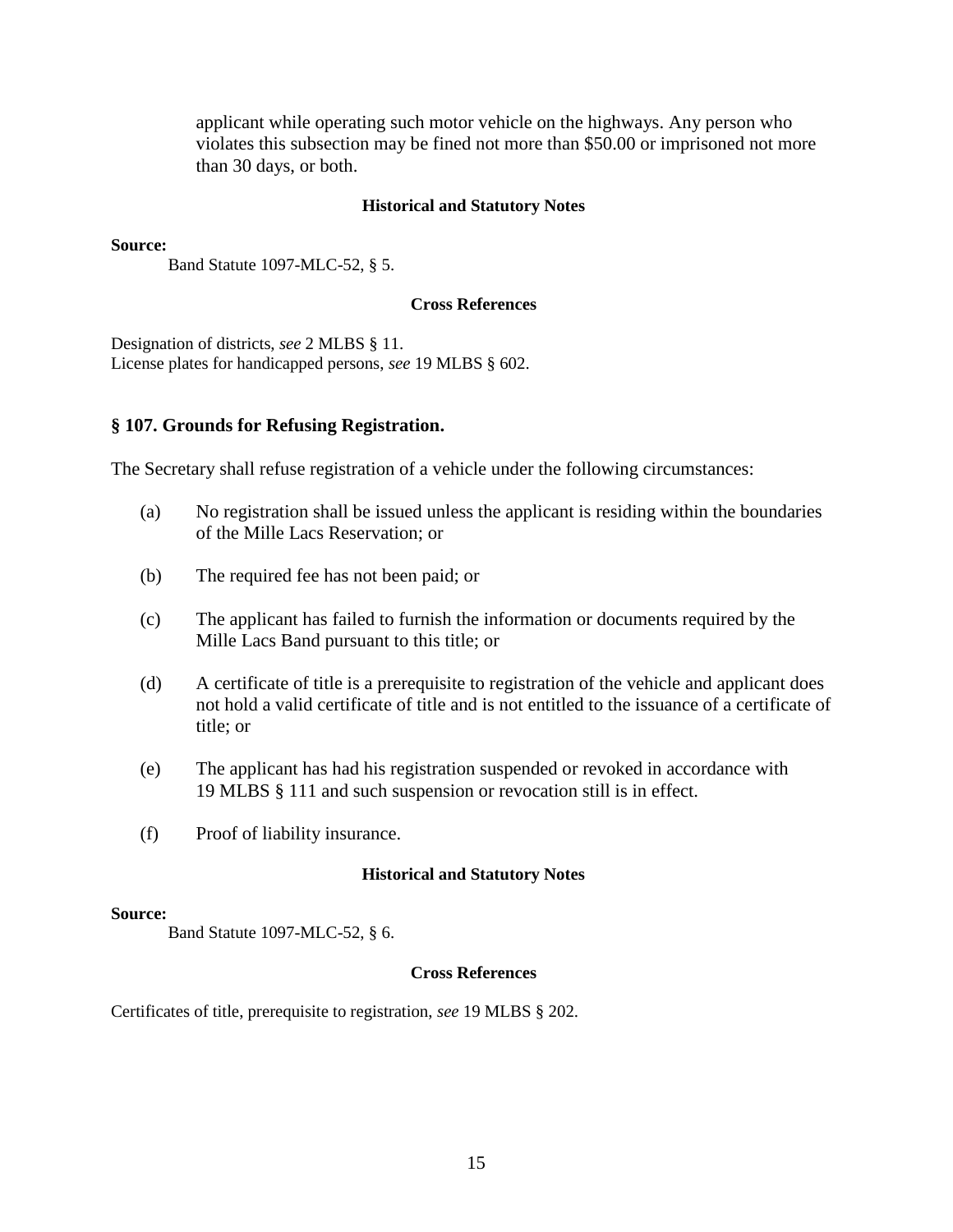### **§ 108. Contents, Issuance and Display of Certificates of Registration; Issuance of Duplicate Certificate.**

- (a) The Secretary upon registering a vehicle shall issue and deliver to the owner a certificate of registration. The certificate shall contain the name and address of the owner, a brief description of the vehicle, the registration number assigned and the date of expiration of registration. The certificate shall be in such form and may contain such additional information as the Secretary deems advisable.
- (b) The Secretary shall issue a duplicate certificate of registration upon application thereof by any person in whose name the vehicle is registered and upon payment of a fee of \$2.50.

### **Historical and Statutory Notes**

### **Source:**

Band Statute 1097-MLC-52, § 7.

### **§ 109. Annual Registration Fees.**

- (a) A registration fee as herein set forth shall be paid for all motor vehicles, not exempted by 10 MLBS § 102, using the public streets or roads of the Mille Lacs Reservation for each calendar year on the following basis:
	- (1) During the first three years of vehicle life \$50.00 per calendar year.
	- (2) During the fourth through seventh years of vehicle life \$25.00 per calendar year.
	- (3) During the eighth and succeeding years of vehicle life \$20.00 per calendar year.
	- (4) A registration fee of \$10.00 shall be paid for all motorcycles using the public streets and roads of the Mille Lacs Reservation for each calendar year.
	- (5) A registration fee of \$10.00 biennium shall be paid for two wheel utility trailers. Any other recreational trailer (s) shall be registered at a fee of \$20.00 biennium.
- (b) Pro-rated fee When a motor vehicle first becomes subject to registration during the calendar year, the registration fee shall be for the remainder of the year prorated on a monthly basis, one-twelfth of the annual registration fee for each calendar month or fraction thereof.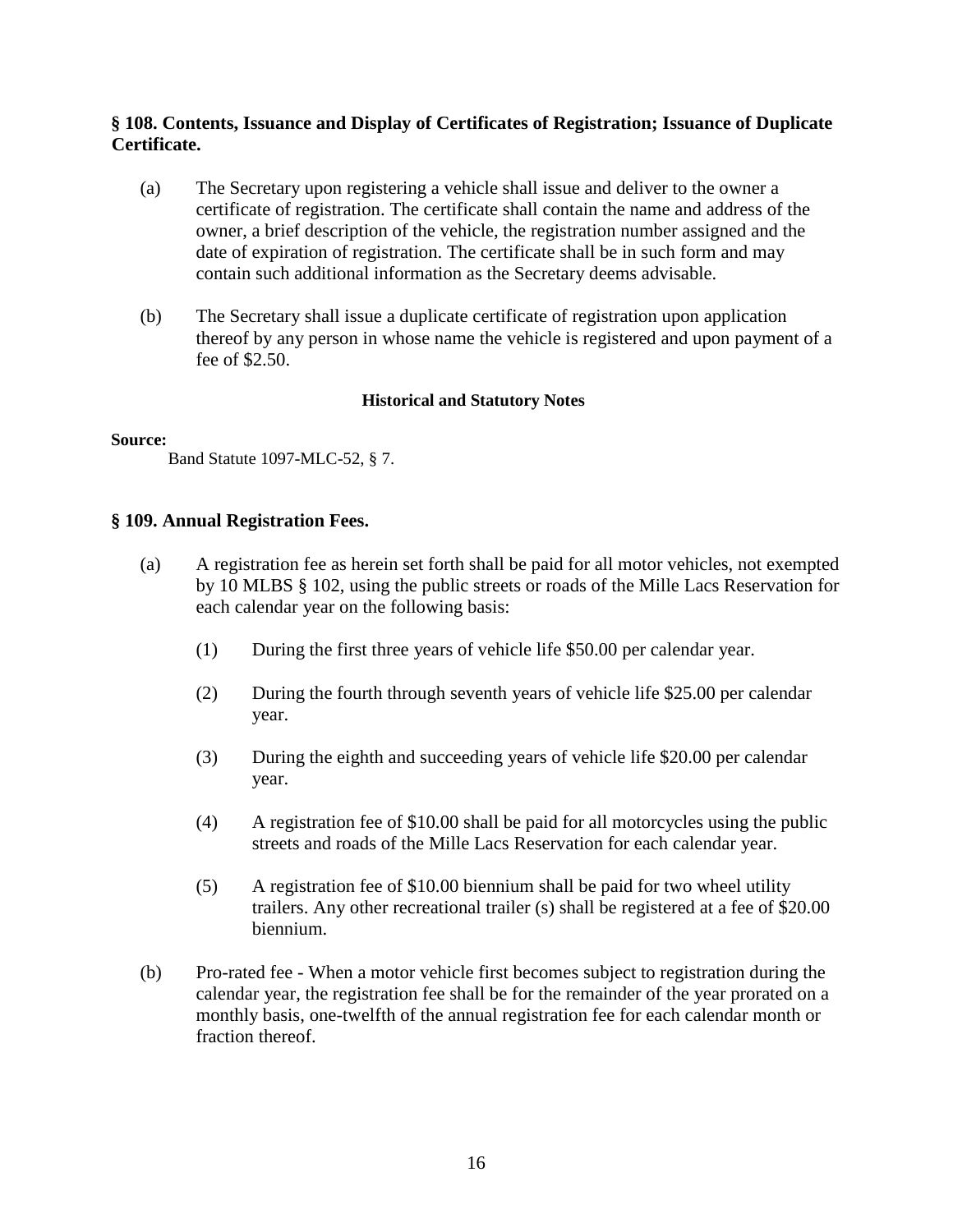#### **Source:**

Band Statute 1 097-MLC-52, § 11.

### **§ 110. When Fees Refundable.**

- (a) The Mille Lacs Band shall not refund a fee paid to it except when expressly authorized or directed by this section.
- (b) The Mille Lacs Band shall refund the unused portion of the registration fee paid for the registration of a vehicle upon application for such refund upon a form prescribed by the Mille Lacs Band and upon furnishing of such proof as the Secretary may require that the vehicle will not be operated in the Mille Lacs Reservation during the remainder of the period for which the vehicle is registered, and returns to the Mille Lacs Band his certificate of registration and registration plates. The refund shall be computed on a monthly basis, one-twelfth of the annual registration fee for each calendar month or fraction thereof, during which the motor vehicle will not be used on any road of the Mille Lacs Reservation.

### **Historical and Statutory Notes**

### **Source:**

Band Statute 1097-MLC-52, § 12.

### **§ 111. When Registration to be Suspended.**

- (a) Any Justice of the Court of Central Jurisdiction for the Mille Lacs Band of Chippewa Indians shall suspend the registration when:
	- (1) The registration was completed through fraud or error and the person who registered the vehicle does not or cannot register the vehicle properly; or
	- (2) The required fee has not been paid and the same is not paid upon reasonable notice and demand.
- (b) Any registration suspended pursuant to this section continues to be suspended until reinstated by the Court. The Court shall reinstate the registration when the reason for the suspension has been removed.
- (c) Whenever the registration of a vehicle is suspended under this section, the owner or person in possession of the registration plates shall forthwith return them to the Mille Lacs Band. Any person who fails to return the plates as required by this section may be required to forfeit not more than \$50.00.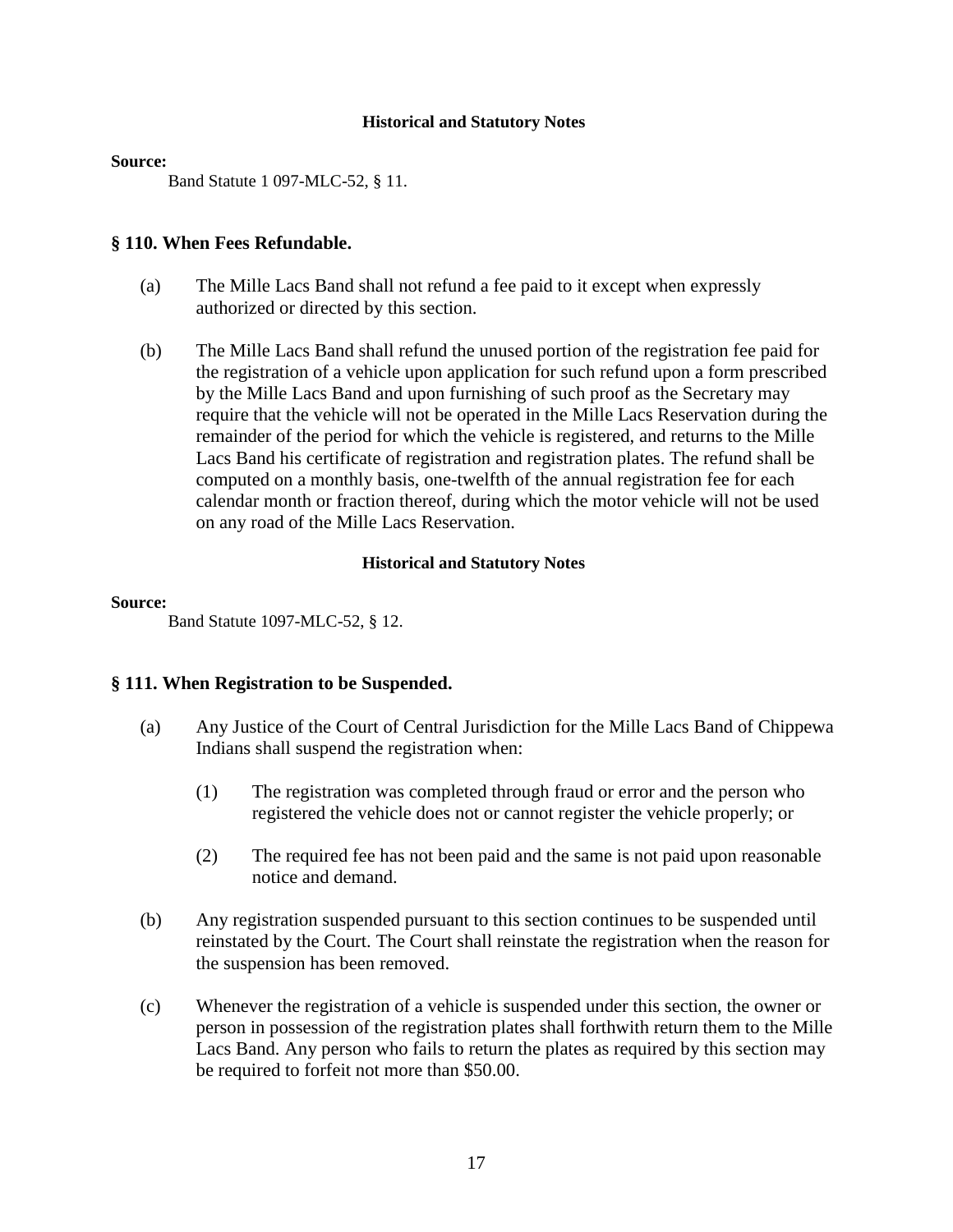**Source:**

Band Statute 1097-MLC-52, § 17.

# **SUBCHAPTER 2**

# **REGISTRATION PLATES**

### **Section**

- **141. Issuance and Delivery of Registration Plates.**
- **142. Design of Registration Plates.**
- **143. Display of Registration Plates.**
- **144. Issuance of Duplicate Plates.**
- **145. List of Registration Plates Issued.**

### **§ 141 Issuance and Delivery of Registration Plates.**

The Secretary upon registering a vehicle pursuant to this title shall issue and deliver prepaid to the applicant two registration plates for each automobile, motor truck, motor bus, school bus or self-propelled mobile home registered, and one plate for other vehicles registered unless the Secretary believes that two plates will better serve the interests of law enforcement.

### **Historical and Statutory Notes**

### **Source:**

Band Statute 1097-MLC-52, § 8.

### **§ 142. Design of Registration Plates.**

- (a) The Band Assembly shall determine the size, color, and design of registration plates with a view toward making them visible evidence of the period for which the vehicle is registered, as well as making them a ready means of identifying the specific vehicle or owner for which the plates were issued.
- (b) All registration plates shall have displayed upon them the following:
	- (1) The registration number of letters assigned to the vehicle or owner.
	- (2) The name "Mille Lacs Band of Chippewa Indians" or an abbreviation thereof.
	- (3) An indication of the period for which the specific plate is issued or the date of expiration of registration.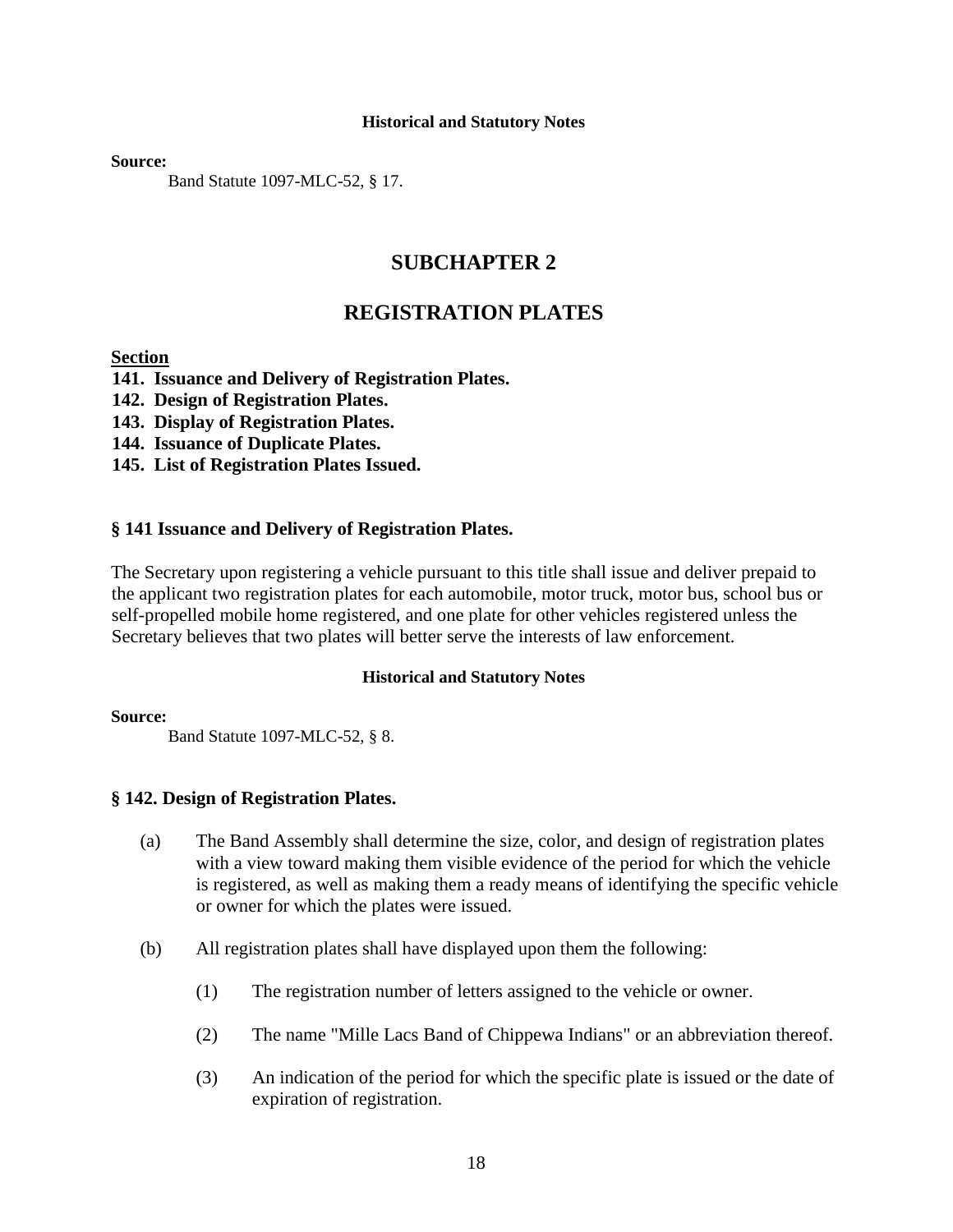(4) All registration plates issued shall be treated with a reflectorized material.

### **Historical and Statutory Notes**

### **Source:**

Band Statute 1097-MLC-52, §§ 8.01, 8.02.

### **§ 143. Display of Registration Plates.**

- (a) When two registration plates are issued for a vehicle, one such plates shall be attached to the front and one to the rear of the vehicle. Whenever only one registration plate is issued, it shall be attached to the rear.
- (b) Registration plates shall be attached firmly and rigidly in a horizontal position and in a conspicuous place. The plates shall at all times be maintained in a legible condition and shall be so displayed that they can be readily and distinctly seen and read. Any peace officer may require the operator of any vehicle on which plates are not properly displayed to display such plates as required by this section.
- (c) Any of the following may be required to forfeit not more than \$50.00:
	- (1) A person who operates a vehicle for which current registration plate or insert tag have been issued without such plate or tag being attached to the vehicle;
	- (2) A person who operates a vehicle with a registration plate attached in a nonrigid or non-horizontal manner or in an inconspicuous place so as to make it difficult to see and read the plate;
	- (3) A person who operates a vehicle with a registration plate in an illegible condition due to the accumulation of dirt or other foreign matter.

### **Historical and Statutory Notes**

### **Source:**

Band Statute 1097-MLC-52, § 9.

### **§ 144. Issuance of Duplicate Plates.**

(a) Whenever a current registration plate is lost or destroyed, the owner of the vehicle to which the plate was attached shall immediately apply to the Secretary for replacement. Upon satisfactory proof of the loss or destruction of the plate and upon payment of a fee of \$5.00 and the cost of replacement, the Secretary shall issue a replacement.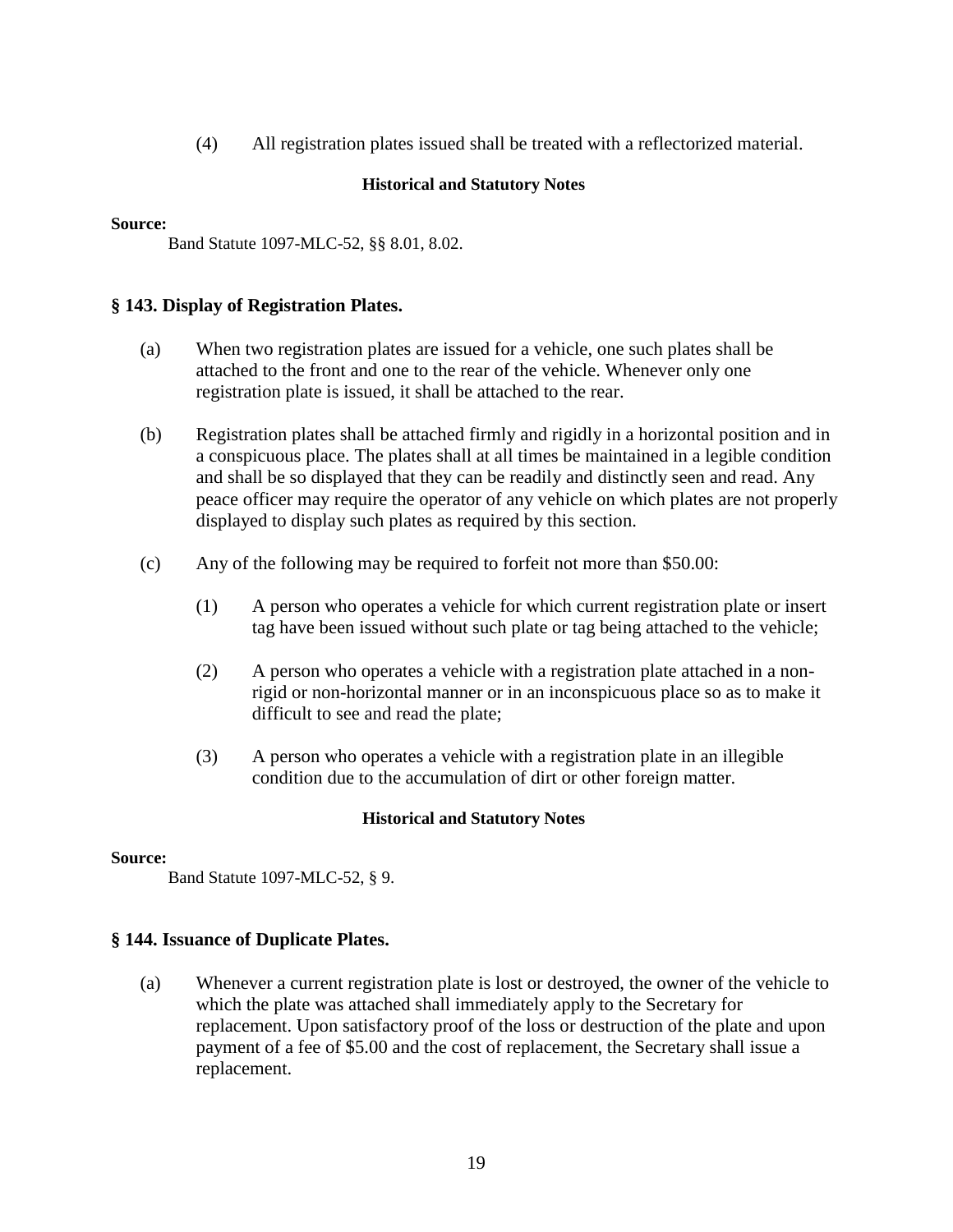- (b) Whenever a current registration plate becomes illegible, the owner of the vehicle to which the plate is attached shall apply to the Secretary for a replacement. Upon receipt of satisfactory proof of illegibility, and upon payment of all costs and a fee of \$5.00, the Secretary shall issue a replacement. Upon receipt of his replacement plate, the applicant shall forthwith surrender to the Secretary his illegible plate.
- (c) When issuing a replacement plate, the Secretary may assign a new number and issue a new plate rather than a duplicate of the original if in his judgment that is in the best interest of economy or prevention of fraud. In such event, the person receiving the replacement plates shall surrender both original plates, if two plates were issued.
- (d) Any person issued replacement plates who fails to surrender his illegible plates as required by subsection (c) may be required to forfeit not more than \$50.00.

#### **Source:**

Band Statute 1097-MLC-52, § 10.

### **§ 145. List of Registration Plates Issued.**

The Secretary shall keep an accurate and updated list of every registration plate issued, the number thereof, the name of the owner and the description of the motor vehicle.

### **Historical and Statutory Notes**

#### **Source:**

Band Statute 1097-MLC-52, § 10.04.

# **CHAPTER 3**

## **CERTIFICATES OF TITLE**

| <b>Subchapter</b> |                       | <b>Section</b> |
|-------------------|-----------------------|----------------|
|                   | 1. General Provisions | 201            |
|                   | 2. Transfer of Title  | 241            |
|                   | 3. Security Interests | 271            |

# **SUBCHAPTER 1**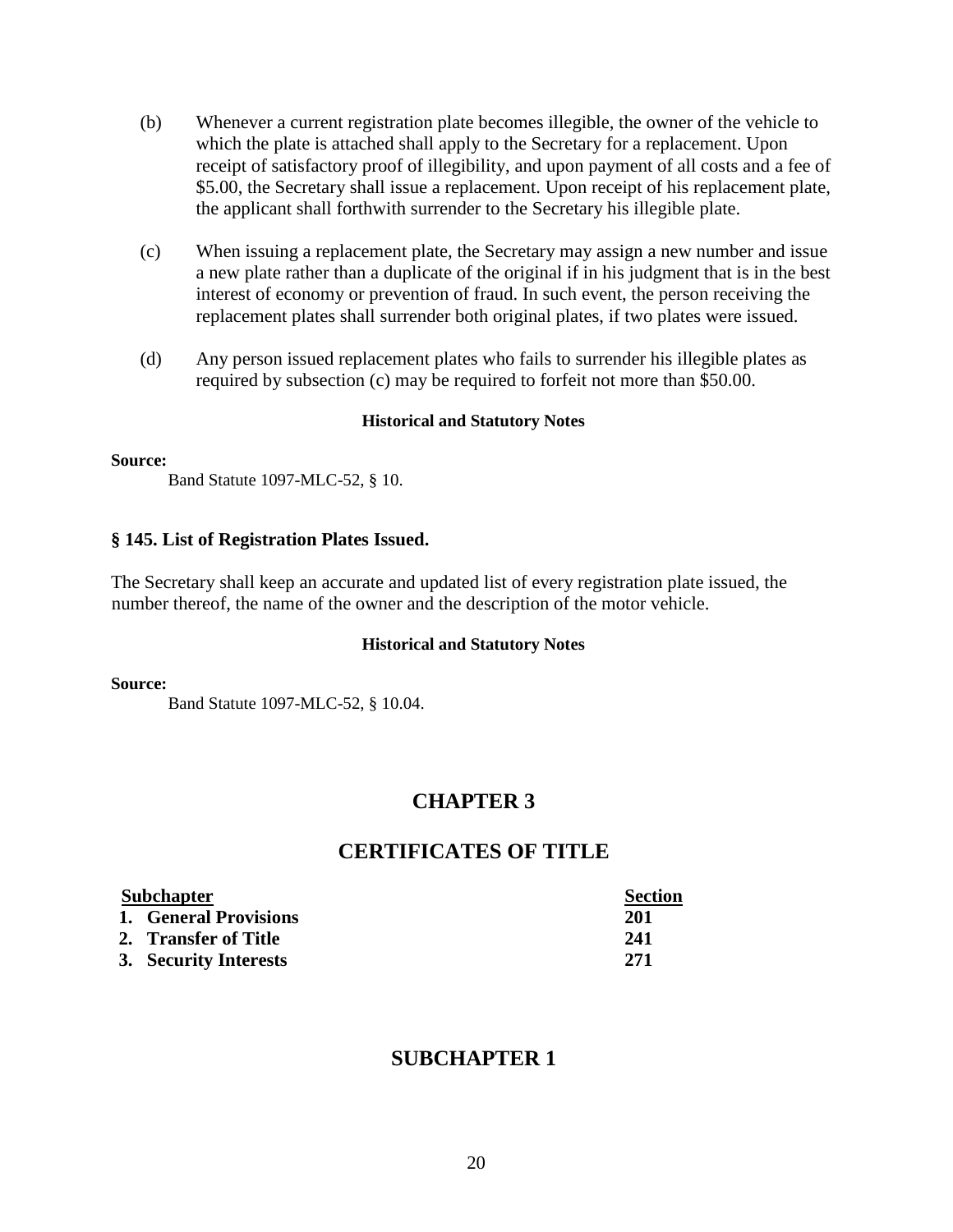# **GENERAL PROVISIONS**

### **Section**

- **201. When Certificate of Title Required.**
- **202. Prerequisite to Registration.**
- **203. Application for Certificate of Title.**
- **204. New Vehicles; Certificate of Origin.**
- **205. Maintenance of Records.**
- **206. Contents of Certificate of Title.**
- **207. Grounds for Refusing Issuance of Certificate of Title.**
- **208. Lost, Stolen or Mutilated Certificates.**
- **209. Fees.**
- **210. Suspension or Revocation of Certificate.**

### **§ 201 When Certificate of Title Required.**

The owner of a vehicle subject to registration on the Mille Lacs Reservation whether or not such vehicle is operated on any roads of the Reservation, shall make application for certificate of title for the vehicle under the following circumstances:

- (a) If he has newly acquired the vehicle.
- (b) If he applies for registration of a vehicle for which he does not hold a valid certificate of title previously issued to him by the Secretary for the vehicle in question, he shall at the same time apply for a certificate of title.
- (c) A vehicle which is presently in possession.

### **Historical and Statutory Notes**

### **Source:**

Band Statute 1097-MLC-52, § 18.

### **§ 202. Prerequisite to Registration.**

An applicant's eligibility for a certificate of title is a prerequisite to registration of the vehicle. If the applicant for registration holds a valid certificate of title previously issued to him by the Secretary for the vehicle in question, that is prima facie evidence that he is the record owner of the vehicle and he need not apply for a new certificate of title each time he applies for registration.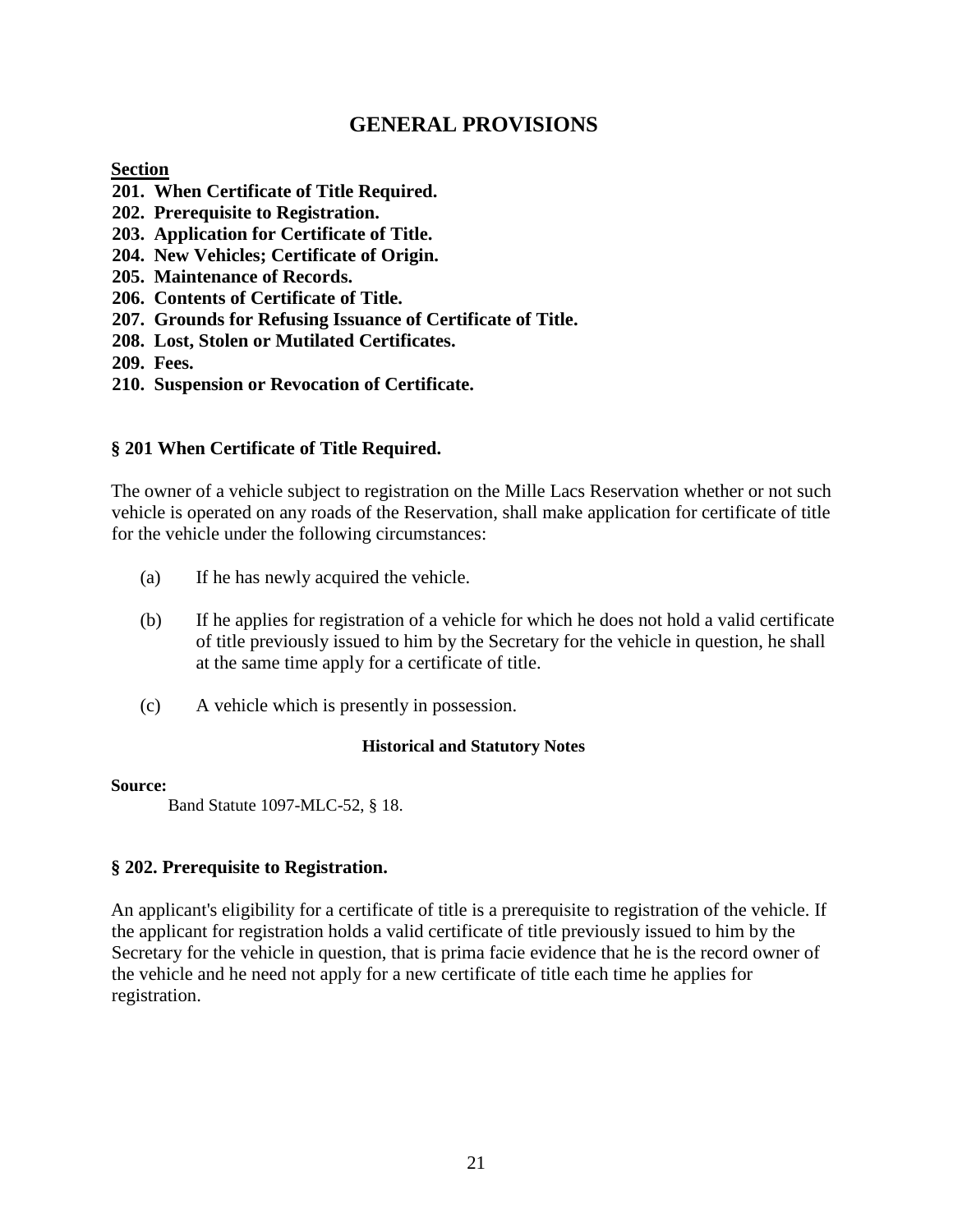### **Source:**

Band Statute 1097-MLC-52, § 18.01

### **Cross References**

Grounds for refusing registration, *see* 19 MLBS § 107.

### **§ 203. Application for Certificate of Title.**

An application for a certificate of title shall be made to the Secretary upon a form prescribed by him and shall be accompanied by the required fee. Each application for certificate of title shall contain the following information:

- (a) The name and address of the owner.
- (b) A description of the vehicle, including make, model, identifying number and any other information which the Secretary may reasonably require for proper identification of the vehicle.
- (c) The date of purchase by the applicant, the name, and address of the person from whom the vehicle was acquired and the names and addresses of any secured parties in the order of their priority and the dates of their security agreements.
- (d) If the vehicle is a new vehicle being registered for the first time, the signature of the dealer authorized to sell such new vehicle.
- (e) Any further evidence of ownership, which may reasonable be required by the Secretary to enable him to determine whether the owner is entitled to a certificate of title and the existence or non-existence of security interests in the vehicle.
- (f) If the vehicle is a used motor vehicle which was last previously registered in another jurisdiction, the applicant shall furnish any certificate of ownership issued by the other jurisdiction and a statement pertaining to the title history and ownership of such motor vehicle, such statement to be in the form the Secretary prescribes, and shall furnish a certification by a law enforcement officer, or by an employee designated by the Secretary to the effect that the physical description of the motor vehicle has been checked and conforms to the description given in the application.
- (g) Each applicant for a certificate of title shall surrender to the Secretary or his designee, any and all other certificates of title issued by any other governmental agency of any state which is held by the applicant or any other person or entity as a prerequisite to receiving a certificate of title from the Non-Removable Mille Lacs Band of Chippewa Indians.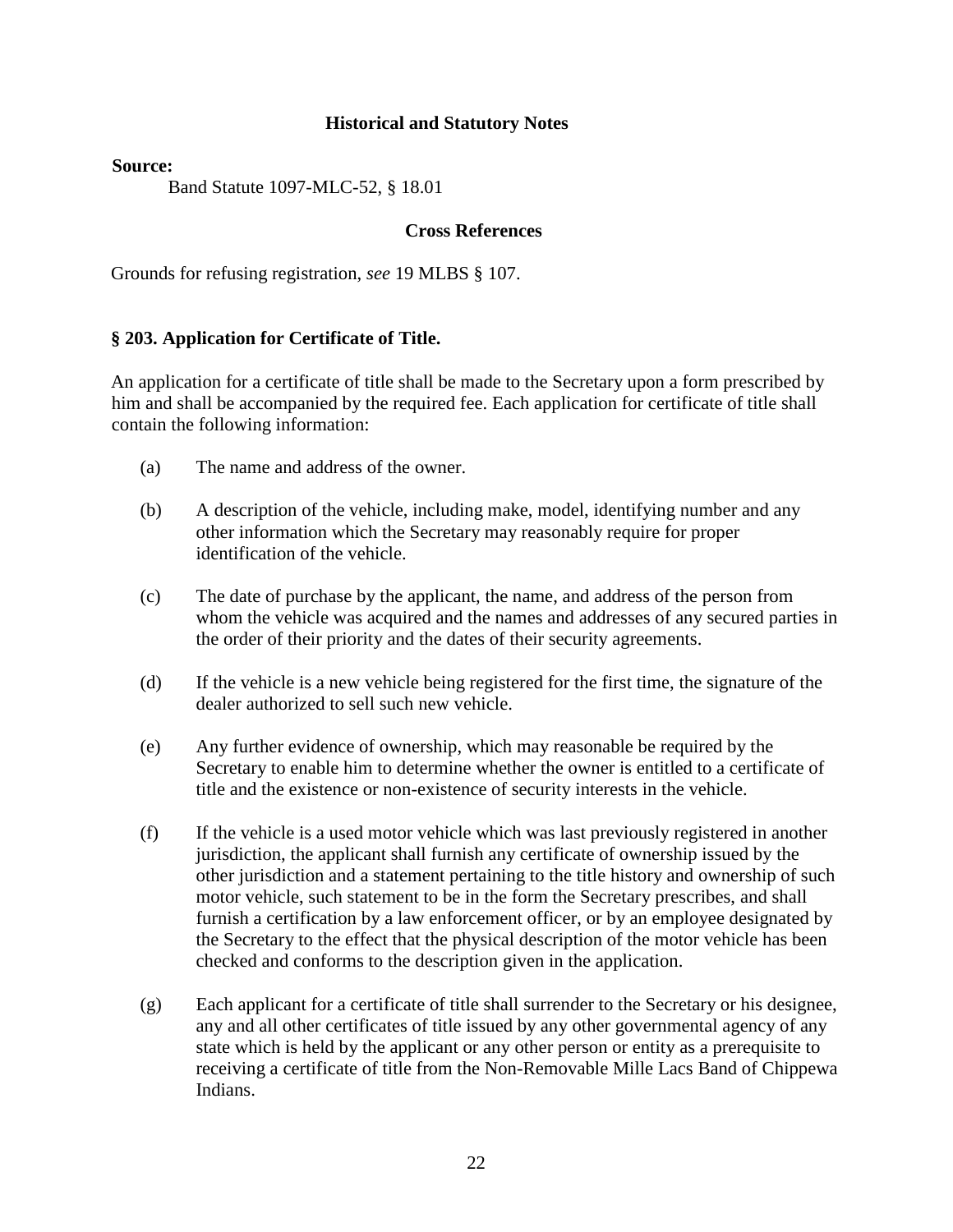(h) The vehicle odometer reading with the owner's certification of the accuracy and that to the best of his/her knowledge neither he/she or any other person has altered the odometer.

#### **Historical and Statutory Notes**

#### **Source:**

Band Statute 1097-MLC-52, § 19.

### **Cross References**

Fraudulent application for certificate of title, *see* 19 MLBS §§ 301, 302. Tampering with odometer reading, *see* 19 MLBS § 303.

### **§ 204. New Vehicles; Certificate of Origin.**

It is hereby specifically required that the automobile manufacturer's certificate of origin be surrendered to the Secretary or his designee prior to any lawful registration and titling of any new vehicle.

#### **Historical and Statutory Notes**

#### **Source:**

Band Statute 1097-MLC-52, § 19.01.

### **§ 205***.* **Maintenance of Records.**

The Secretary shall maintain a record of all applications and all certificates of title issued by him:

- (a) According to title number.
- (b) Alphabetically, according to name of owner.
- (c) In any other manner which the Secretary determines to be desirable.

### **Historical and Statutory Notes**

#### **Source:**

Band Statute 1097-MLC-52, § 20.

### **§ 206. Contents of Certificate of Title.**

- (a) Each certificate of title issued by the Secretary shall contain:
	- (1) The name and address of the owner.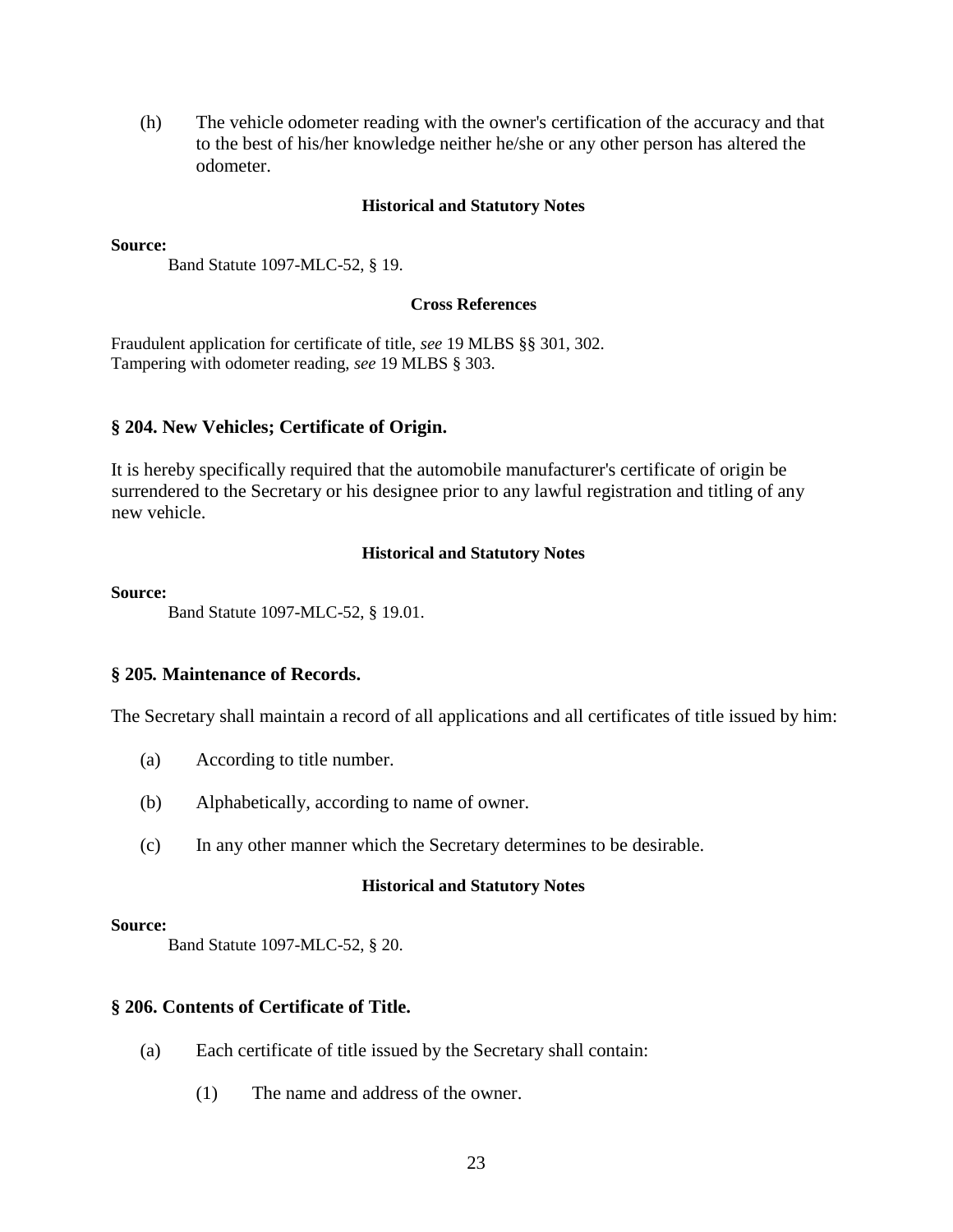- (2) The names of any secured parties in the order of priority as shown on the application, or if the application is based on another certificate of title, as shown on such certificate.
- (3) The title number assigned to the vehicle.
- (4) A description of the vehicle, including make, model and identifying number.
- (5) Vehicle odometer reading and a certification of accuracy of the reading when the vehicle is first registered and every time the ownership is transferred thereafter.
- (6) Any other data which the Secretary deems pertinent and desirable.
- (b) The certificate of title shall contain forms for assignment and warranty of title by the owner, and for assignment and warranty of title by a dealer, and may contain forms for application for a certificate of title by a transferee and for the naming of a secured party and the assignment or release of a security interest.
- (c) A certificate of title issued by the Secretary is prima facie evidence of the facts appearing on it.

### **Source:**

Band Statute 1097-MLC-52, § 21.

### **Cross References**

Tampering with odometer, *see* 19 MLBS § 303.

### **§ 207. Grounds for Refusing Issuance of Certificate of Title.**

The Secretary shall refuse issuance of a certificate of title if any required fee is not paid or if he has reasonable grounds to believe that:

- (a) The person alleged to be the owner of the vehicle is not the owner; or
- (b) The application contains false or fraudulent statement; or
- (c) The applicant fails to furnish the information or documents required by this Statute.
- (d) The vehicle odometer reading is inaccurate or the vehicle odometer has been altered in any manner so as to unlawfully alter the value of the vehicle.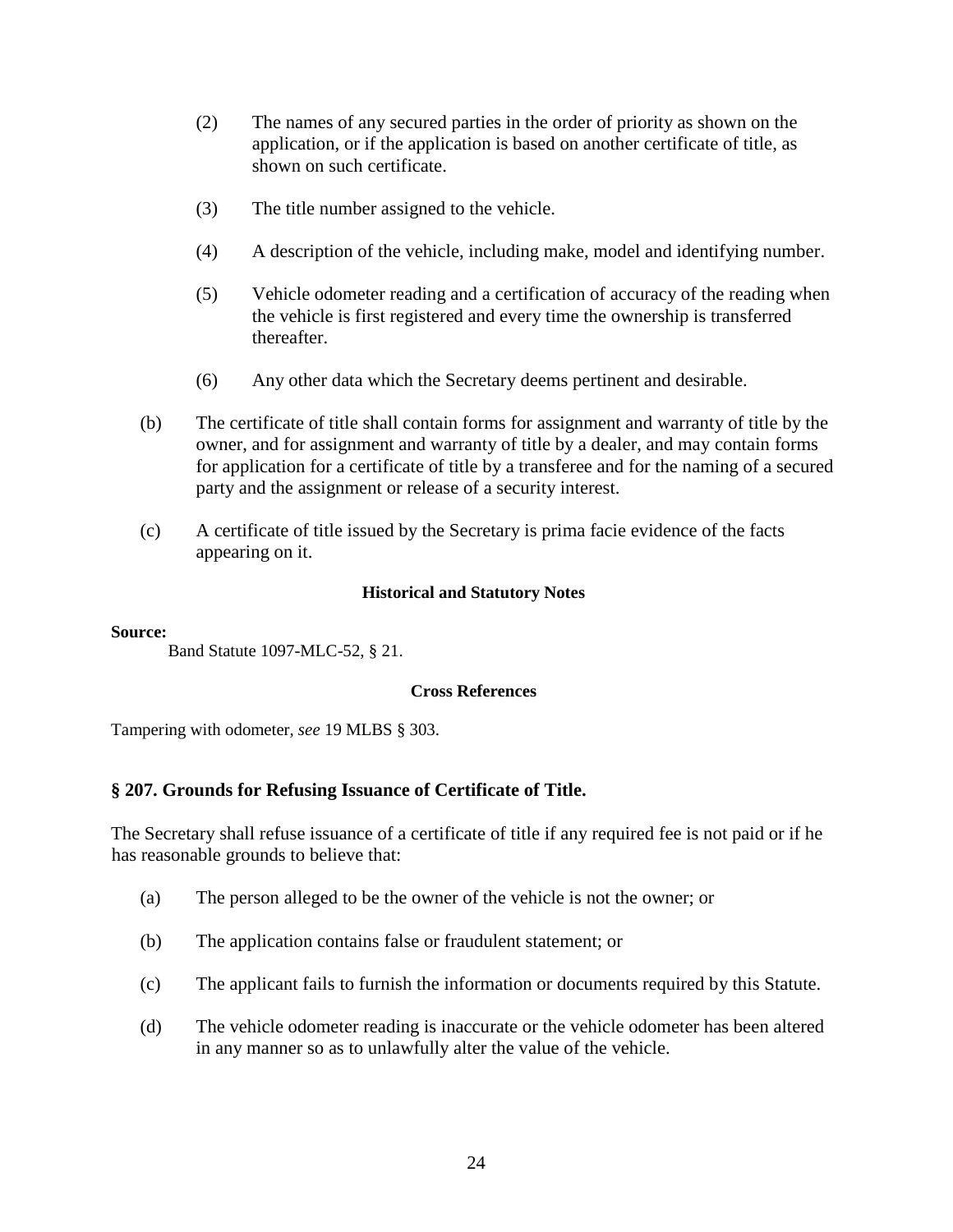**Source:**

Band Statute 1097-MLC-52, §22.

#### **Cross References**

Fraudulent application for certificate of title, *see* 19 MLBS §§ 301, 302. Tampering with odometer reading, *see* 19 MLBS § 303.

### **§ 208. Lost, Stolen or Mutilated Certificates.**

If a certificate of title is lost, stolen, mutilated or destroyed or becomes illegible, the owner or legal representative of the owner named in the certificate, as shown by the records of the Secretary shall promptly make application for and may obtain a duplicate upon furnishing information satisfactory to the Secretary. The duplicate certificate of title shall contain the legend "This is a duplicate certificate and may be subject to the rights of a person under the original certificate".

### **Historical and Statutory Notes**

#### **Source:**

Band Statute 1097-MLC-52, § 23.

### **§ 209. Fees.**

The Secretary shall be paid the following fees:

- (a) For filing an application for the first certificate of title \$5.00 by the owner of the vehicle.
- (b) For the original notation and subsequent release of each security interest noted upon a certificate of title, a single fee of \$5.00 by the owner of the vehicle.
- (c) For a duplicate certificate of title \$10.00 by the owner of the vehicle.

### **Historical and Statutory Notes**

#### **Source:**

Band Statute 1097-MLC-52, § 24.

### **§ 210. Suspension or Revocation of Certificate.**

(a) The Secretary shall suspend or revoke a certificate of title if he finds: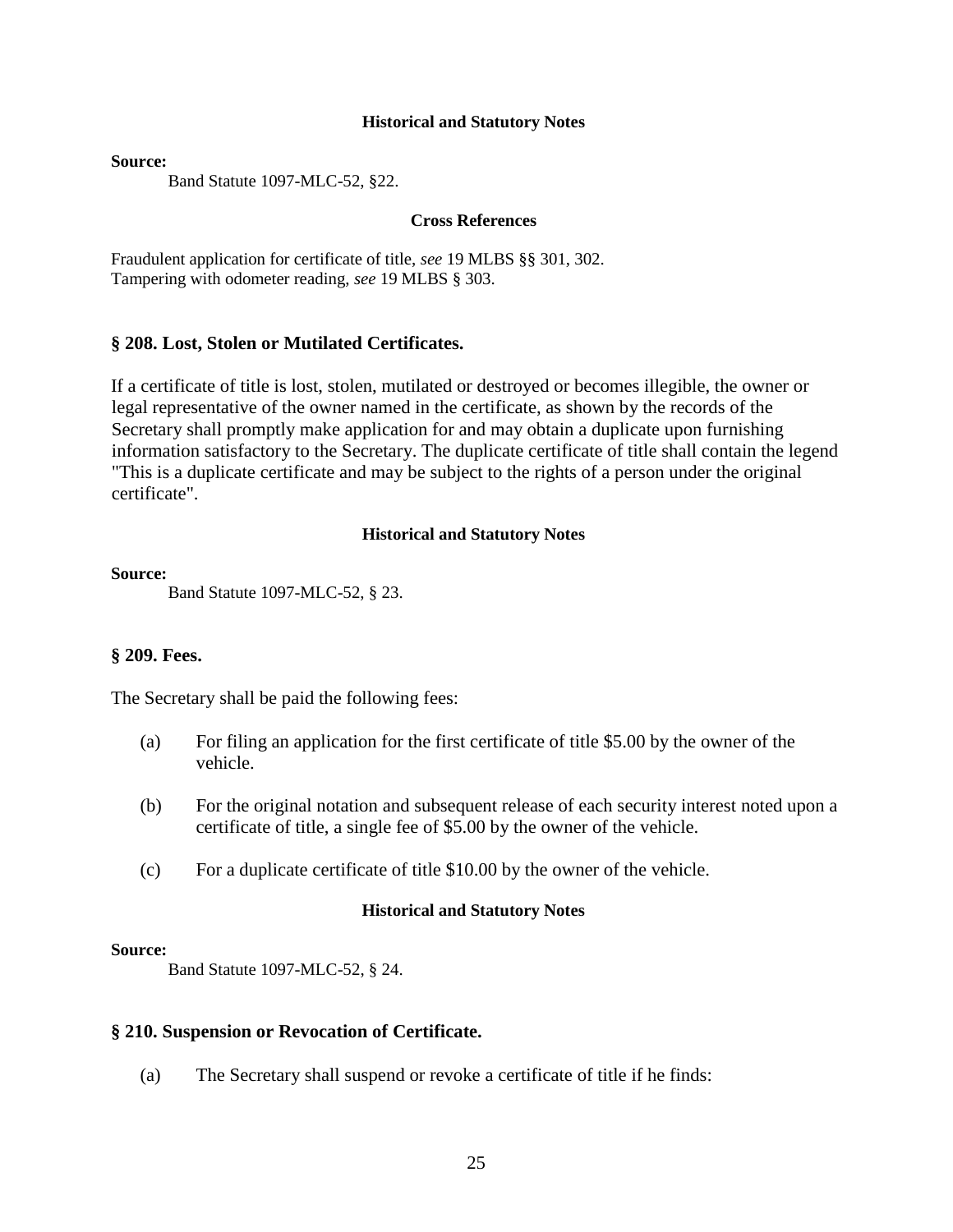- (1) The certificate of title was fraudulently procured, erroneously issued, or prohibited by law; or
- (2) The vehicle has been scrapped, dismantled or destroyed; or
- (3) A transfer of title is set aside by a court by order or judgment.
- (b) Suspension or revocation of a certificate of title does not, in itself, affect the validity of a security interested noted on it.
- (c) When the Secretary suspends or revokes a certificate of title, the owner or person in possession of it shall, immediately upon receiving notice of the suspension or revocation, mail or deliver the certificate to the Secretary.
- (d) The Secretary may seize and impound any certificate of title which has been suspended or revoked.

#### **Source:**

Band Statute 1097-MLC-52, § 33.

### **Cross References**

Fraudulent application for certificate of title, *see* 19 MLBS §§ 301, 302.

# **SUBCHAPTER 2**

# **TRANSFER OF TITLE**

### **Section**

- **241. Transfer of Interest in Vehicle.**
- **242. Death of Owner.**
- **243. When Secretary to Issue New Certificate.**

**244. Penalties.**

### **§ 241. Transfer of Interest in Vehicle.**

(a) If an owner transfers his interest in a vehicle other than by the creation of a security interest, he shall at the time of the delivery of the vehicle execute an assignment and warranty of title to the transferee in the space provided therefore on the certificate. With respect to motor vehicles that are not twenty-six (26) years of age or older, the transferor shall also, in the space provided therefore on the certificate state the true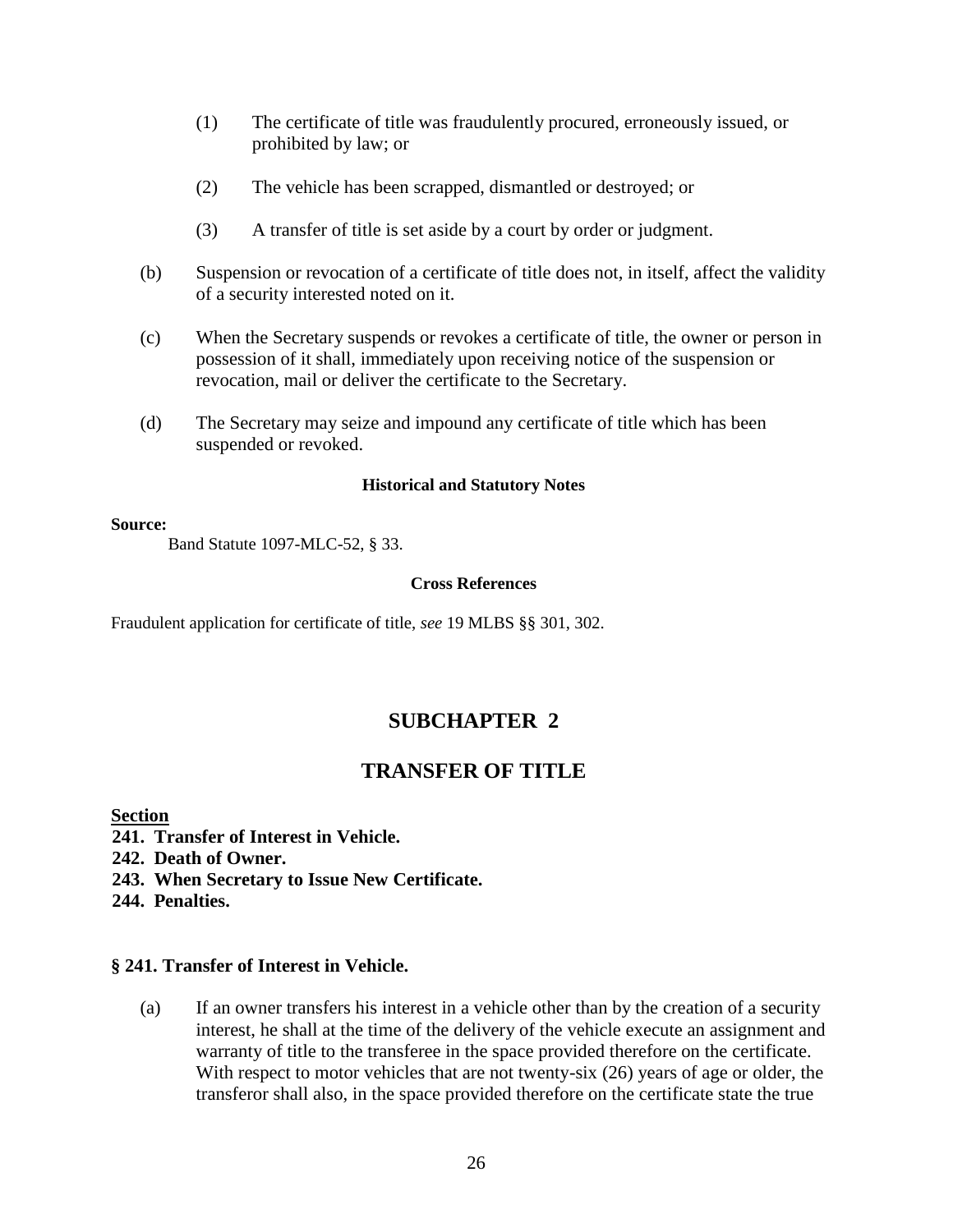cumulative mileage registered on the odometer or that the actual mileage is unknown if the odometer reading is known by the transferor to be different from the true mileage. The transferor shall cause the certificate and assignment to be mailed or delivered to the transferee or the Band's Secretary of Treasury.

- (b) The transferee shall, promptly after delivery to him of the vehicle, execute the application for a new certificate of title in the space provided therefore on the certificate and cause the certificate and application to be mailed or delivered to the Secretary.
- (c) A transfer by an owner is not effective until the provisions of this section have been complied with. An owner who has delivered possession of the vehicle to the transferee and has complied with the provisions of this section requiring action by him is not liable as owner for any damages thereafter resulting from operation of the vehicle.

### **Historical and Statutory Notes**

### **Source:**

Band Statute 1097-MLC-52, § 25.

### **Cross References**

Fraudulent practices involving registration and titling of motor vehicle, *see* 19 MLBS § 302.

### **§ 242. Death of Owner.**

When any person dies testate or intestate and said person is the legal owner of a vehicle registered under the laws of the Non-Removable Mille Lacs Band of Chippewa Indians, the Secretary shall issue a new certificate of title only upon receipt of an order from the Court of Central Jurisdiction so directing any said issuance, provided that the new legal owner is a person eligible to have said vehicle registered under the laws of this Band.

### **Historical and Statutory Notes**

**Source:** 

Band Statute 1097-MLC-52, § 25.05.

### **§ 243. When Secretary to Issue New Certificate.**

The Secretary upon receipt of a properly assigned certificate of title, with an application for a new certificate of title, the required fee and any other transfer documents required by statute, to support the transfer, shall issue a new certificate of title in the name of the transferee as owner.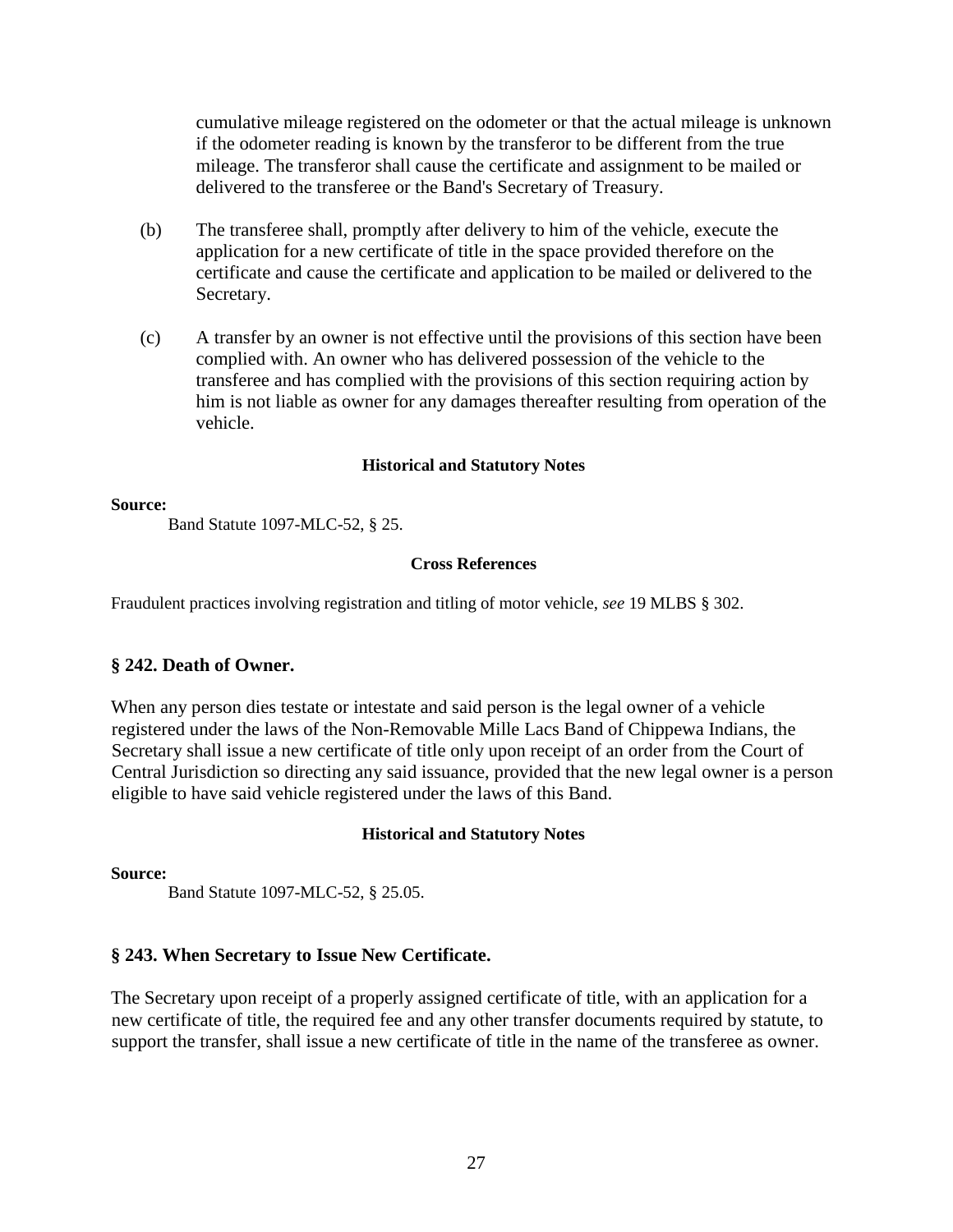#### **Source:**

Band Statute 1097-MLC-52, § 26.

### **§ 244. Penalties.**

- (a) An owner of a vehicle for which a certificate of title has been issued, who upon transfer of the vehicle fails to execute and deliver the assignment and warranty of title required by 19 MLBS § 241(a) may be required to forfeit not more than \$50.00.
- (b) Any transferee of a vehicle who fails to make application for a new certificate of title immediately upon transfer to him of a vehicle may be required to forfeit not more than \$50.00. A certificate is considered to have been applied for when the application accompanied by the required fee has been delivered to the Secretary or deposited in the mail properly addressed with postage required.

### **Historical and Statutory Notes**

#### **Source:**

Band Statute 1097-MLC-52, §§ 25.03, 25.04.

# **SUBCHAPTER 3**

# **SECURITY INTERESTS**

### **Section**

- **271. Perfection of Security Interests.**
- **272. Duties on Creation of Security Interest.**
- **273. Assignment of Security Interest.**
- **274. Release of Security Interest.**
- **275. Secured Party's Duties.**
- **276. Owner's Duties.**
- **277. Methods of Perfecting Exclusive.**

### **§ 271. Perfection of Security Interests.**

(a) A security interest in a vehicle of a type for which a certificate of title is required is not valid against creditors of the owner or subsequent transferees or secured parties of the vehicle unless perfected as provided in this title.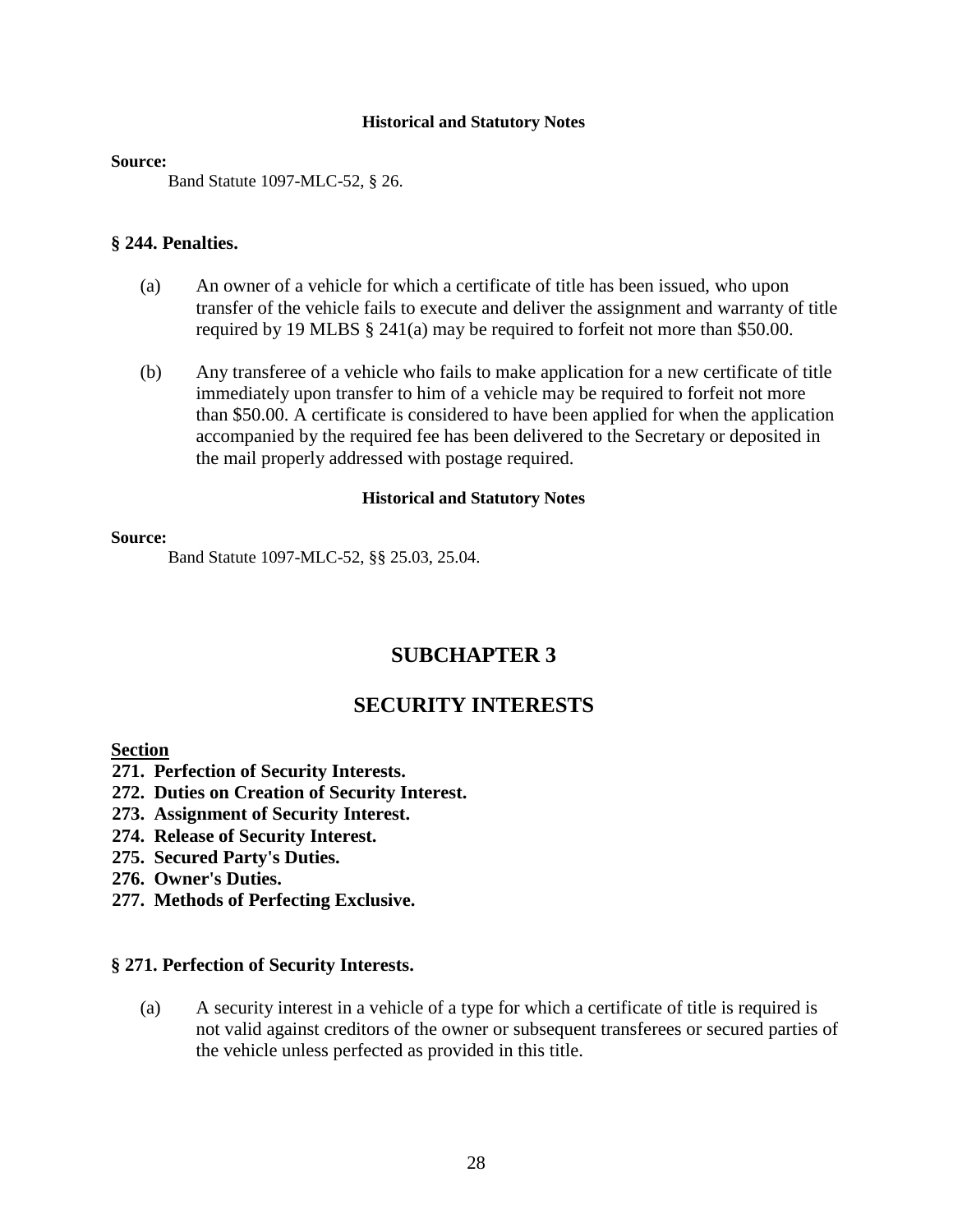(b) A security interest in perfected by the delivery to the Secretary of the existing certificate of title, if any, an application for a certificate of title containing the name and address of the secured party and the date of his security agreement, the required fee. It is perfected as of the time of its creation if such delivery is completed within 10 days thereafter.

### **Historical and Statutory Notes**

#### **Source:**

Band Statute 1097-MLC-52, § 27.

### **Cross References**

Applicability of statutes relating to remedies of creditors and Uniform Commercial Code, *see* 19 MLBS § 18.

### **§ 272. Duties on Creation of Security Interest.**

If an owner creates a security interest in a vehicle:

- (a) The owner shall immediately execute, in the space provided therefore on the certificate of title or on a separate form prescribed by the Secretary an application to name the secured party on the certificate, showing the name and address of the secured party and the date of his security agreement, and cause the certificate, application and the required fee to be delivered to the secured party.
- (b) The secured party shall immediately cause the certificate, application and the required fee to be mailed or delivered to the Secretary.
- (c) Upon receipt of the certificate of title, application and the required fee, the Secretary shall issue to the secured party a new certificate which contains the name and address of the lien-holder.

### **Historical and Statutory Notes**

### **Source:**

Band Statute 1097-MLC-52, § 28.

### **§ 273. Assignment of Security Interest.**

(a) A secured party may assign, absolutely or otherwise, his security interest in the vehicle to a person other than the owner without affecting the interest of the owner of the validity of the security interest, but any person without notice of the assignment is protected in dealing with the secured party as the holder of the security interest and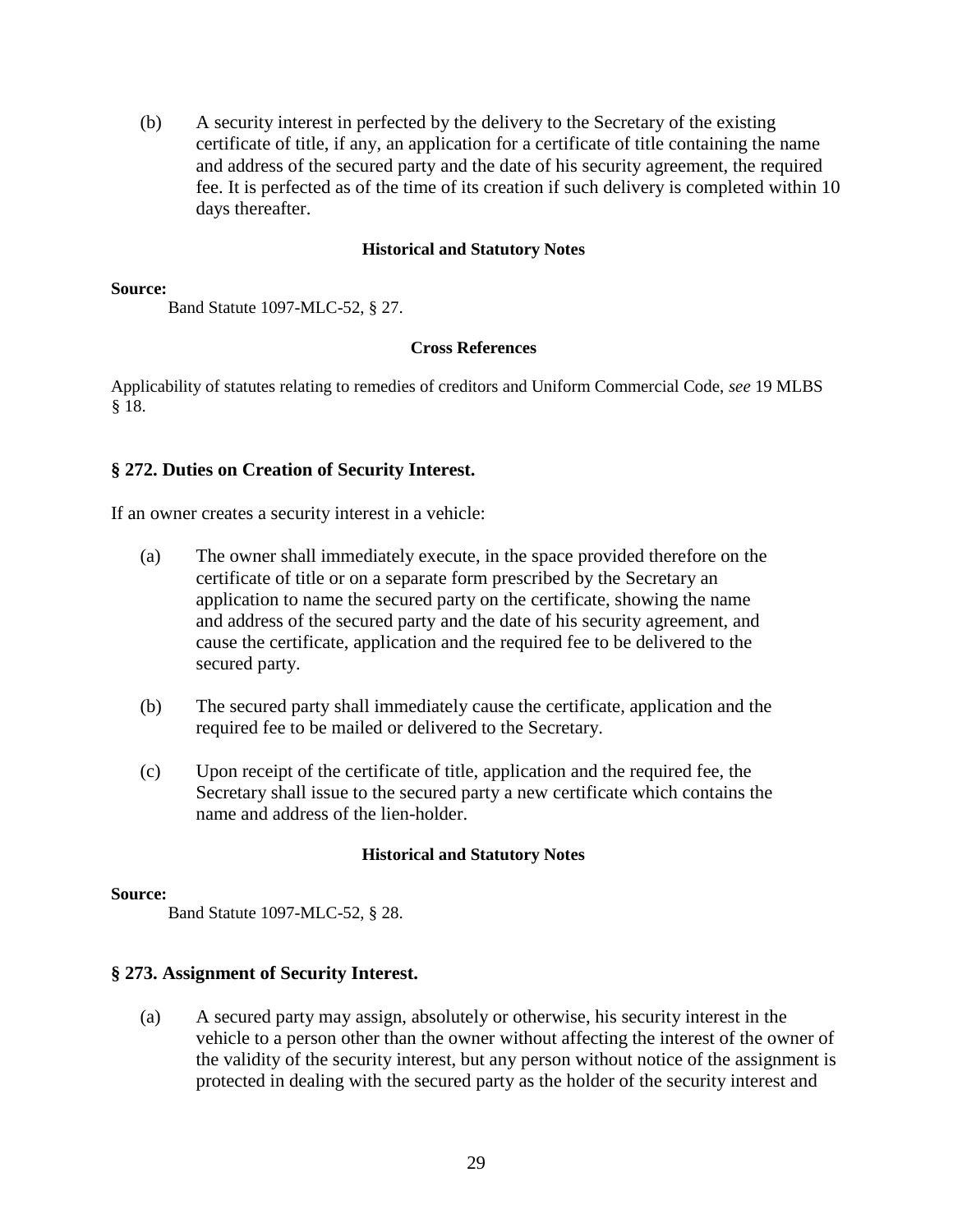the secured party remains liable for any obligations as a secured party until the assignee is named as secured party on the certificate.

(b) The assignee may not need to perfect the assignment, have the certificate of title endorsed or issue with the assignee named as secured party, upon delivering to the Secretary the certificate and an assignment by the secured party named in the certificate in the form the Secretary prescribes.

### **Historical and Statutory Notes**

### **Source:**

Band Statute 1097-MLC-52, § 29.

### **§ 274. Release of Security Interest.**

- (a) Whenever there is no outstanding obligation and no commitment to make advances, incur obligations or otherwise give value, secured by the security interest in a vehicle under any security agreement between the owner and the secured party, the secured party shall execute and deliver to the owner, as the Secretary prescribes, a release of the security interest in the form and manner prescribed by the Secretary. If the secured party fails to execute and deliver such a release within 10 days after receipt of the owner's written demand therefore he shall be liable to the owner for \$25.00 and for any loss caused to the owner by such failure.
- (b) The owner, other than a dealer holding the vehicle for resale, shall promptly cause the certificate and release to be mailed or delivered to the Secretary, which shall release the secured party's rights on the certificate and issue a new certificate.

### **Historical and Statutory Notes**

### **Source:**

Band Statute 1097-ML-52, § 30.

### **§ 275. Secured Party's Duties.**

- (a) A secured party named in a certificate of title shall, upon written request of the owner or of another secured party named on the certificate, disclose any pertinent information as to his security agreement and the indebtedness se cured by it.
- (b) Any secured party who fails to disclose information pursuant to subsection (a) shall be liable for any loss caused to owner thereby.

### **Historical and Statutory Notes**

### **Source:**

Band Statute 1097-MLC-52, § 31.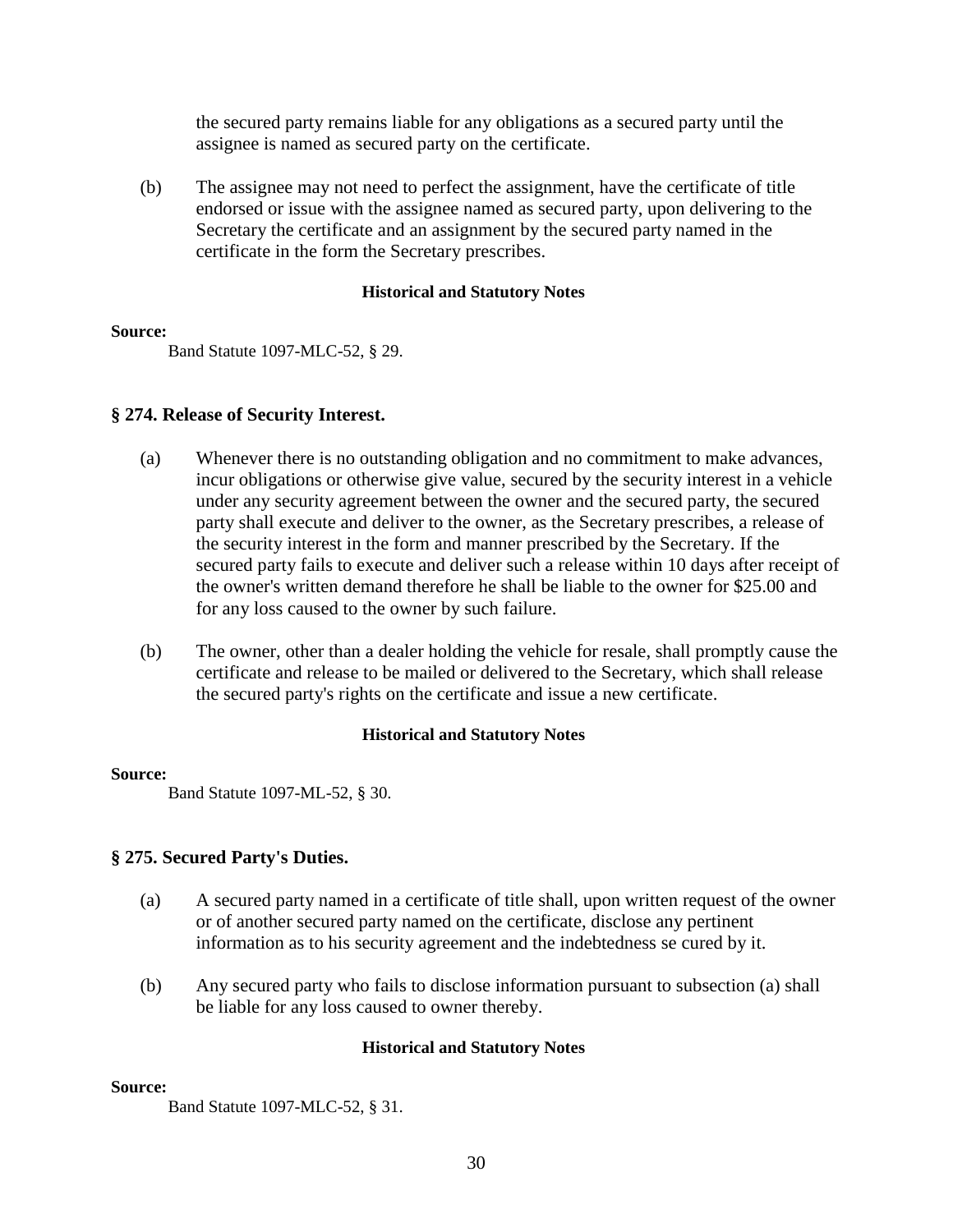### **§ 276. Owner's Duties.**

- (a) An owner shall promptly deliver his certificate of title to any secured party who is named on it or who has a security interest in the vehicle described in it upon receipt of a notice from such secured party that his security interest is to be assigned, extended or perfected.
- (b) Any owner who fails to deliver the certificate of title to a secured party requesting it pursuant to subsection (a) shall be liable to such secured party for any loss caused to the secured party thereby and may be required to forfeit not more than \$25.00.

### **Historical and Statutory Notes**

### **Source:**

Band Statute 1097-MLC-52, §§ 31.01, 31.03.

### **§ 277. Methods of Perfecting Exclusive.**

The method provided in this title of perfecting and giving notice of security interests subject to this title is exclusive.

### **Historical and Statutory Notes**

**Source:** 

Band Statute 1097-MLC-52, § 32.

# **CHAPTER 4**

# **FRAUDULENT PRACTICES**

### **Section**

- **301. Fraudulent Application for Certificate of Title.**
- **302. Fraudulent Practices Involving Registration and Titling of Motor Vehicle.**
- **303. Tampering with Odometer Reading.**
- **304. Improper use of Evidence of Registration.**
- **305. False Evidence of Registration.**

### **§ 301. Fraudulent Application for Certificate of Title.**

A person who with fraudulent intent uses a false or fictitious name or address, or makes a material false statement, or fails to disclose a security interest, or conceals any other material fact) in an application for a certificate of title or submits a false, forged, or fictitious document in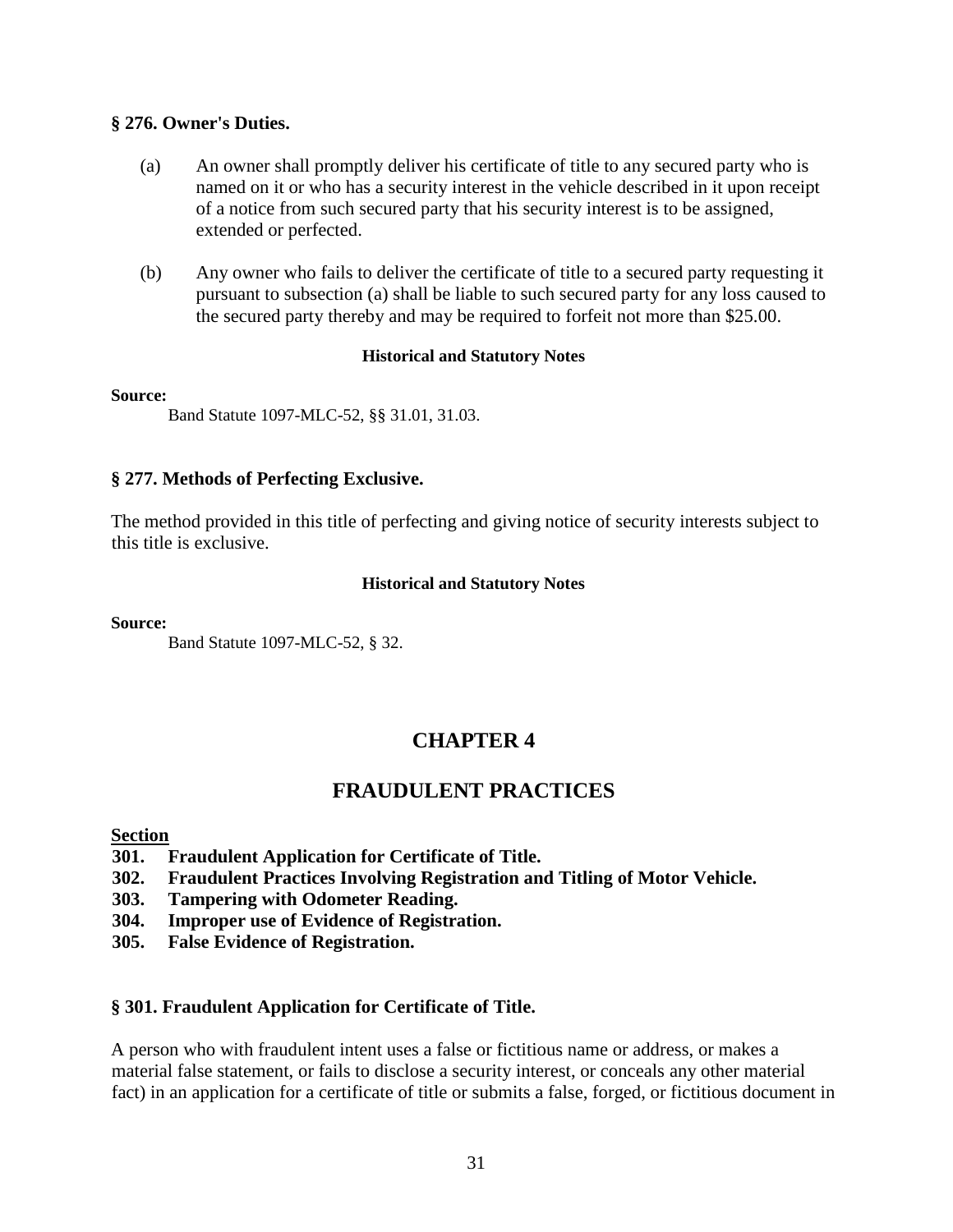support of an application for a certificate of title, shall be guilty of fraud and may be sentenced to a term of not more than 180 days incarceration, a five hundred dollar fine or exclusion from the Band for not more than 180 days, or all of the above.

#### **Historical and Statutory Notes**

**Source:** 

Band Statute 1097-MLC-52, § 14.

### **Cross References**

Application for certificate of title, *see* 19 MLBS § 203. Grounds for refusing issuance of certificate of title, *see* 19 MLBS § 207. Suspension or revocation of certificate of title, *see* 19 MLBS § 210.

### **§ 302. Fraudulent Practices Involving Registration and Titling of Motor Vehicle.**

A person is in violation of the provisions of this title who with fraudulent intent permits another, not entitled thereto, to use or have possession of a certificate of title, who willfully fails to mail or deliver a certificate of title to the Secretary of Treasury within ten days after legal sale or transfer of interest; who commits fraud in any application for a certificate of title, who fails to notify the Secretary of Treasury or his designee of any fact required under the provisions of this title; or, who willfully violates any provisions of this Statute shall be guilty of fraudulent practices involving the registration and titling of a motor vehicle and upon conviction sentenced to up to 180 days incarceration and/or a fine of up to five hundred dollars.

### **Historical and Statutory Notes**

**Source:** 

Band Statute 1097-MLC-52, § 14.01.

#### **Cross References**

Application for certificate of title, *see* 19 MLBS § 203. Grounds for refusing issuance of certificate of title, *see* 19 MLBS § 207. Transfer of interest in vehicle, certificates of title, *see* 19 MLBS § 241.

### **§ 303. Tampering with Odometer Reading.**

Any person who knowingly tampers with or alters a motor vehicle odometer reading, or causes another person to alter or tamper with a motor vehicle odometer reading, shall be guilty of fraud and may be sentenced to a term of not more than 180 days incarceration and a punitive fine not to exceed five hundred dollars. Any person so convicted pursuant to the provisions of this section is liable for all Court costs including compensatory damages that result from his/her unlawful acts payable to the injured party at the direction of the Court.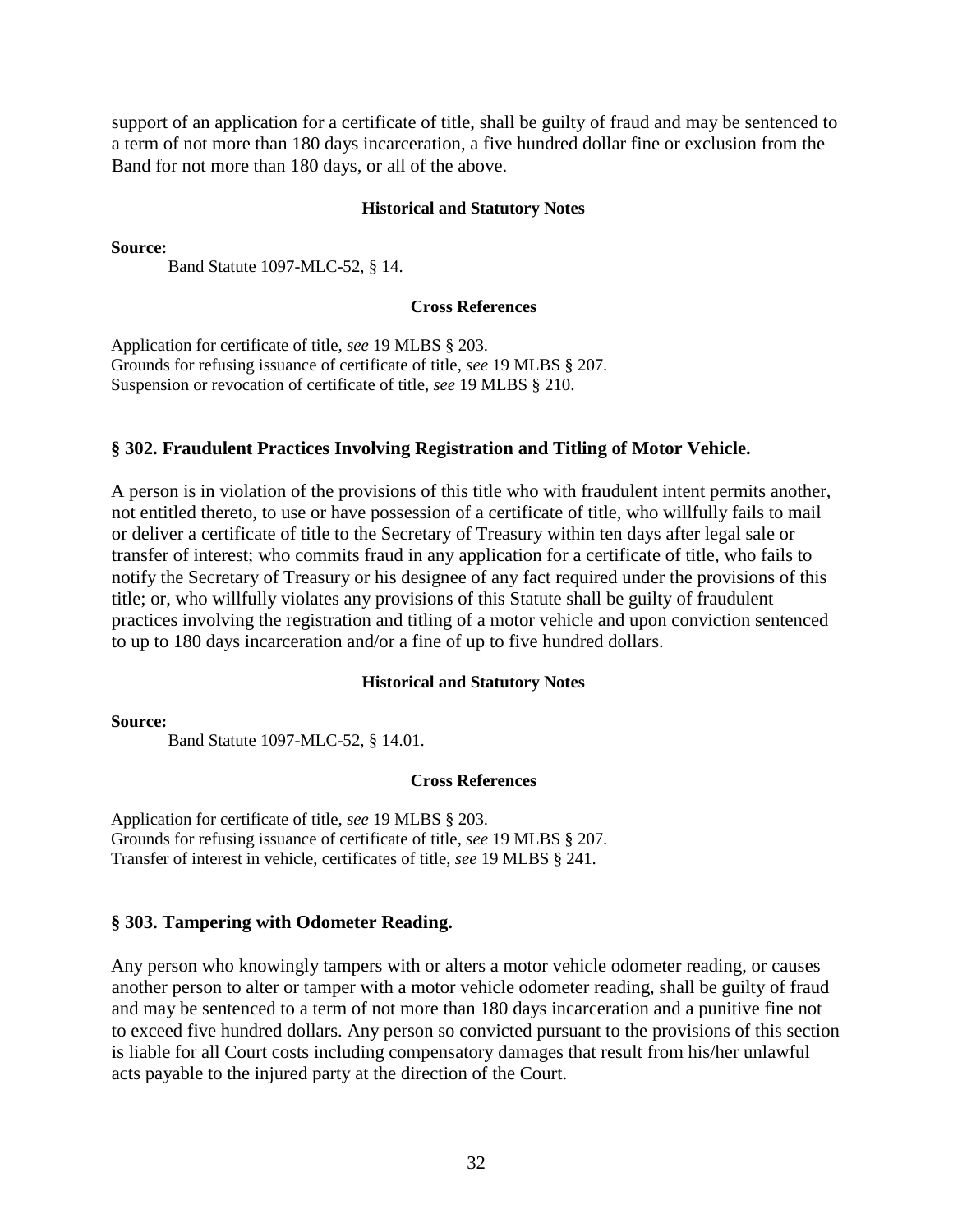#### **Source:**

Band Statute 1097-MLC-52, § 14.02.

#### **Cross References**

Application for certificate of title, *see* 19 MLBS § 203. Contents of certificate of title, *see* 19 MLBS § 206. Grounds for refusing issuance of certificate of title, *see* 19 MLBS § 207. Suspension or revocation of certificate of title, *see* 19 MLBS § 210.

### **§ 304. Improper Use of Evidence of Registration.**

Any person who does any of the following may be fined not more than \$50.00 or imprisoned not more than 30 days, or both:

- (a) Lends to another a registration plate, knowing that the person borrowing the plate is not authorized by law to use it; or
- (b) Display upon a vehicle a registration plate not issued for such vehicle, or not otherwise authorized by law to be used thereon; or
- (c) Willfully twists, paints, alters or adds to, or cuts off any portion of a registration plate or sticker; or who places or deposits, or causes to be placed or deposited on such plate or sticker any substance to hinder the normal reading of such plate; or who defaces, disfigures, changes or attempts to change any letter or figure thereon.

### **Historical and Statutory Notes**

### **Source:**

Band Statute 1097-MLC-52, § 15.

### **§ 305. False Evidence of Registration.**

Whoever operates or has in his possession a motor vehicle, mobile home, trailer or semitrailer or other vehicle subject to registration which has attached thereto any plate or similar device fashioned in imitation of or altered so as to resemble the current registration plate issued by the Mille Lacs Band may be fined not more than \$50.00 or imprisoned not more than 30 days, or both.

### **Historical and Statutory Notes**

### **Source:**

Band Statute 1097-MLC-52, § 16.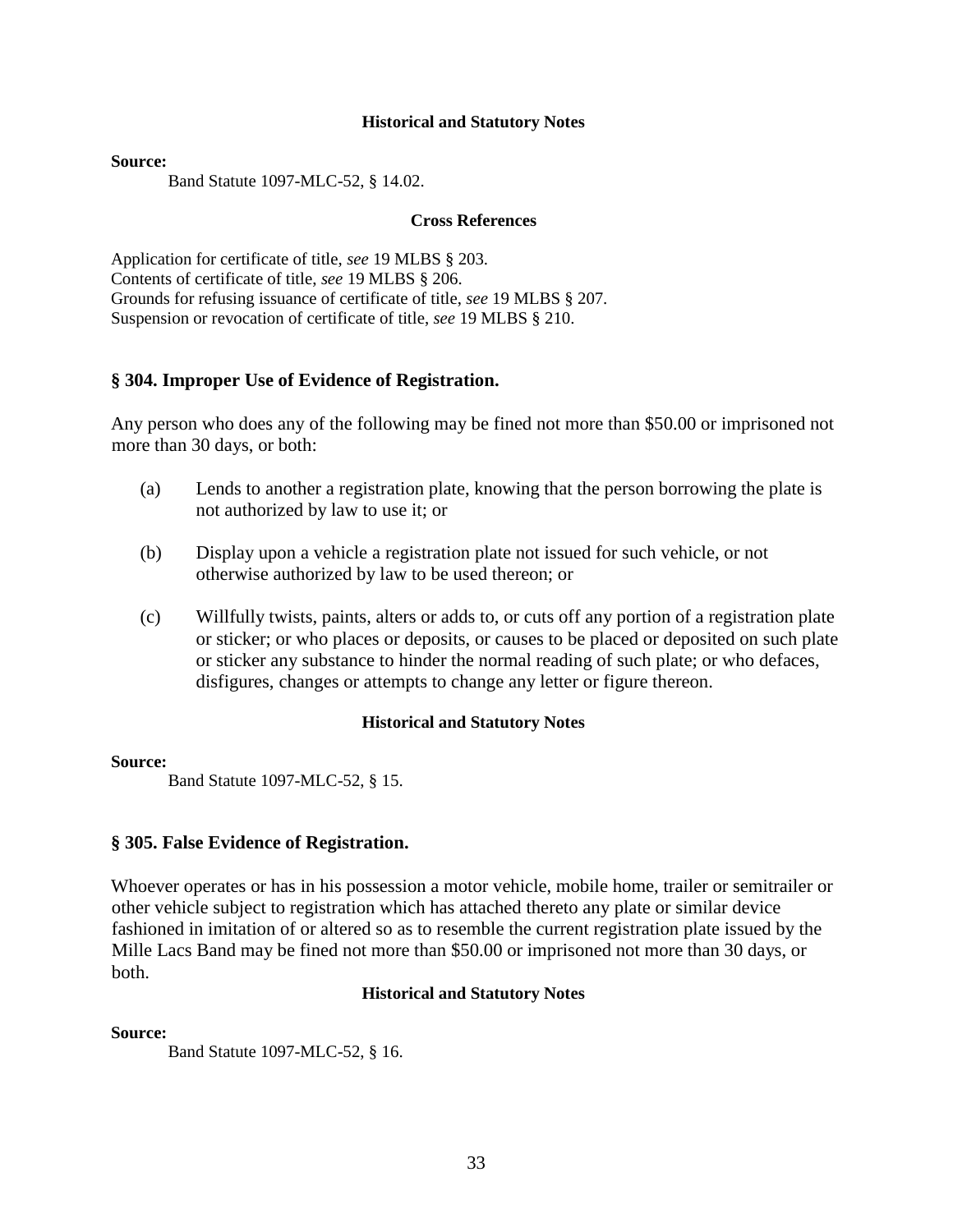# **CHAPTER 5**

# **TRAFFIC VIOLATIONS**

### **Section**

- **401. Driver's License.**
- **402. Insurance.**
- **403. Careful and Prudent Driving; Speed.**
- **404. Reckless Driving.**
- **405. Driving Under Influence of Alcohol or Controlled Substance.**
- **406. Open Bottle Law.**
- **407. Parking in Restricted Area.**
- **408. Definitions.**
- **409. Signs, Signals Marking.**
- **410. Unauthorized Signs.**
- **411. Unlawful to Possess, Alter or Remove Signs.**
- **412. Accidents.**
- **413. Impeding Traffic.**
- **414. Emergency Vehicles.**
- **415. Right of Way.**
- **416. Operation of Bicycles.**
- **417. Stopping, Standing and Parking.**
- **418. Police May Move Cars.**
- **419. Good Samaritan.**
- **420. Obstructing View of Driver.**
- **421. Littering.**
- **422. School Buses.**
- **423. Hitching Behind Vehicles.**
- **424. Vehicle Lighting.**
- **425. Head Lamps.**
- **426. Rear Lamps.**
- **427. Vehicle Signals.**
- **428. Brakes.**
- **429. Horns.**
- **430. Mufflers.**
- **431. Rear View Mirrors.**
- **432. Windshields.**
- **433. Surface of Tires; Tires with Metal Studs.**
- **434. Offenses et al.**
- **435. Interpretation and Effect.**
- **436. Uniform Traffic Ticket.**
- **437. Fine.**
- **438. Guilty Plea.**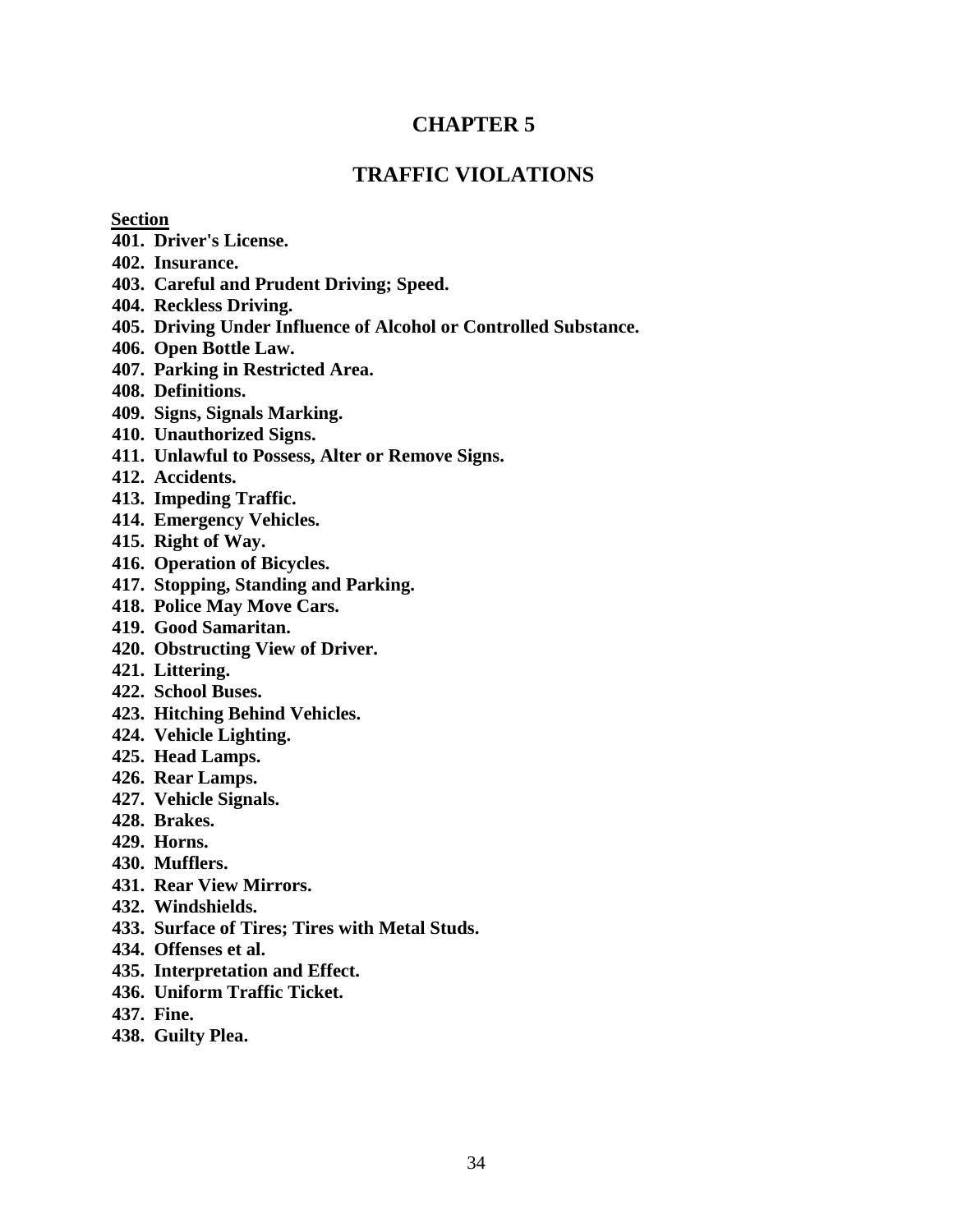Band Statute 1097-MLC-52, § 35.11 provides: The following addition provisions of Minnesota Statues Chapter 169 relating to the Highway Traffic Regulations shall be incorporated by reference as traffic regulations of the Mille Lacs Band of Chippewa Indians.

| <b>Minnesota Statute</b> | <b>Title</b>                             | <b>Band Codification Section</b> |
|--------------------------|------------------------------------------|----------------------------------|
| Chapter 169.01           | Definitions                              | 35.12                            |
| 169.06                   | Signs, Signals Marking                   | 35.13                            |
| 169.07                   | <b>Unauthorized Signs</b>                | 35.14                            |
| 169.08                   | Unlawful to Possess, Alter, Deface, or   | 35.15                            |
|                          | Remove Signs                             |                                  |
| 169.09                   | Accidents                                | 35.16                            |
| 169.15                   | <b>Impeding Traffic</b>                  | 35.17                            |
| 169.17                   | <b>Emergency Vehicles</b>                | 35.18                            |
| 169.20                   | Right of Way                             | 35.19                            |
| 169.222                  | <b>Operation of Bicycles</b>             | 35.20                            |
| 169.32 and 169.34        | Stopping, Standing, and Parking          | 35.21                            |
| 169.33                   | Police May Move Cars                     | 35.22                            |
| 169.342                  | Good Samaritan                           | 35.23                            |
| 169.37                   | <b>Obstructing View of Driver</b>        | 35.24                            |
| 169.42 and 169.421       | Littering                                | 35.25                            |
| 169.44                   | <b>School Buses</b>                      | 35.26                            |
| 169.46                   | Hitching Behind Vehicle                  | 35.27                            |
| 169.48                   | Vehicle Lighting                         | 35.29                            |
| 169.49                   | <b>Head Lamps</b>                        | 35.29                            |
| 169.50                   | Rear Lamps                               | 35.20                            |
| 169.57                   | Vehicle Signals                          | 35.21                            |
| 169.67                   | <b>Brakes</b>                            | 35.32                            |
| 169.68                   | Horns                                    | 35.33                            |
| 169.69                   | <b>Mufflers</b>                          | 35.34                            |
| 169.70                   | <b>Rear View Mirrors</b>                 | 35.35                            |
| 169.71                   | Windshields                              | 35.36                            |
| 169.72                   | Surface of Tires, Tires with Metal Studs | 35.37                            |
| 169.90-169.95,           | Offenses et al.                          | 35.37                            |
| inclusive                |                                          |                                  |
| 169.96                   | Interpretation and Effect                | 35.39                            |
| 169.99                   | <b>Uniform Traffic Ticket</b>            | 35.40                            |
|                          |                                          |                                  |

#### **§ 401. Driver's License.**

(a) Any person who shall drive or operate any motor vehicle which is self-propelled and any vehicle propelled or drawn by a self-propelled vehicle, and not deriving its power from overhead wires with the exception of snowmobiles, shall do so under a valid license issued by any domestic or foreign Department of Public Safety. Any privilege to operate a motor vehicle which is suspended by the Commissioner of Public Safety shall also suspend said right on roads under the jurisdiction of the Band. Any person who shall operate any motor vehicle without a license, shall be deemed guilty of an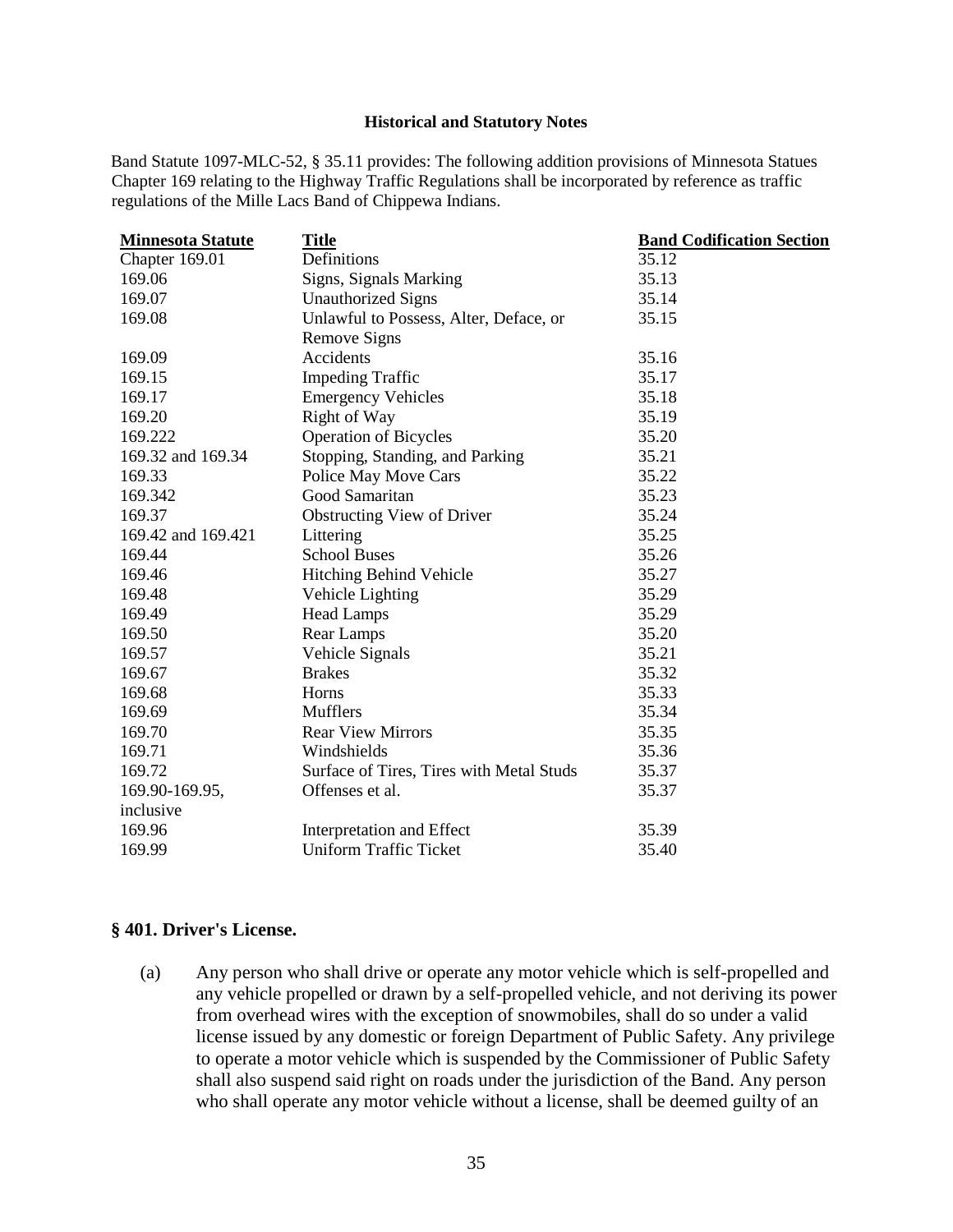offense and upon conviction thereof, may be sentenced to labor for a period of time not to exceed 180 days, and/or a fine not to exceed \$500.00

- (b) Any person who is licensed in good standing to operate a motor vehicle shall have his/her license in his/her immediate possession at all times when operating a motor vehicle and shall display the same upon demand of an officer authorized by law to enforce provisions of this title. However, no person shall be found guilty of a lack of possession offense if he shall produce a valid driver's license to the Law Enforcement Administration within 5 days of the date of a citation. Any person who fails to produce a valid driver's license shall be deemed guilty of an offense, and upon conviction thereof, may be fined in an amount not to exceed \$100.00, and be required to post an assurance bond in an amount deemed appropriate by the Court.
- (c) Any person whose driver's license or driving privilege has been suspended shall not operate a motor vehicle under any loan, lease or rental conditions from any licensed owner of a motor vehicle, except under conditions of emergency medical care for another person. Any person who shall so act, shall be deemed guilty of an offense, and upon conviction thereof, shall be sentenced to labor for a period of time not to exceed 180 days, and/or a fine not to exceed \$500.00.

#### **Historical and Statutory Notes**

#### **Source:**

Band Statute 1164-MLC-6, §§ 53.01, 53.03, 53.04. Band Statute 1097-MLC-52, §§ 35.01, 35.03, 35.04.

### **§ 402. Insurance.**

(a) Any person who shall own a motor vehicle of a type which is required to be registered under the laws of the Non-Removable Mille Lacs Band of Chippewa Indians or licensed or is principally garaged on lands under the jurisdiction of the Non-Removable Mille Lacs Band of Chippewa Indians shall maintain during the period in which operation or use is contemplated a plan of reparation insuring against loss resulting from liability imposed by law for injury and property damage sustained by any person arising out of the ownership, maintenance, operation or use of the motor vehicle. The non-resident owner of a motor vehicle which is not required to be registered or licensed, or which is not principally garaged on lands under the jurisdiction of the Non-Removable Mille Lacs Band of Chippewa Indians, shall maintain such security in effect continuous throughout the period of operation, maintenance or use of such motor vehicle on the roads under the jurisdiction of the Non-Removable Mille Lacs Band of Chippewa Indians with respect to accidents that occur on lands under the jurisdiction of the Non-Removable Mille Lacs Band of Chippewa Indians. Any person who shall operate a motor vehicle on lands under the jurisdiction of the Non-Removable Mille Lacs Band of Chippewa Indians without motor vehicle insurance coverage, shall be deemed guilty of operating a motor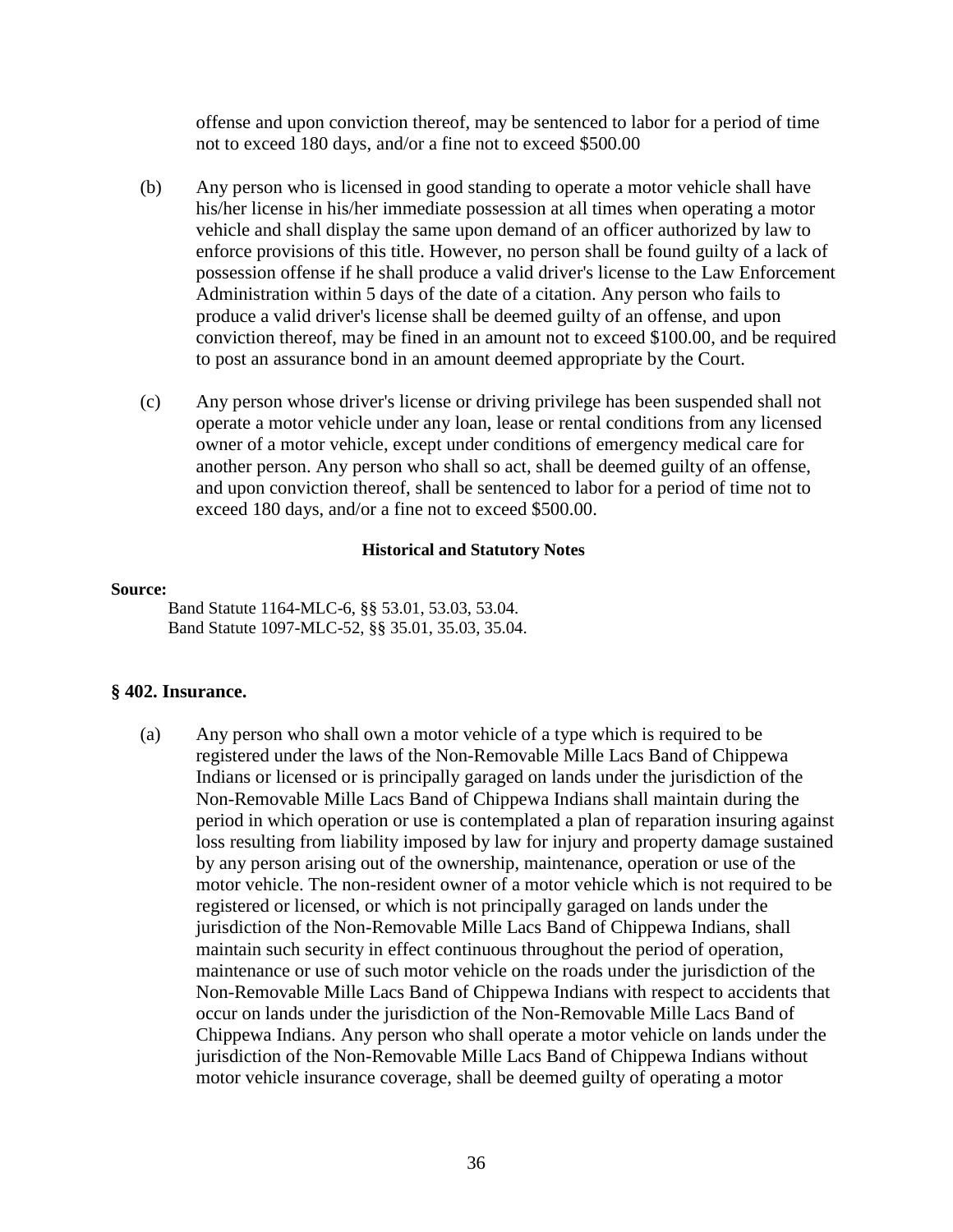vehicle without insurance, and upon conviction thereof, shall be sentenced to labor not to exceed a period of I 80 days, and/or a fine not to exceed \$500.00.

(b) Upon the request of a law enforcement official, any person operating a vehicle registered under the laws of the Band, shall display to said officer proof of vehicle insurance. Failure to provide such proof within seven (7) days from the date of request, shall be grounds for the Court to order the seizure of the vehicle license plate and/or vehicle.

#### **Historical and Statutory Notes**

#### **Source:**

Band Statute 1097-MLC-52, §§ 35.08, 35.42. Band Statute 1164-MLC-6, § 54.08.

#### **Cross References**

Government employees, summary dismissal, *see* 6 MLBS § 103.

### **§ 403. Careful and Prudent Driving; Speed.**

(a) Every person operating a vehicle of any character on a public road within the territorial jurisdiction of the Non-Removable Mille Lacs Band of Chippewa Indians shall drive in a careful and prudent manner, and generally at a rate of speed no greater than is reasonable and proper, and so as not to unduly or unreasonably endanger the life, limb, property or other rights of any person entitled to the use of the road. A speed limit of 30 miles per hour is established as reasonable and proper.

(b)

- (1) No person shall drive a vehicle on any road under the jurisdiction of the Non-Removable Mille Lacs Band of Chippewa Indians at a speed greater than is reasonable and prudent under the conditions and having regard to the actual and potential hazards then existing. In every event, speed shall be so restricted as may be necessary to avoid colliding with any person, vehicle or other conveyance on or entering the roads in compliance with the legal requirement and the duty of all persons to use due care.
- (2) Where no special hazard exists, a speed limit of 30 miles per hour shall be lawful, but any speeds in excess of such limit shall be prima facie evidence that the speed is not reasonable or prudent and that it is unlawful. Whosoever violates the provisions of this subsection shall be deemed guilty of a speeding offense, and upon conviction thereof, shall be sentenced to a fine of \$ I 00.00 for the first offense, and an additional \$100.00 for each conviction thereafter. Any person whom the Court deems to be a habitual speeder after two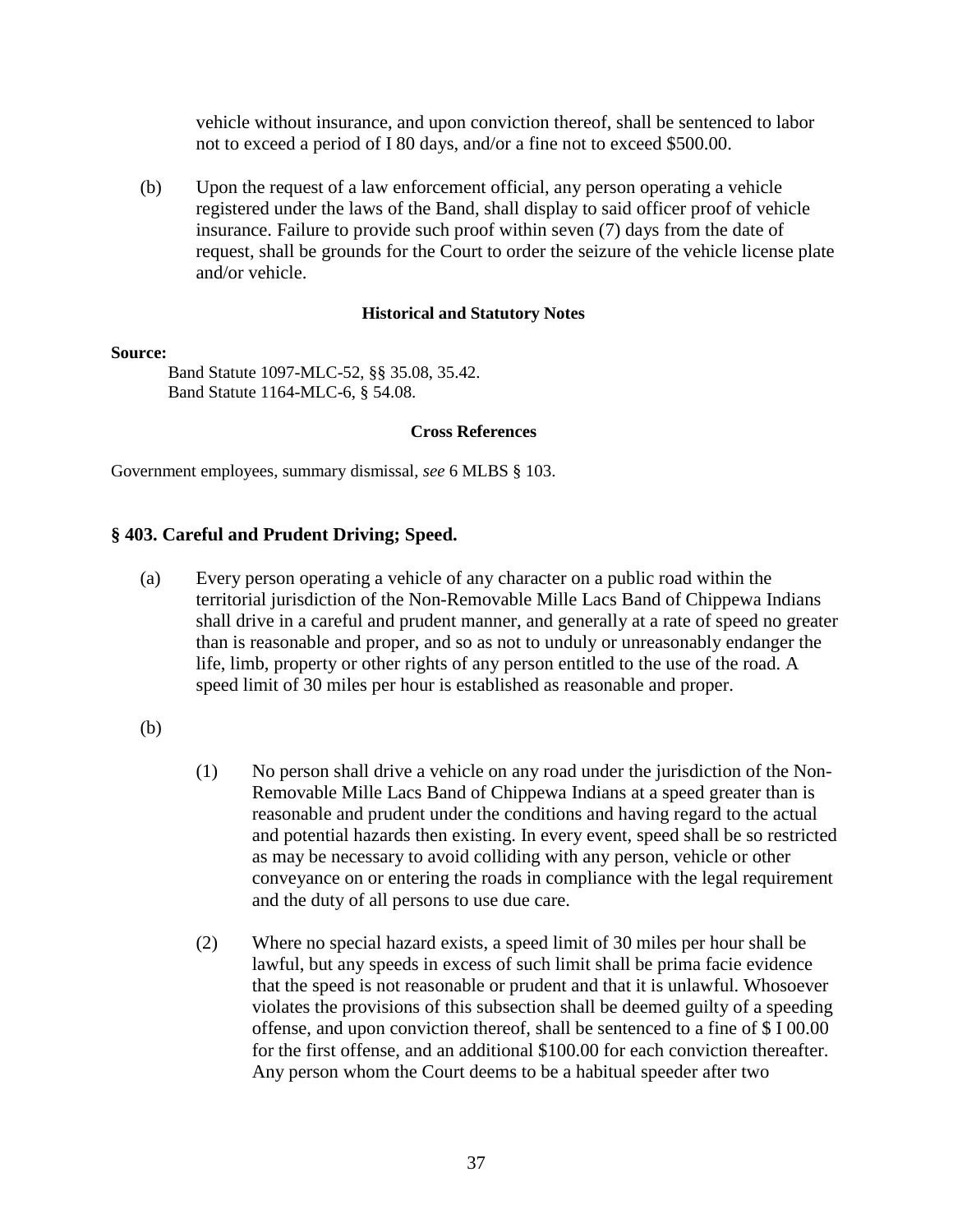convictions within a six month period of time shall be required to forfeit driving privileges and to post an assurance bond in the amount of \$500.00.

#### **Historical and Statutory Notes**

#### **Source:**

Band Statute 1097-MLC-52, § 35. Band Statute 1164-MLC-6, § 53.

#### **§ 404. Reckless Driving.**

Any person who shall drive or operate any motor vehicle, or any other vehicle, including a snowmobile and three wheel vehicle, in a manner dangerous to the public safety, shall be deemed guilty of an offense of reckless driving, and upon conviction thereof, shall be sentenced to labor for a period of time not to exceed 1 80 days, and/or a fine not to exceed \$500.00. Additionally, at the discretion of the Court, the privilege to operate a motor vehicle on any road under the jurisdiction of the Band may be suspended for a period not to exceed 180 days.

#### **Historical and Statutory Notes**

#### **Source:**

Band Statute 1097-MLC-52, § 35.02. Band Statute 1164-MLC-6, § 53.02.

#### **§ 405. Driving Under Influence of Alcohol or Controlled Substance.**

Any person who shall operate, drive or be in physical control of any motor vehicle on the roads under the jurisdiction of the Non-Removable Mille Lacs Band of Chippewa Indians, when such person is under the influence of alcohol, or when such person is under the influence of a controlled substance, or when such person is under the influence of any combination of the above two conditions, or when any such person's alcohol concentration is 0.10 or more, shall be deemed guilty of driving under the influence, and upon conviction thereof, shall be sentenced to labor for a period not to exceed 1 80 days, and/or a fine not to exceed \$500.00, and/or be required to post an assurance bond in an amount at the discretion of the Court.

#### **Historical and Statutory Notes**

#### **Source:**

Band Statute 1097-MLC-52, § 35.05 Band Statute 1164-MLC-6, § 53.05.

#### **Cross References**

Government employees, summary dismissal, *see* 6 MLBS § 103. Prohibited drugs, *see* 23 MLBS § 1.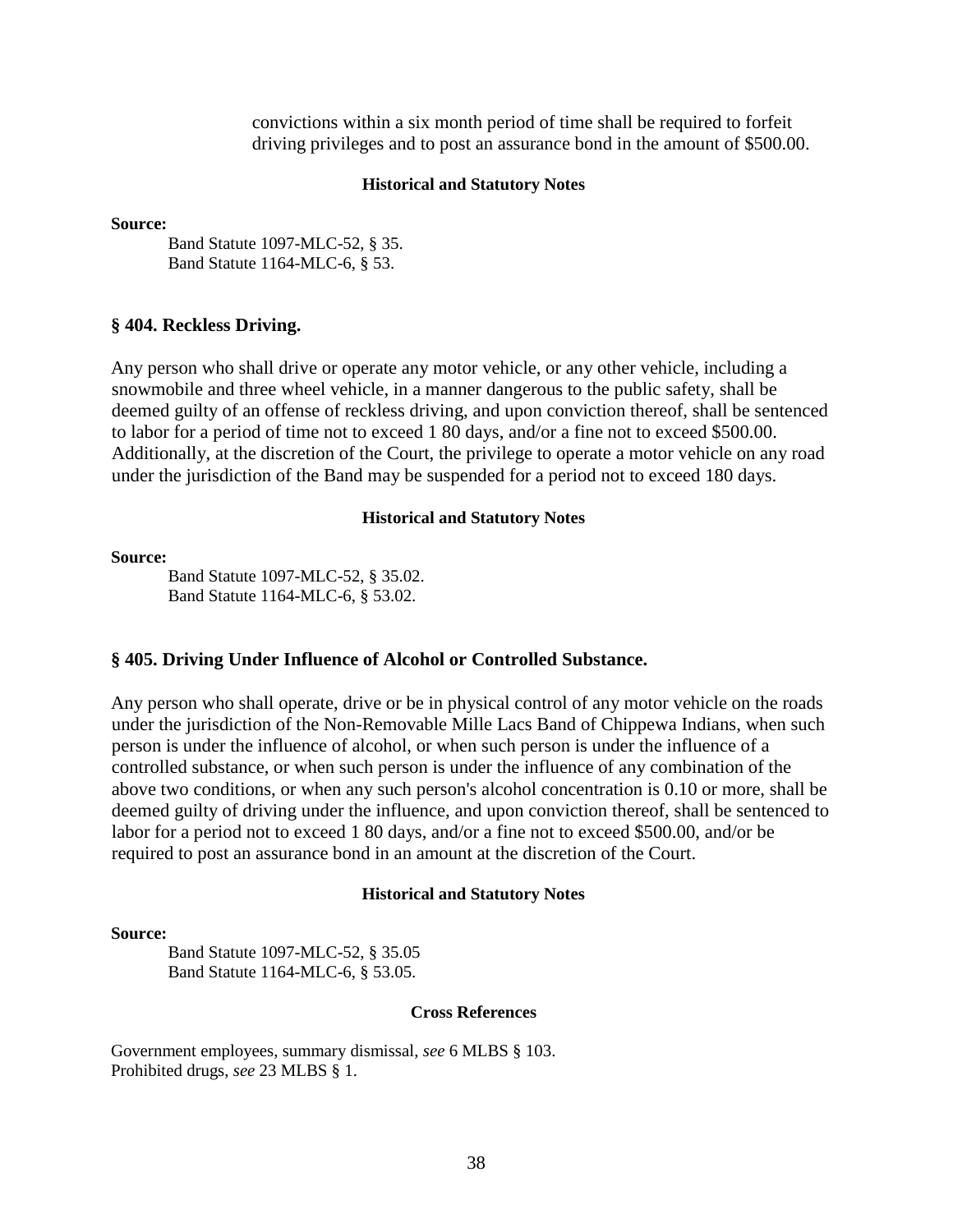#### **§ 406. Open Bottle Law.**

Any person who shall have in his/her possession on his person while in a private motor vehicle upon the roads under the jurisdiction of the Band, any bottle or receptacle containing intoxicating liquor or non-intoxicating malt liquor which has been opened, or the seal broken, or the contents of which have been partially removed. Additionally, no person shall drink or consume intoxicating liquors or non-intoxicating malt liquor in any motor vehicle when such vehicle is upon the roads under the jurisdiction of the Band. A utility compartment or glove compartment shall be deemed to be the same as "on his or her person". Whosoever violates the provisions of this section shall be deemed guilty of an open bottle offense, and upon conviction thereof, shall be sentenced to labor for a period not to exceed 1 80 days, and/or a fine not to exceed \$500.00.

#### **Historical and Statutory Notes**

**Source:** 

Band Statute 1097-MLC-52, § 35.06. Band Statute 1164-MLC-6, § 53.06.

#### **Cross References**

Government employees, summary dismissal, *see* 6 MLBS § 103. Seizure and confiscation of substances found in motor vehicle, *see* 19 MLBS § 503. Seizure and confiscation of substances found in watercraft, *see* 20 MLBS § 405.

### **§ 407. Parking in Restricted Area.**

Any employee who shall park his/her vehicle in a restricted area in violation of any order lawfully issued by the Commissioner of Administration, shall be 'liable upon conviction for a fine of \$3.00. The Commissioner of Administration is hereby authorized to promulgate regulations governing all parking areas of employees' vehicles during employment hours. All regulations of the Commissioner of Administration shall be effective ten (10) calendar days after public posting in officially designated areas. The Commissioner of Administration shall by order, designate an area of each band-owned building for such notices no later than Friday, October 3, 1986.

#### **Historical and Statutory Notes**

#### **Source:**

Band Statute 1097-MLC-52, § 35.43.

#### **Cross References**

Parking areas for employees, *see* Admin. Comm. Order 22-85.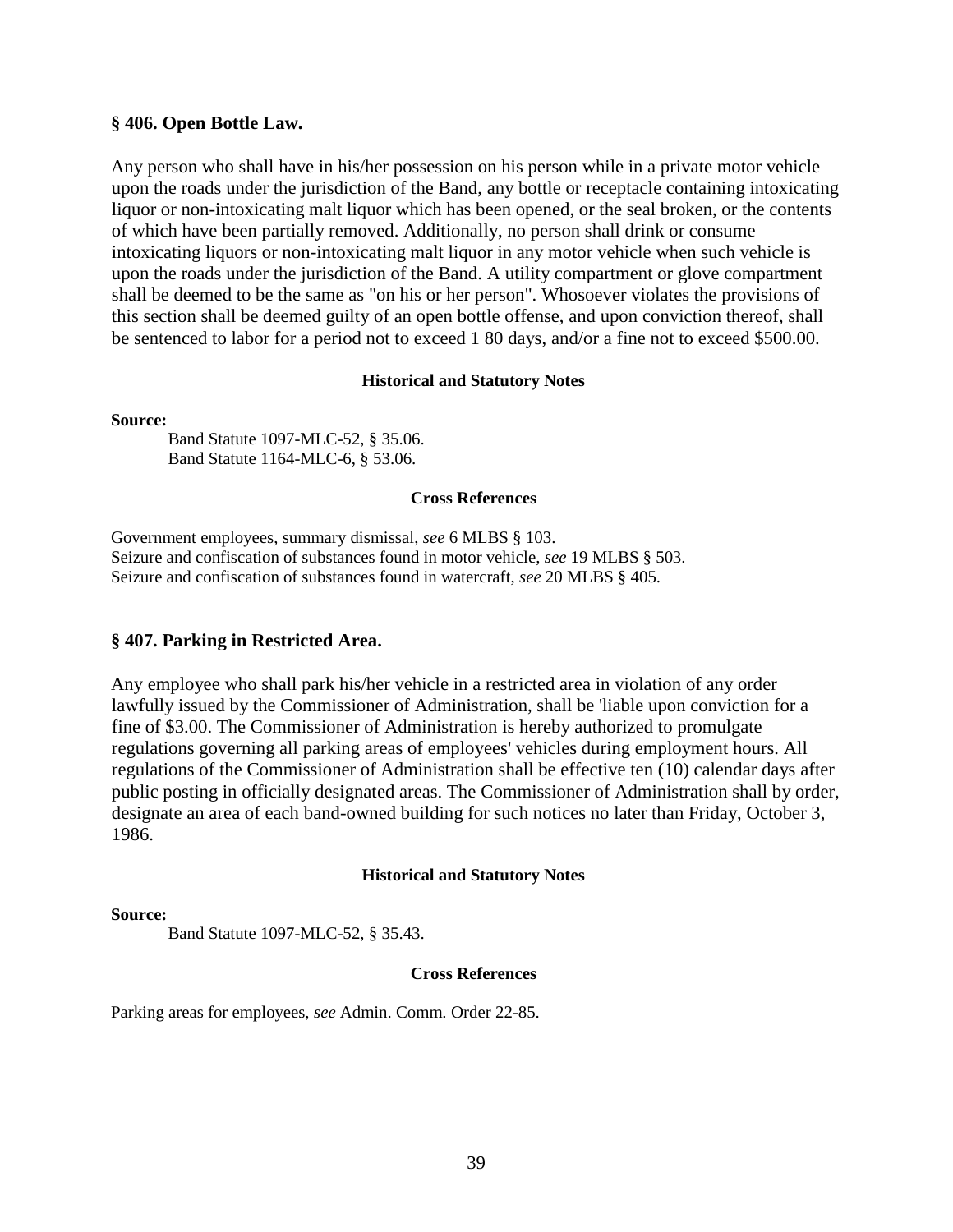#### **§ 408. Definitions.**

*[See Historical and Statutory Notes preceding 19 MLBS § 401]*

#### **Historical and Statutory Notes**

#### **Source:**

Band Statute 1097-MLC-52, § 35.12

### **§ 409. Signs, Signals Marking.**

*[See Historical and Statutory Notes preceding 19 MLBS § 401]*

#### **Historical and Statutory Notes**

### **Source:**

Band Statute 1097-MLC-52, § 35.13.

#### **§ 410. Unauthorized Signs.**

*[See Historical and Statutory Notes preceding 19 MLBS § 401]*

### **Historical and Statutory Notes**

#### **Source:**

Band Statute 1097-MLC-52, § 35.14.

### **§ 411. Unlawful to Possess, Alter or Remove Signs.**

*[See Historical and Statutory Notes preceding 19 MLBS §401]*

### **Historical and Statutory Notes**

#### **Source:**

Band Statute 1097-MLC-52, § 35.15.

### **§ 412. Accidents.**

*[See Historical and Statutory Notes preceding 19 MLBS §401]*

#### **Historical and Statutory Notes**

#### **Source:**

Band Statute 1097-MLC-52, § 35.16.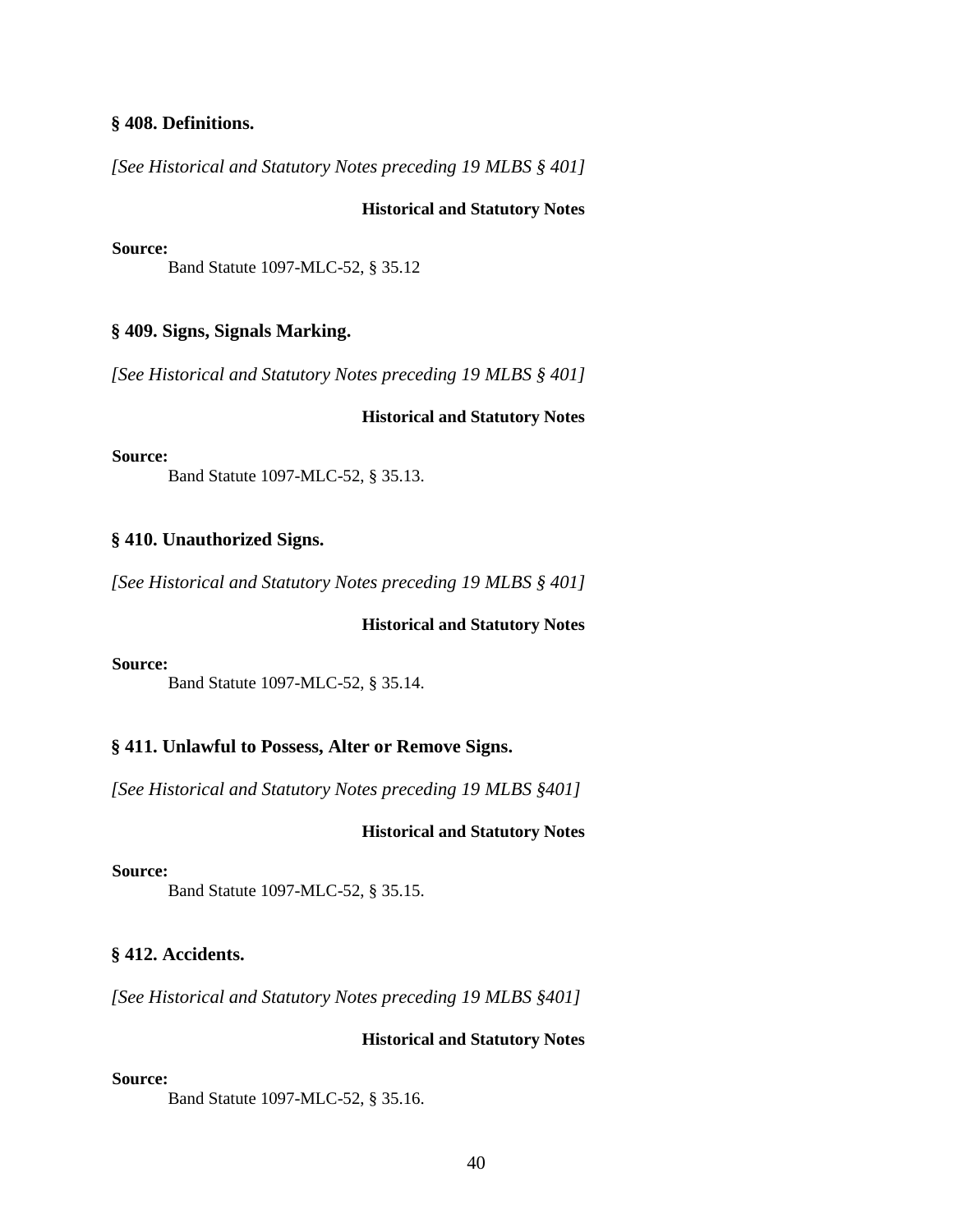### **§ 413. Impeding Traffic.**

*[See Historical and Statutory Notes preceding 19 MLBS §401]*

### **Historical and Statutory Notes**

#### **Source:**

Band Statute 1097-MLC-52, § 35.17.

### **§ 414. Emergency Vehicles.**

*[See Historical and Statutory Notes preceding 19 MLBS §401]*

#### **Historical and Statutory Notes**

### **Source:**

Band Statute 1097-MLC-52, § 35.18.

### **§ 415. Right of Way.**

*[See Historical and Statutory Notes preceding 19 MLBS §401]*

### **Historical and Statutory Notes**

#### **Source:**

Band Statute 1097-MLC-52, § 35.19.

### **§ 416. Operation of Bicycles.**

*[See Historical and Statutory Notes preceding 19 MLBS §401]*

#### **Historical and Statutory Notes**

#### **Source:**

Band Statute 1097-MLC-52, § 35.20.

### **§ 417. Stopping, Standing and Parking.**

*[See Historical and Statutory Notes preceding 19 MLBS §401]*

### **Historical and Statutory Notes**

#### **Source:**

Band Statute 1097-MLC-52, § 35.21.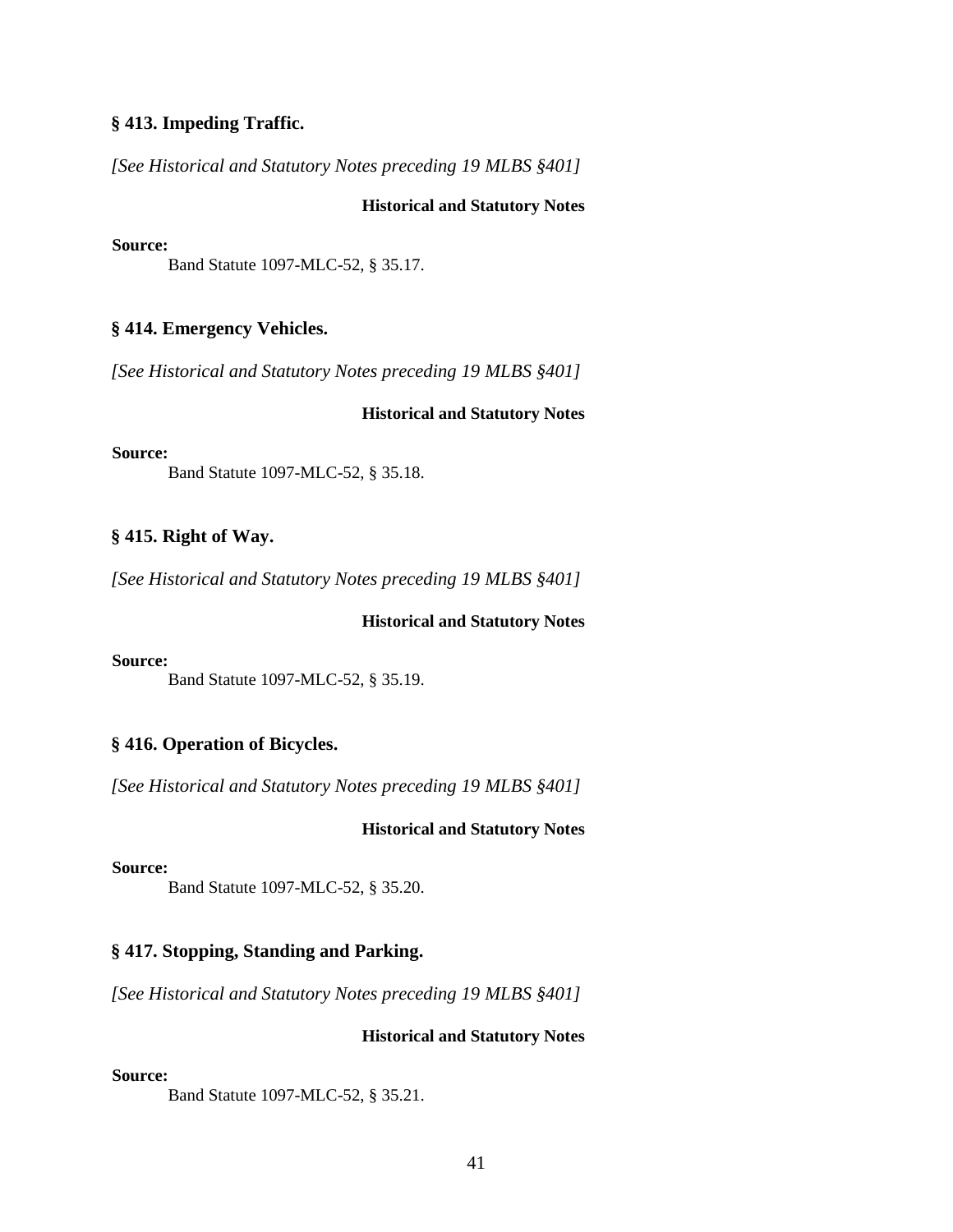### **§ 418. Police may Move Cars.**

*[See Historical and Statutory Notes preceding 19 MLBS §401]*

### **Historical and Statutory Notes**

#### **Source:**

Band Statute 1097-MLC-52, § 35.22.

### **§ 419. Good Samaritan.**

*[See Historical and Statutory Notes preceding 19 MLBS §401]*

### **Historical and Statutory Notes**

#### **Source:**

Band Statute 1097-MLC-52, § 35.23.

### **§ 420. Obstructing View of Driver.**

*[See Historical and Statutory Notes preceding 19 MLBS §401]*

#### **Historical and Statutory Notes**

### **Source:**

Band Statute 1097-MLC-52, § 35.24.

### **§ 421. Littering.**

*[See Historical and Statutory Notes preceding 19 MLBS §401]*

### **Historical and Statutory Notes**

### **Source:**

Band Statute 1097-MLC-52, § 35.25.

### **§ 422. School Buses.**

*[See Historical and Statutory Notes preceding 19 MLBS §401]*

### **Historical and Statutory Notes**

#### **Source:**

Band Statute 1097-MLC-52, § 35.26.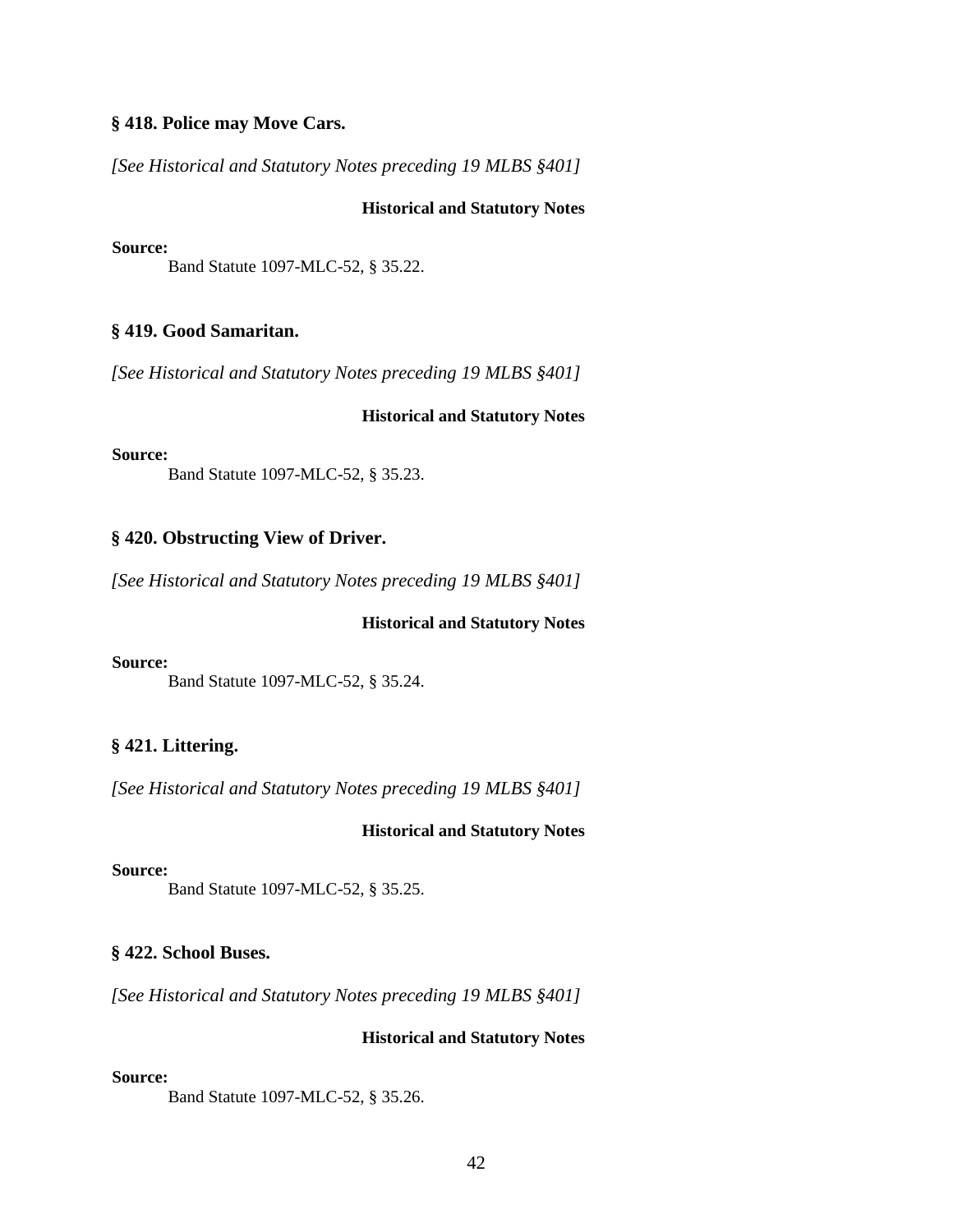### **§ 423. Hitching Behind Vehicles.**

*[See Historical and Statutory Notes preceding 19 MLBS §401]*

### **Historical and Statutory Notes**

#### **Source:**

Band Statute 1097-MLC-52, § 35.27.

### **§ 424. Vehicle Lighting.**

*[See Historical and Statutory Notes preceding 19 MLBS §401]*

#### **Historical and Statutory Notes**

#### **Source:**

Band Statute 1097-MLC-52, § 35.28.

### **§ 425. Head Lamps.**

*[See Historical and Statutory Notes preceding 19 MLBS §401]*

### **Historical and Statutory Notes**

### **Source:**

Band Statute 1097-MLC-52, § 35.29.

### **§ 426. Rear Lamps.**

*[See Historical and Statutory Notes preceding 19 MLBS §401]*

### **Historical and Statutory Notes**

#### **Source:**

Band Statute 1097-MLC-52, § 35.30.

### **§ 427. Vehicle Signals.**

*[See Historical and Statutory Notes preceding 19 MLBS §401]*

#### **Historical and Statutory Notes**

#### **Source:**

Band Statute 1097-MLC-52, § 35.31.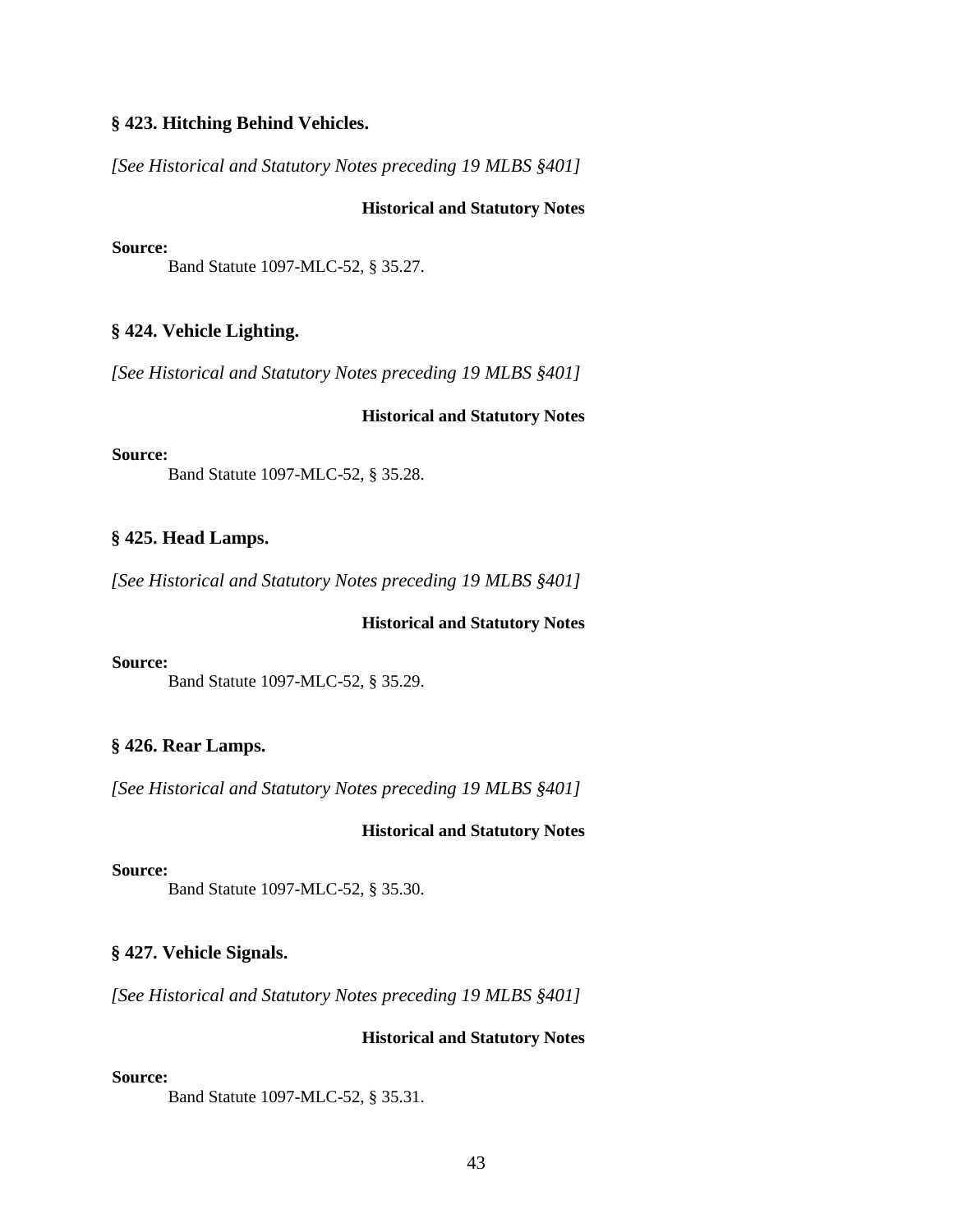### **§ 428. Brakes.**

*[See Historical and Statutory Notes preceding 19 MLBS §401]*

### **Historical and Statutory Notes**

#### **Source:**

Band Statute 1097-MLC-52, § 35.32.

#### **§ 429. Horns.**

*[See Historical and Statutory Notes preceding 19 MLBS §401]*

#### **Historical and Statutory Notes**

#### **Source:**

Band Statute 1097-MLC-52, § 35.33.

#### **§ 430. Mufflers.**

*[See Historical and Statutory Notes preceding 19 MLBS §401]*

#### **Historical and Statutory Notes**

### **Source:**

Band Statute 1097-MLC-52, § 35.34.

### **§ 431. Rear View Mirrors.**

*[See Historical and Statutory Notes preceding 19 MLBS §401]*

### **Historical and Statutory Notes**

#### **Source:**

Band Statute 1097-MLC-52, § 35.35.

#### **§ 432. Windshields.**

*[See Historical and Statutory Notes preceding 19 MLBS §401]*

#### **Historical and Statutory Notes**

#### **Source:**

Band Statute 1097-MLC-52, § 35.36.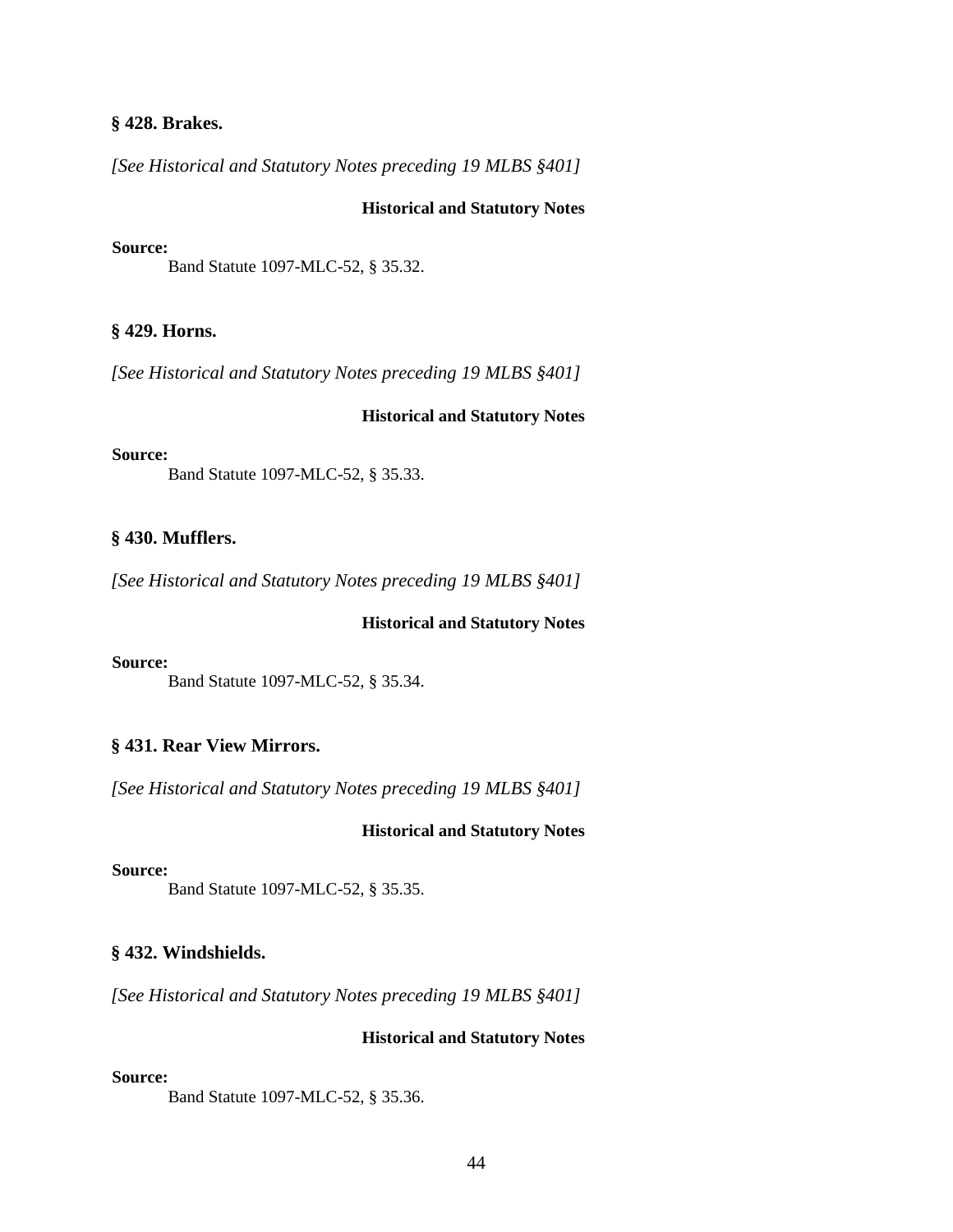### **§ 433. Surface of Tires; Tires with Metal Studs.**

*[See Historical and Statutory Notes preceding 19 MLBS §401]*

### **Historical and Statutory Notes**

#### **Source:**

Band Statute 1097-MLC-52, § 35.37.

### **§ 434. Offenses et al.**

*[See Historical and Statutory Notes preceding 19 MLBS §401]*

### **Historical and Statutory Notes**

#### **Source:**

Band Statute 1097-MLC-52, § 35.38.

### **§ 435. Interpretation and Effect.**

*[See Historical and Statutory Notes preceding 19 MLBS §401]*

#### **Historical and Statutory Notes**

### **Source:**

Band Statute 1097-MLC-52, § 35.39.

### **§ 436. Uniform Traffic Ticket.**

*[See Historical and Statutory Notes preceding 19 MLBS §401]*

### **Historical and Statutory Notes**

### **Source:**

Band Statute 1097-MLC-52, § 35.40.

### **§ 437. Fine.**

The Court of Central Jurisdiction, shall impose a fine of \$20.00 for each violation of the provisions of Minnesota Statutes Chapter 169 relating to highway traffic regulations that have been incorporated by reference as traffic regulations of the Mille Lacs Band of Chippewa Indians upon conviction of violating any said regulation. This section applies only to violations found in 19 MLBS §§ 402(b), 408-436, and 504(b).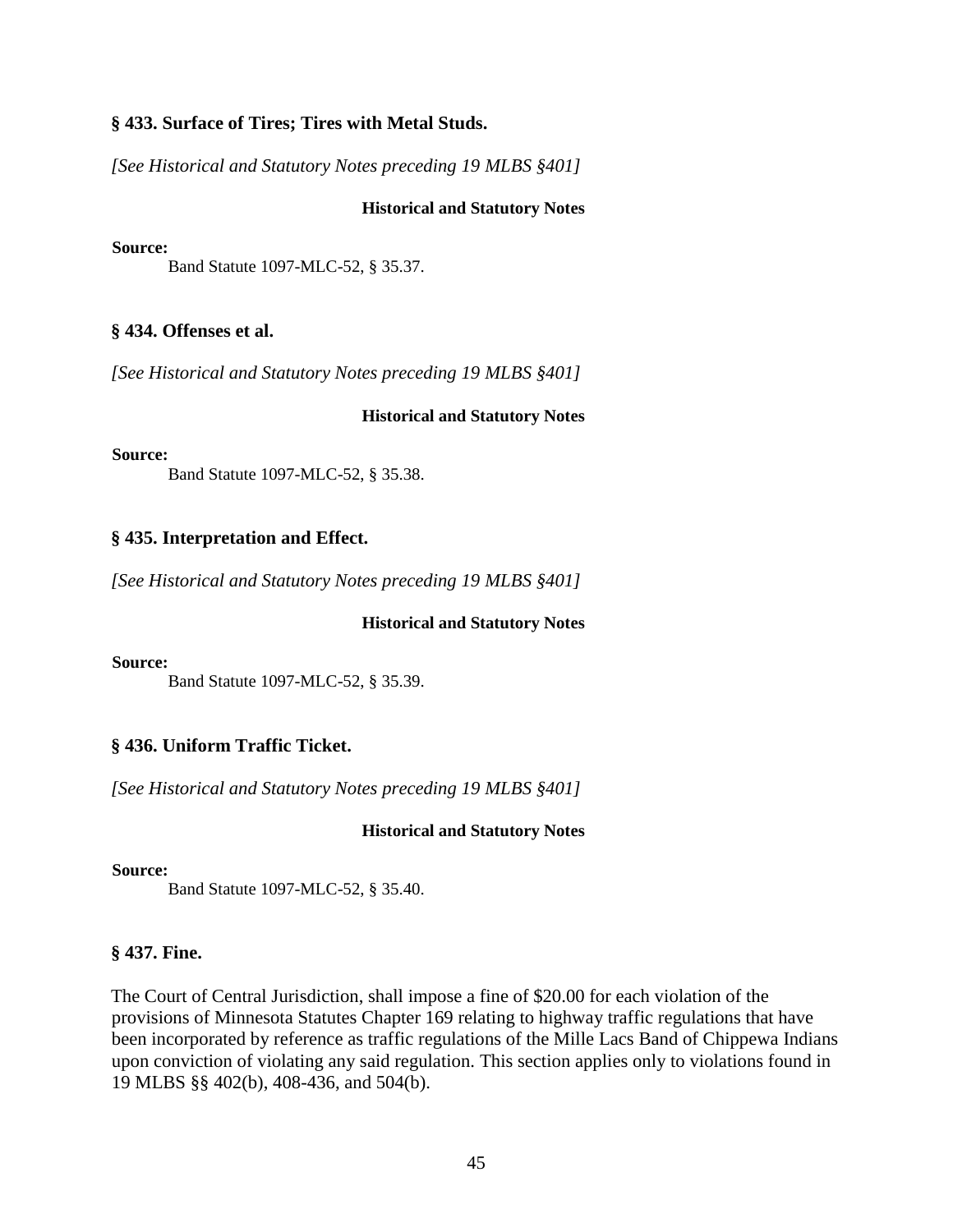**Source:** 

Band Statute 1097-MLC-52, § 38.03.

### **§ 438. Guilty Plea.**

Any person cited by a law enforcement officer of the Mille Lacs Band for violation of traffic regulations found in 19 MLBS §§ 402(b), 408-436, and 504(b) who desires to plead guilty and forego judicial process may pay a fine of \$20.00 for each such violation. Payment of the fine constitutes an admission of guilt.

### **Historical and Statutory Notes**

**Source:**

Band Statute 1097-MLC-52. § 38.04.

# **CHAPTER 6**

# **POLICE POWERS**

### **Section**

- **501. Powers of Natural Resource Officer.**
- **502. Powers of Law Enforcement Officer.**
- **503. Seizure and Confiscation of Substances and Vehicles.**
- **504. Hindering, Resisting, Obstructing or Disobeying Law Enforcement Officer.**
- **505. Notice to Appear.**

### **§ 501. Powers of Natural Resource Officer.**

- (a) Any duly sworn Natural Resource Officer of the Non-Removable Mille Lacs Band of Chippewa Indians is hereby authorized and empowered to enforce the provisions of this title and to execute and serve all warrants and processes issued by any Justice of the Court of Central Jurisdiction under any law of the Mille Lacs Band of Chippewa Indians. Any Natural Resource Officer may arrest without a warrant any person under the jurisdiction of the Band detected in the actual violation of any provisions of Band law, and to take such person before the Court of Central Jurisdiction and make a proper complaint.
- (b) For purposes of enforcing the provisions of this title any duly sworn Natural Resource Officer shall be considered as a duly sworn law enforcement officer of the Band.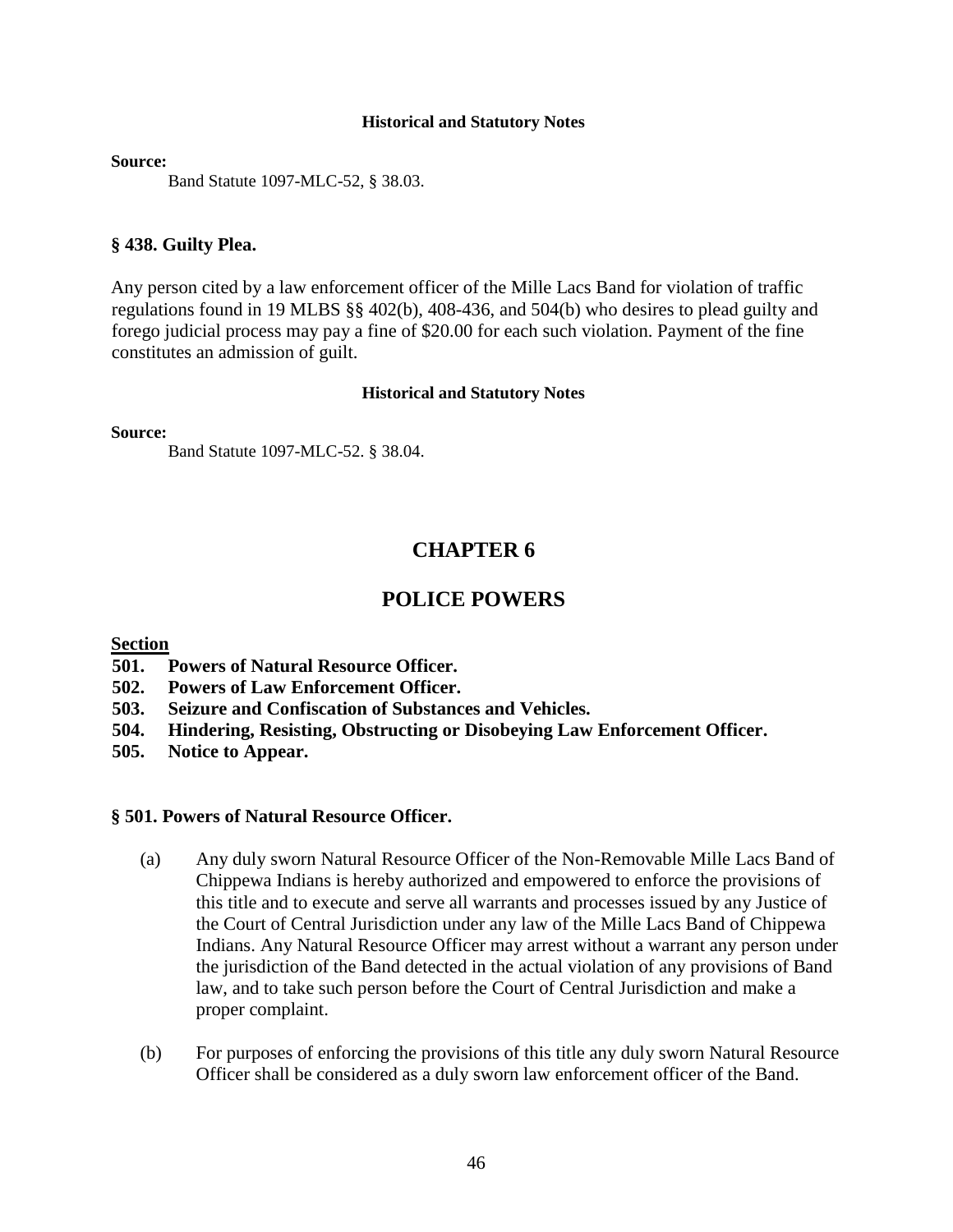#### **Source:**

Band Statute 1097-MLC-52, § 36.

### **§ 502. Powers of Law Enforcement Officer.**

Any duly sworn law enforcement officer is hereby authorized and empowered to enter upon any trust land within the jurisdiction of the Band for the purpose of carrying out the duties and functions of his office, or to make investigations of any violation of the Band's motor vehicle laws, and in aid thereof to take affidavits upon oath administered by him, and to cause proceedings to be instituted if proofs at hand warrant it.

### **Historical and Statutory Notes**

**Source:**

Band Statute 1097-MLC-52, § 36.02.

### **§ 503. Seizure and Confiscation of Substances and Vehicles.**

- (a) Any duly sworn Natural Resource Officer of the Non-Removable Mille Lacs Band of Chippewa Indians is hereby authorized and empowered to seize and confiscate in the name of the Band, any substance described in 9 MLBS § 406 or 23 MLBS §§ 1 (a) or 7 which is possessed in a motor vehicle operated on the roads of the Band in violation of the appropriate statutory section. Anything seized or confiscated shall be held by the Band until proper determination of the case by the Court of Central Jurisdiction is finalized.
- (b) Any duly sworn law enforcement officer of the Band is hereby authorized and empowered to seize and confiscate in the name of the Band, any vehicle in which substances described in subsection (a) are found. Any vehicle so seized, impounded or confiscated shall be held by the Band until proper determination of the case by the Court of Central Jurisdiction is finalized. It shall be the responsibility of the record owner of the vehicle to pay for all costs associated with any seizure, confiscation or impoundment action initiated by a Law Enforcement Officer in the performance of his duty. The Mille Lacs Band of Chippewa Indians, any of its officers, agents and employees, shall not be liable for damages to any vehicle so seized, confiscated or impounded.

### **Historical and Statutory Notes**

### **Source:**

Band Statute 1097-MLC-52, § 36.04.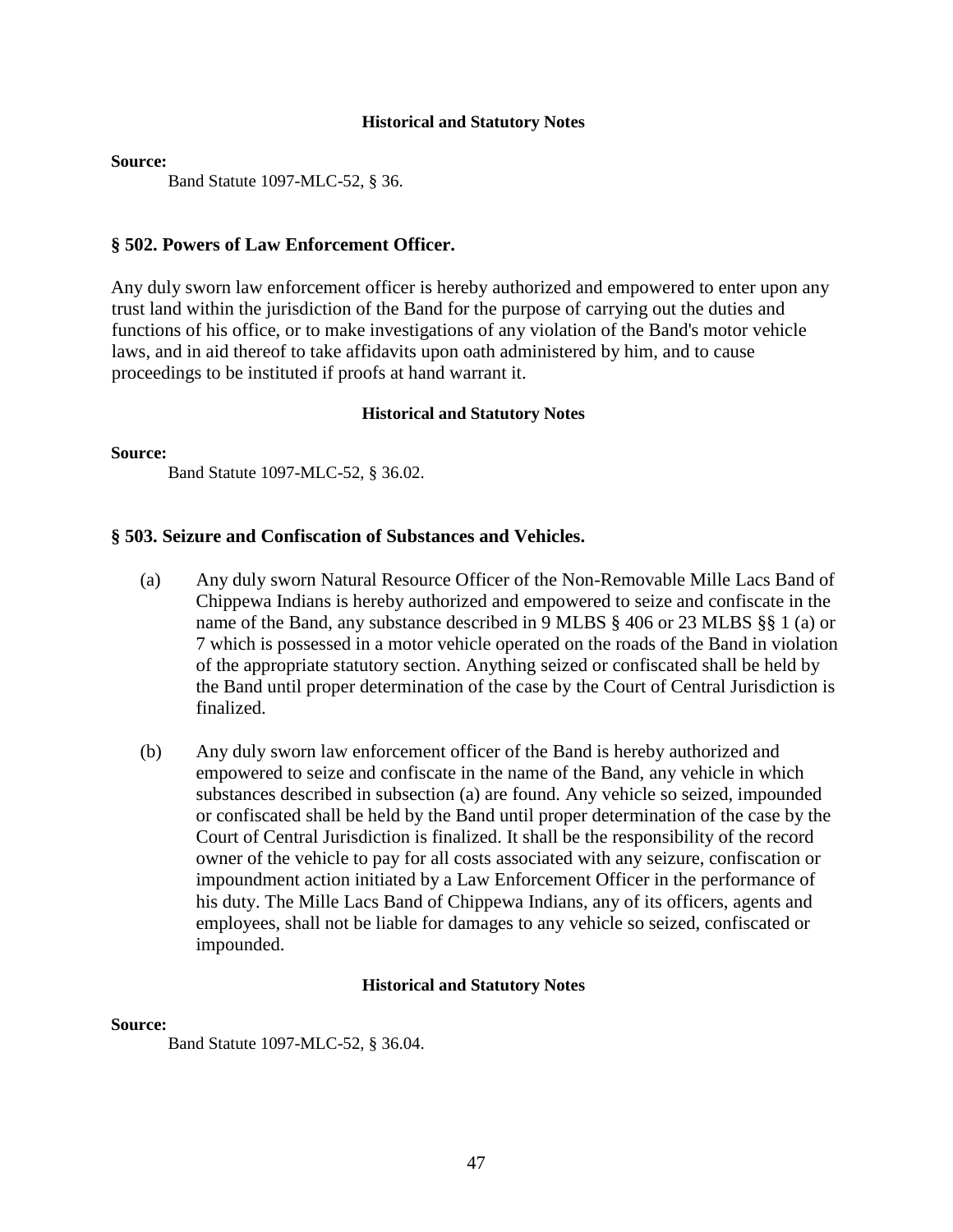#### **Cross References**

Actions challenging seizure of property, *see* 19 MLBS § 13. Search without warrant, *see* 24 MLBS § 4108. Unreasonable searches and seizures, *see* 1 MLBS § 2.

### **§ 504. Hindering, Resisting, Obstructing or Disobeying Law Enforcement Officer.**

- (a) It shall be illegal for any person under the jurisdiction of the Band to willfully hinder, resist, or obstruct a duly sworn law enforcement officer of the Band in the performance of his official duty, or refuse to submit anything called for by him for his inspection.
- (b) It is a misdemeanor for any person to willfully fail or refuse to comply with any lawful order or direction of any law enforcement officer invested by law with authority to direct, control or regulate traffic on roads subject to the jurisdiction of the Mille Lacs Band.

### **Historical and Statutory Notes**

#### **Source:**

Band Statute 1097-MLC-52, §§ 35.41, 37.

#### **Cross References**

Fine, *see* 19 MLBS §§ 437, 438.

### **§ 505. Notice to Appear.**

When a person is arrested for any violation of law which is punishable as a civil misdemeanor and is not taken into custody and immediately taken before the Court, the arresting officer shall prepare in quadruplicate, written notice to appear before the Court. This notice has the effect of, and serves as a summons and complaint. Said notice shall conform with applicable provisions of the United States Government, United States Department of Interior, Title 25-Indians. In order to secure release, without being taken into custody and immediately taken before the Court, the arrested person must give his written promise so to appear before the Court by signing, in quadruplicate, a written notice prepared by the arresting officer. The officer shall retain the original of the notice and deliver the copy thereof marked "summons" to the person arrested. Thereupon the officer shall release the person from custody. If the person so summoned fails to appear on the return day, the Court shall issue a warrant for his arrest, and upon his arrest proceedings shall be had as in any other case.

### **Historical and Statutory Notes**

#### **Source:**

Band Statute 1097-MLC-52, § 36.01.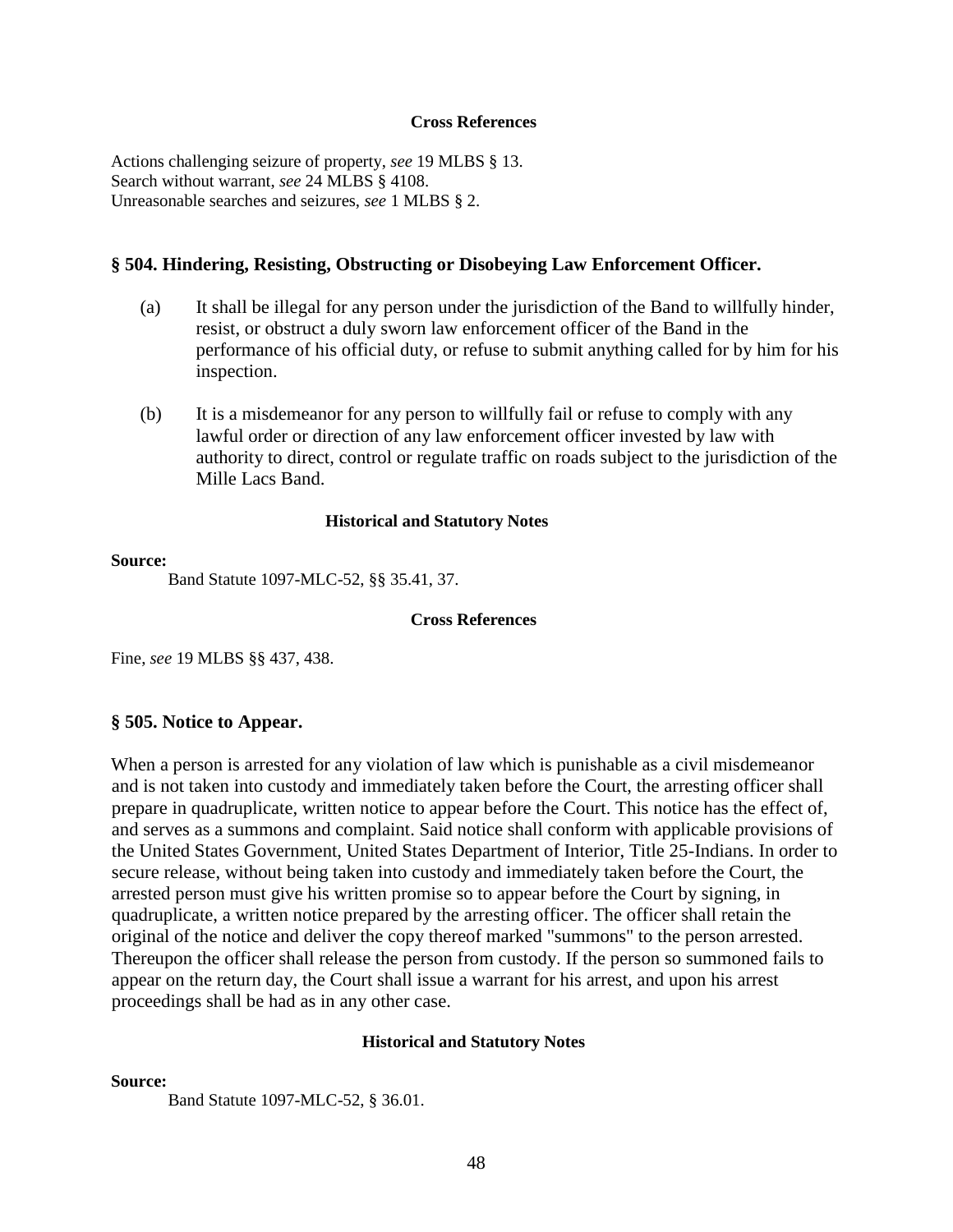# **CHAPTER 7**

# **PARKING PRIVILEGES FOR PHYSICALLY HANDICAPPED PERSONS**

**Section**

- **601. Definitions.**
- **602. License Plates for Handicapped Persons.**
- **603. Identifying Certificate.**
- **604. Scope of Privilege.**
- **605. Prohibition.**
- **606. Signs; Parking Spaces to Be Free of Obstructions.**
- **607. Penalty.**

### **§ 601. Definitions.**

For the purposes of this chapter "physically handicapped person" means a person who:

- (a) because of disability cannot walk without significant risk of falling;
- (b) because of disability cannot walk 200 feet without stopping to rest;
- (c) because of disability cannot walk without the aid of another person, a walker, a cane, crutches, braces, a prosthetic device, or a wheelchair;
- (d) is restricted by a respiratory disease to such an extent that the person's forced (respiratory) expiratory volume for one second, when measured by spirometer, is less than one meter;
- (e) has an arterial oxygen tension ( $PA<sup>0</sup>2$ ) of less than 60 mm/hg on room air at rest;
- (f) uses portable oxygen; or
- (g) has a cardiac condition to the extent that the person's functional limitations are classified in severity as class IV according to standards set by the American Heart Association.

### **Historical and Statutory Notes**

### **Source:**

Band Statute 1097-MLC-52, §§ 52.04, 52.052.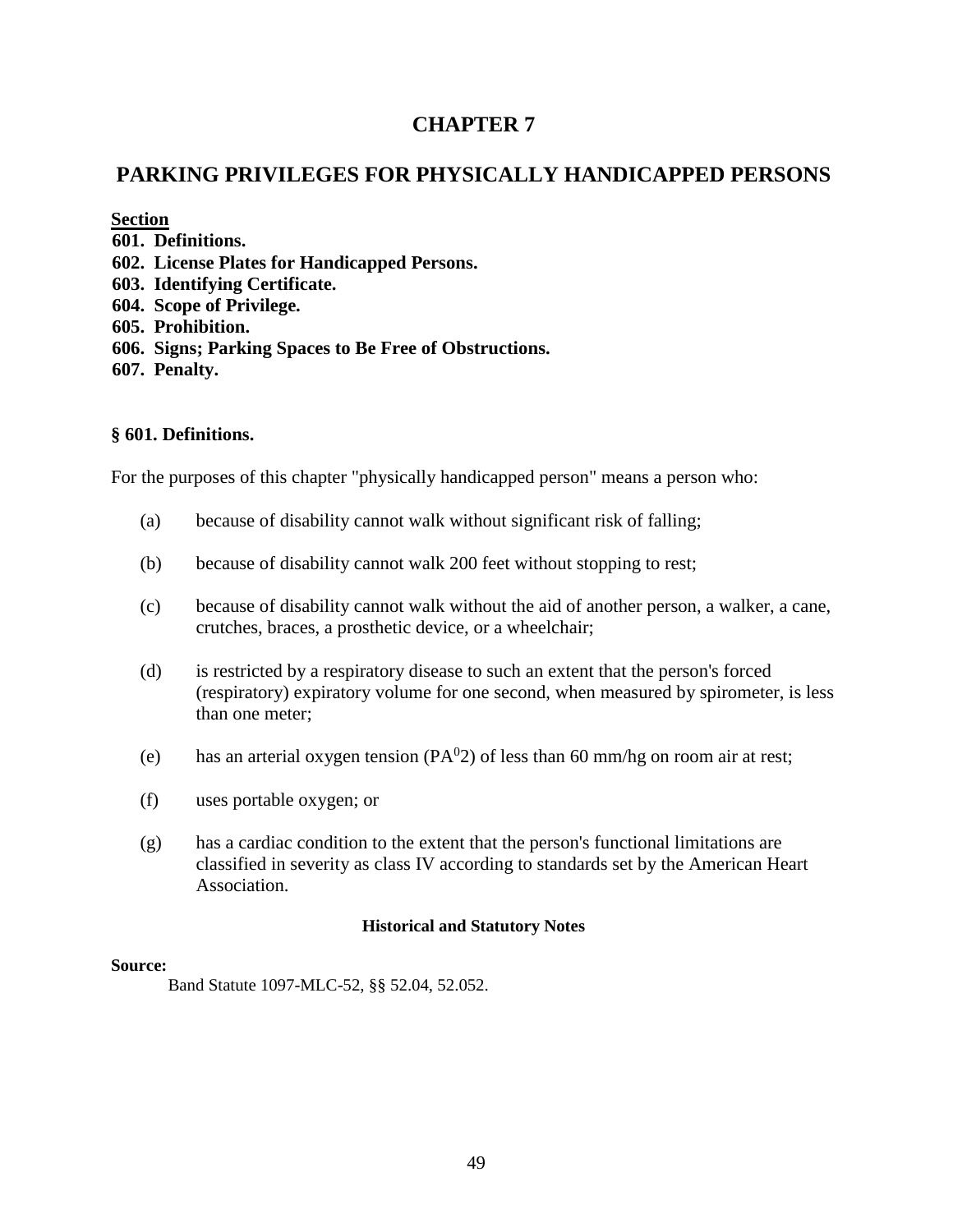### **§ 602. License Plates for Handicapped Persons.**

- (a) When a motor vehicle registered under 19 MLBS § 106, or a self-propelled recreational vehicle, is owned or primarily operated by a permanently physically handicapped person, the owner may apply for and secure from the Deputy Registrar of the Mille Lacs Band two license plates with attached emblems, one plate to be attached to the front, and one to the rear of the vehicle. Application for the plates must be made at the time of renewal for first application for registration when the owner first applies for the plates, the owner must submit a physician's statement on a form developed by the Deputy Registrar of the Mille Lacs Band of Chippewa Indians.
- (b) The Deputy Registrar of the Mille Lacs Band of Chippewa Indians shall furnish two license plates with attached emblems to each eligible owner. The emblem must bear the internationally accepted wheelchair symbol, approximately three inches square. The emblem must be large enough to be visible plainly from a distance of 50 feet. An applicant eligible for the special plates shall pay the motor vehicle registration fee authorized by law less a credit of \$1 for each month registered.
- (c) If a physically handicapped person parks a vehicle displaying license plates described in this section or any person parks the vehicle for a physically handicapped person, that person shall be entitled to park the vehicle as provided in 19 MLBS § 604.
- (d) A person who uses the plates provided under this section on a motor vehicle in violation of this section is guilty of an offense and is subject to a fine of \$500. This subdivision does not preclude a person who is not physically handicapped from operating a vehicle bearing the plates if the person is the owner of the vehicle and permits its operation by a physically handicapped person, or if the person operates the vehicles with the consent of the owner who is physically handicapped. A driver who is not handicapped is not entitled to the parking privileges provided in this section and in 19 MLBS § 604 unless parking the vehicle for a physically handicapped person.

### **Historical and Statutory Notes**

### **Source:**

Band Statute 1097-MLC-52, § 52.

### **Cross References**

Registration plates, *see* 19 MLBS § 141.

### **§ 603. Identifying Certificate.**

(a) The Deputy Registrar of the Mille Lacs Band shall issue a special identifying certificate for a motor vehicle when a physically handicapped applicant submits a physician's statement. The Deputy Registrar shall design separate certificates for persons with permanent and temporary disabilities that can be readily distinguished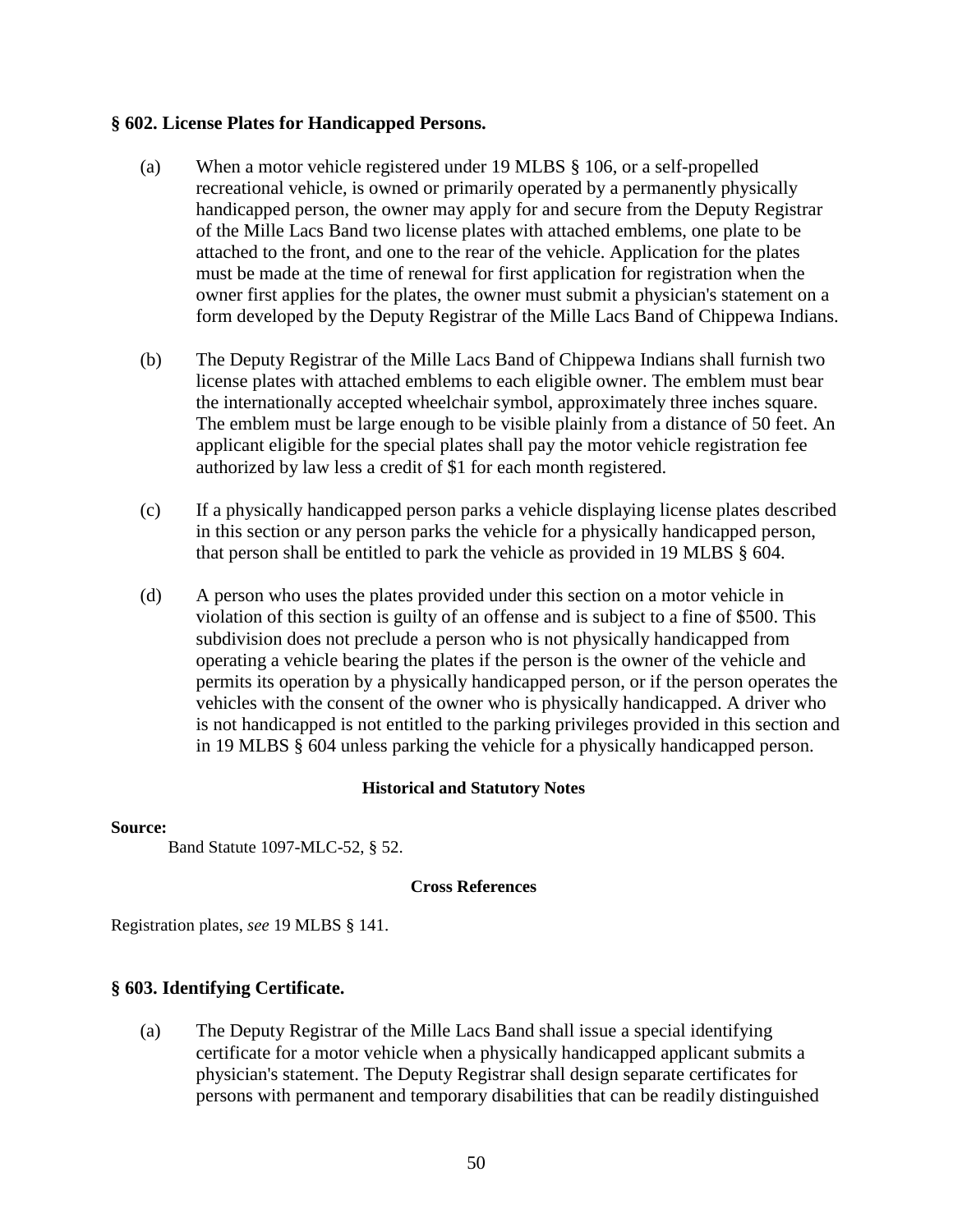from each other from outside a vehicle at a distance of 25 feet. The certificate is valid for the duration of the persons disability, as specified in the physician's statement, up to a maximum of six years. A person with a disability of longer duration will be required to renew the certificate for additional period of time, up to six years each, as specified in the physician statement.

- (b) The Reciprocity Director shall develop a form for the physician's statement. The statement must be signed by a licensed physician who certifies that the applicant is a physically handicapped person as defined in 19 MLBS § 601 The Director of Reciprocity may request additional information from the physician if needed to verify the applicant's eligibility. The Physician's statement must specify whether the disability is permanent or temporary, and if temporary, the opinion of the physician as to the duration of the disability. A physician who fraudulently certifies to the Director of Reciprocity that a person is a physically handicapped person as defined in 19 MLBS § 601, and that the person is entitled to the license plates authorized by 19 MLBS § 602 or to the certificate authorized by this section, is guilty of an offense and is subject to a fine of \$500.00.
- (c) When the Deputy Registrar is satisfied that a motor vehicle is used primarily for the purpose of transporting physically handicapped persons, the division may issue without charge a special identifying certificate for the vehicle. The operator of a vehicle displaying the certificate has the parking privileges provided in 19 MLBS § 604 while the vehicle is in use for transporting physically handicapped persons. The certificate issued to a person transporting physically handicapped persons must be renewed every third year. On application and renewal, the person must present evidence that the vehicle continues to be used for transporting physically handicapped persons.
- (d) A certificate must be made of plastic or similar durable material, must be distinct from certificates issued before January 1, 1988, and must bear its expiration date prominently on its face. A certificate issued to a temporarily disabled person must display the date of expiration of the duration of the disability, as determined under subsection (a). Each certificate must have printed on the back a summary of the parking privileges and restrictions that apply to each vehicle in which it is used. The Deputy Registrar may charge a fee of \$5.00 for a duplicate to replace a lost, stolen, or damaged certificate.
- (e) If a peace officer finds that the certificate is being improperly used, the officer shall report the violation to the law enforcement officers of the Non-Removable Mile Lacs Band of Chippewa Indians and the Deputy Registrar may revoke the certificate. A person who uses the certificate in violation of this section, is guilty of an offense and is subject to a fine of \$500.

### **Historical and Statutory Notes**

#### **Source:**

Band Statute 1097-MLC-52, §§ 52.053-52.055.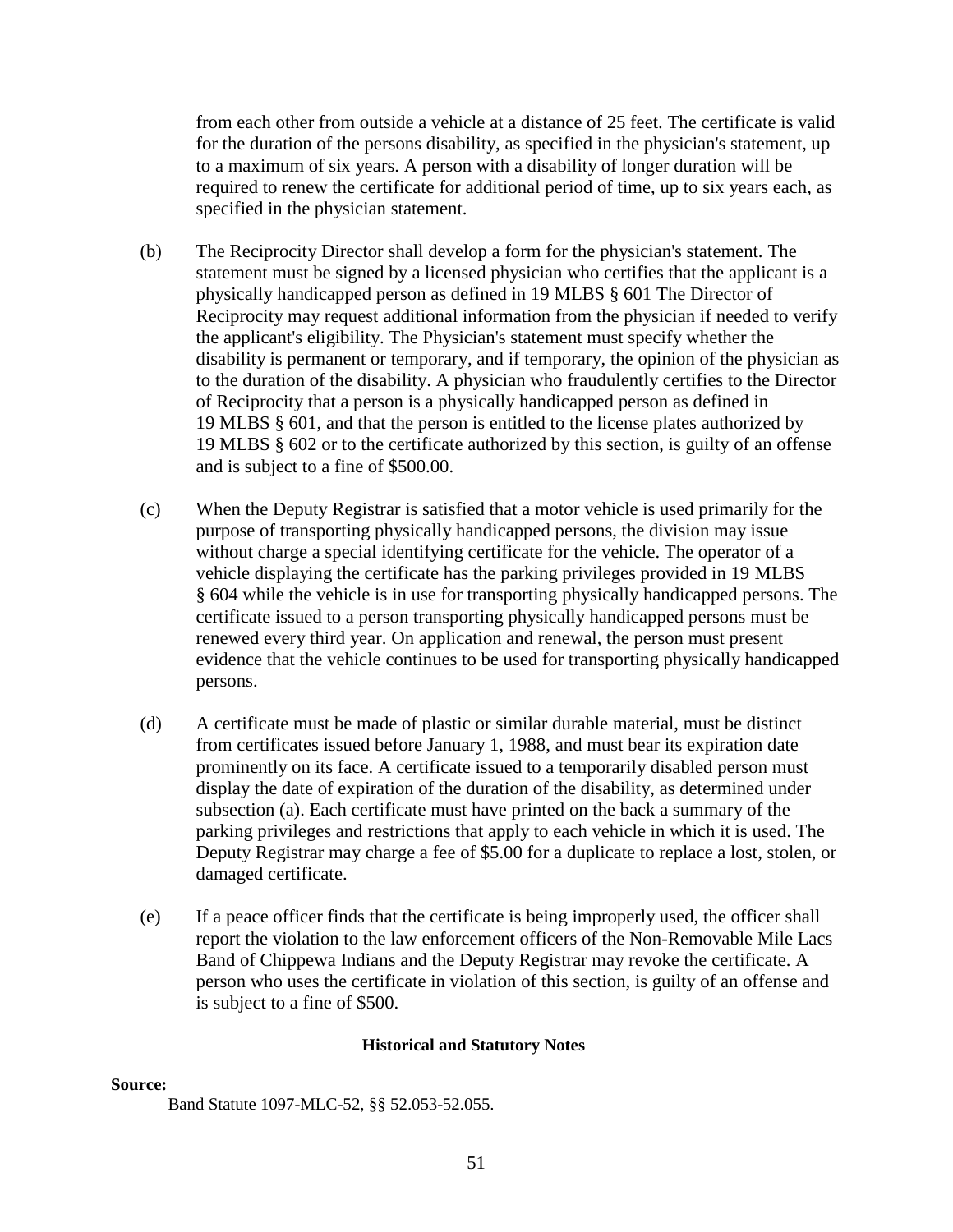### **§ 604. Scope of Privilege.**

- (a) A vehicle that prominently displays the certificate authorized by this chapter may be parked by or for a physically handicapped person:
	- (1) in a designated handicapped parking place, as provided in 19 MLBS § 605, and;
	- (2) in a metered parking space without obligation to pay the meter fee.
- (b) For purpose of this section, a certification is prominently displayed if it is displayed on the dashboard in the left hand corner of the front windshield of the vehicle with no part of the Certificate obscured.
- (c) Notwithstanding paragraph 1 of subsection (a), this section does not permit parking in the areas prohibited by 19 MLBS § 605, spaces reserved for specified purposes or vehicles.

### **Historical and Statutory Notes**

### **Source:**

Band Statute 1097-MLC-52, § 52.05.

### **§ 605. Prohibition.**

A person shall not: park a motor vehicle in or obstruct access to a parking space designated and reserved for the physically handicapped, on either private or public property; park a motor vehicle in or obstruct access to an area designated by a local governmental unit as a handicapped transfer zone; or exercise the parking privilege provided in 19 MLBS § 604 unless:

- (a) That person is physically handicapped person as defined in 19 MLBS § 601, or the person is transporting or parking a vehicle for a physically handicapped person; and
- (b) The vehicle visibly displays one of the following: a certificate issued under 19 MLBS § 603, or an equivalent certificate, insignia, or license plate issued by Minnesota or another state or one of its political subdivisions

### **Historical and Statutory Notes**

### **Source:**

Band Statute 1097-MLC-52, § 52.06.